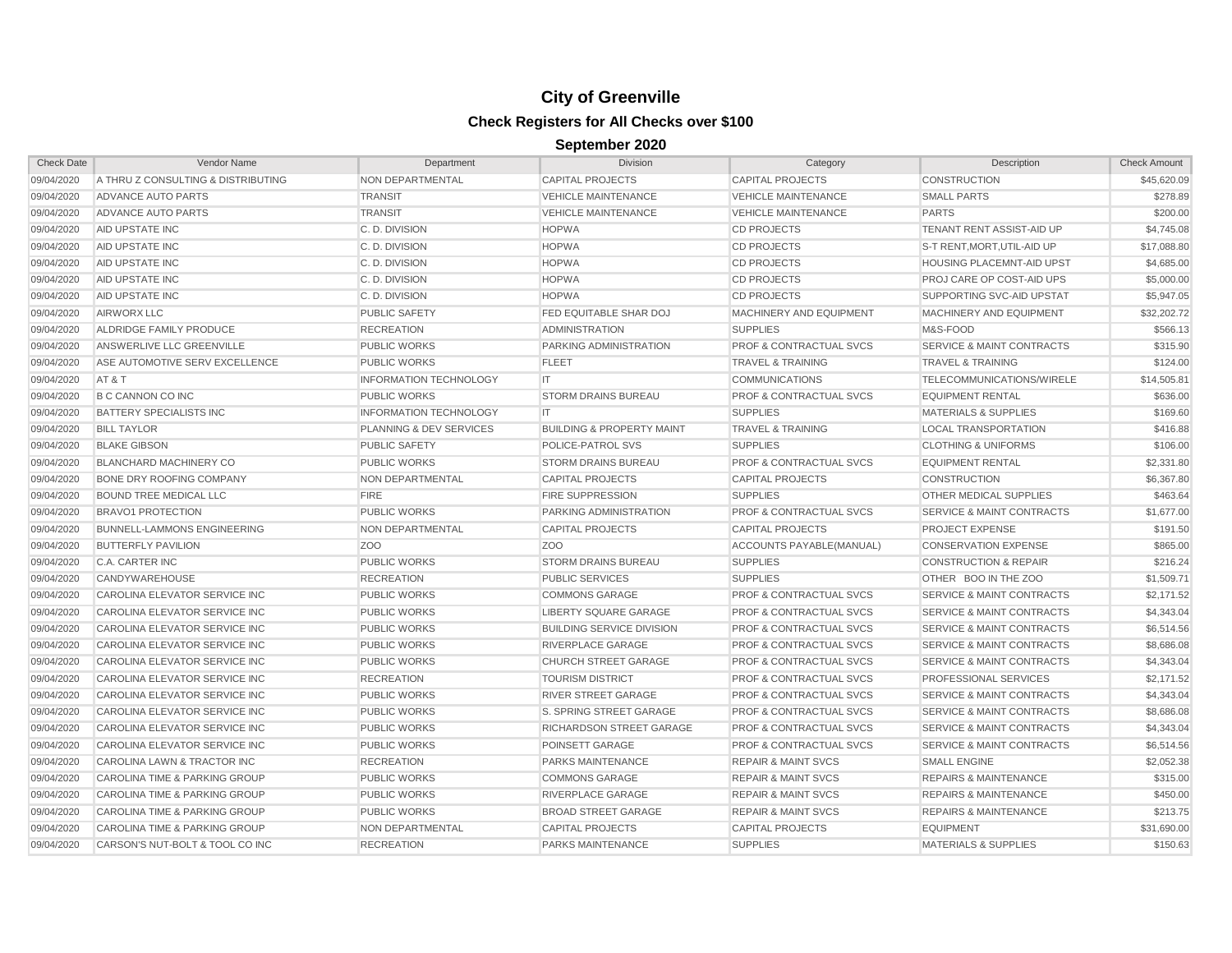| <b>Check Date</b> | Vendor Name                            | Department                         | <b>Division</b>                      | Category                           | Description                          | <b>Check Amount</b> |
|-------------------|----------------------------------------|------------------------------------|--------------------------------------|------------------------------------|--------------------------------------|---------------------|
| 09/04/2020        | CDW/G                                  | NON DEPARTMENTAL                   | <b>CAPITAL PROJECTS</b>              | <b>CAPITAL PROJECTS</b>            | <b>EQUIPMENT</b>                     | \$7,005.35          |
| 09/04/2020        | CDW/G                                  | <b>INFORMATION TECHNOLOGY</b>      | IT.                                  | <b>SUPPLIES</b>                    | <b>MATERIALS &amp; SUPPLIES</b>      | \$211.53            |
| 09/04/2020        | <b>CHARLES PRODUCTS</b>                | <b>RECREATION</b>                  | <b>PUBLIC SERVICES</b>               | <b>SUPPLIES</b>                    | <b>SALE GIFTS</b>                    | \$328.58            |
| 09/04/2020        | CHARTER COMMUNICATIONS                 | <b>FIRE</b>                        | <b>FIRE SUPPRESSION</b>              | <b>COMMUNICATIONS</b>              | CABLE TELEVISION/INTERNET            | \$240.26            |
| 09/04/2020        | <b>CHRISTOPHER SALTERS</b>             | PLANNING & DEV SERVICES            | <b>BUILDING &amp; PROPERTY MAINT</b> | <b>TRAVEL &amp; TRAINING</b>       | <b>LOCAL TRANSPORTATION</b>          | \$313.95            |
| 09/04/2020        | <b>CINTAS</b>                          | <b>PUBLIC WORKS</b>                | <b>FLEET</b>                         | <b>SUPPLIES</b>                    | <b>CLOTHING &amp; UNIFORMS</b>       | \$425.12            |
| 09/04/2020        | <b>CITY WELDING SERVICE</b>            | <b>PUBLIC WORKS</b>                | <b>ONE GARAGE</b>                    | <b>SUPPLIES</b>                    | <b>MATERIALS &amp; SUPPLIES</b>      | \$1,462.50          |
| 09/04/2020        | <b>CIVICPLUS INC</b>                   | <b>RECREATION</b>                  | <b>COMMUNITY CENTERS</b>             | <b>PROF &amp; CONTRACTUAL SVCS</b> | PROFESSIONAL SERVICES                | \$4,500.00          |
| 09/04/2020        | <b>CLINE HOSE &amp; HYDRAULICS LLC</b> | <b>PUBLIC WORKS</b>                | <b>SEWERS BUREAU</b>                 | <b>SUPPLIES</b>                    | <b>MATERIALS &amp; SUPPLIES</b>      | \$240.75            |
| 09/04/2020        | COLONIAL FUEL & LUBRICANT SERVICES     | <b>PUBLIC WORKS</b>                | <b>FLEET</b>                         | <b>VEHICLE MAINTENANCE</b>         | <b>FUEL</b>                          | \$12,911.63         |
| 09/04/2020        | CONCRETE SUPPLY COMPANY LLC            | <b>PUBLIC WORKS</b>                | <b>STREETS BUREAU</b>                | <b>SUPPLIES</b>                    | <b>MATERIALS &amp; SUPPLIES</b>      | \$551.20            |
| 09/04/2020        | <b>CONTINENTAL ENGINES</b>             | <b>PUBLIC WORKS</b>                | <b>SEWERS BUREAU</b>                 | <b>SUPPLIES</b>                    | <b>MATERIALS &amp; SUPPLIES</b>      | \$240.00            |
| 09/04/2020        | <b>CREATIONWORKS LANDSCAPING LLC</b>   | <b>PUBLIC WORKS</b>                | RIGHTS-OF-WAY                        | <b>PROF &amp; CONTRACTUAL SVCS</b> | <b>SERVICE &amp; MAINT CONTRACTS</b> | \$815.00            |
| 09/04/2020        | CRESCENT SUPPLY CO INC                 | <b>PUBLIC WORKS</b>                | RIVER STREET GARAGE                  | <b>SUPPLIES</b>                    | <b>MATERIALS &amp; SUPPLIES</b>      | \$633.74            |
| 09/04/2020        | <b>CUMMINS ATLANTIC</b>                | <b>FIRE</b>                        | <b>FIRE SUPPRESSION</b>              | VEHICLE MAINTENANCE                | <b>PARTS</b>                         | \$3,296.58          |
| 09/04/2020        | DELAWARE ZOOLOGICAL SOCIETY            | Z <sub>O</sub> O                   | Z <sub>O</sub> O                     | ACCOUNTS PAYABLE (MANUAL)          | <b>CONSERVATION EXPENSE</b>          | \$865.00            |
| 09/04/2020        | <b>DELL MARKETING LP</b>               | <b>INFORMATION TECHNOLOGY</b>      | IT.                                  | <b>MIS PROJECTS</b>                | PCS/UPGRADES                         | \$1,733.81          |
| 09/04/2020        | <b>DELL MARKETING LP</b>               | OFFICE OF MGMT & BUDGET            | <b>ADMINISTRATION</b>                | <b>SUPPLIES</b>                    | OFFICE SUPPLIES&MATERIALS            | \$201.16            |
| 09/04/2020        | <b>DESIGNLAB INC</b>                   | <b>PUBLIC SAFETY</b>               | POLICE-PATROL SVS                    | <b>SUPPLIES</b>                    | <b>CLOTHING &amp; UNIFORMS</b>       | \$398.24            |
| 09/04/2020        | <b>DISYS SOLUTIONS INC</b>             | <b>INFORMATION TECHNOLOGY</b>      | IT.                                  | <b>PROF &amp; CONTRACTUAL SVCS</b> | <b>SERVICE &amp; MAINT CONTRACTS</b> | \$5,148.95          |
| 09/04/2020        | <b>DIVERSIFIED ELECTRONICS INC</b>     | <b>PUBLIC SAFETY</b>               | POLICE-PATROL SVS                    | <b>REPAIR &amp; MAINT SVCS</b>     | <b>REPAIRS &amp; MAINTENANCE</b>     | \$230.00            |
| 09/04/2020        | <b>DUKE ENERGY</b>                     | <b>FIRE</b>                        | <b>FIRE SERVICES</b>                 | <b>UTILITIES</b>                   | <b>ELECTRICITY</b>                   | \$3,826.19          |
| 09/04/2020        | <b>DUKE ENERGY</b>                     | <b>RECREATION</b>                  | <b>COMMUNITY CENTERS</b>             | <b>UTILITIES</b>                   | <b>ELECTRICITY</b>                   | \$786.60            |
| 09/04/2020        | <b>DUKE ENERGY</b>                     | <b>RECREATION</b>                  | PARKS MAINTENANCE                    | <b>UTILITIES</b>                   | <b>ELECTRICITY</b>                   | \$2,319.28          |
| 09/04/2020        | <b>DUKE ENERGY</b>                     | <b>PUBLIC WORKS</b>                | <b>SEWERS BUREAU</b>                 | <b>UTILITIES</b>                   | <b>ELECTRICITY</b>                   | \$121.85            |
| 09/04/2020        | <b>DUKE ENERGY</b>                     | <b>PUBLIC WORKS</b>                | <b>TRAFFIC ENGINEERING</b>           | <b>UTILITIES</b>                   | <b>ELECTRICITY</b>                   | \$929.28            |
| 09/04/2020        | <b>DUKE ENERGY</b>                     | <b>PUBLIC SAFETY</b>               | POLICE-PATROL SVS                    | <b>UTILITIES</b>                   | <b>ELECTRICITY</b>                   | \$430.63            |
| 09/04/2020        | <b>ECHOLS OIL COMPANY INC</b>          | <b>TRANSIT</b>                     | <b>FIXED ROUTE</b>                   | <b>VEHICLE MAINTENANCE</b>         | <b>LUBRICANTS</b>                    | \$199.30            |
| 09/04/2020        | <b>ELEVATOR INSPECTION LLC</b>         | <b>PUBLIC WORKS</b>                | S. SPRING STREET GARAGE              | <b>PROF &amp; CONTRACTUAL SVCS</b> | <b>SERVICE &amp; MAINT CONTRACTS</b> | \$380.00            |
| 09/04/2020        | <b>ELEVATOR INSPECTION LLC</b>         | <b>PUBLIC WORKS</b>                | RIVERPLACE GARAGE                    | <b>PROF &amp; CONTRACTUAL SVCS</b> | <b>SERVICE &amp; MAINT CONTRACTS</b> | \$380.00            |
| 09/04/2020        | <b>ELEVATOR INSPECTION LLC</b>         | <b>PUBLIC WORKS</b>                | <b>LIBERTY SQUARE GARAGE</b>         | <b>PROF &amp; CONTRACTUAL SVCS</b> | <b>SERVICE &amp; MAINT CONTRACTS</b> | \$190.00            |
| 09/04/2020        | <b>ELEVATOR INSPECTION LLC</b>         | <b>PUBLIC WORKS</b>                | <b>BUILDING SERVICE DIVISION</b>     | PROF & CONTRACTUAL SVCS            | <b>SERVICE &amp; MAINT CONTRACTS</b> | \$380.00            |
| 09/04/2020        | <b>ELEVATOR INSPECTION LLC</b>         | <b>PUBLIC WORKS</b>                | RICHARDSON STREET GARAGE             | <b>PROF &amp; CONTRACTUAL SVCS</b> | <b>SERVICE &amp; MAINT CONTRACTS</b> | \$190.00            |
| 09/04/2020        | ELEVATOR INSPECTION LLC                | <b>PUBLIC WORKS</b>                | RIVER STREET GARAGE                  | <b>PROF &amp; CONTRACTUAL SVCS</b> | <b>SERVICE &amp; MAINT CONTRACTS</b> | \$190.00            |
| 09/04/2020        | <b>ELEVATOR INSPECTION LLC</b>         | <b>PUBLIC WORKS</b>                | POINSETT GARAGE                      | PROF & CONTRACTUAL SVCS            | <b>SERVICE &amp; MAINT CONTRACTS</b> | \$285.00            |
| 09/04/2020        | <b>ELEVATOR INSPECTION LLC</b>         | <b>PUBLIC WORKS</b>                | <b>CHURCH STREET GARAGE</b>          | <b>PROF &amp; CONTRACTUAL SVCS</b> | <b>SERVICE &amp; MAINT CONTRACTS</b> | \$190.00            |
| 09/04/2020        | <b>EMEDIA GROUP INC</b>                | <b>TRANSIT</b>                     | <b>FIXED ROUTE</b>                   | PRINTING                           | PRINTING & BINDING                   | \$194.93            |
| 09/04/2020        | <b>EMPLOYMENT SCREENING RESOURCES</b>  | <b>HUMAN RESOURCES</b>             | <b>HUMAN RESOURCES</b>               | <b>PROF &amp; CONTRACTUAL SVCS</b> | PROFESSIONAL SERVICES                | \$612.60            |
| 09/04/2020        | EVERGREEN MEDICAL SERVICE INC          | NON DEPARTMENTAL                   | <b>CAPITAL PROJECTS</b>              | <b>CAPITAL PROJECTS</b>            | <b>EQUIPMENT</b>                     | \$4,073.00          |
| 09/04/2020        | <b>FAIRWAY FORD INC</b>                | <b>PUBLIC WORKS</b>                | <b>FLEET</b>                         | <b>VEHICLE MAINTENANCE</b>         | <b>OUTSIDE REPAIRS</b>               | \$564.98            |
| 09/04/2020        | <b>FGP INTERNATIONAL</b>               | <b>OFFICE OF MGMT &amp; BUDGET</b> | <b>ACCOUNTING</b>                    | <b>PROF &amp; CONTRACTUAL SVCS</b> | <b>TEMP PERSONNEL SVCS</b>           | \$1,343.12          |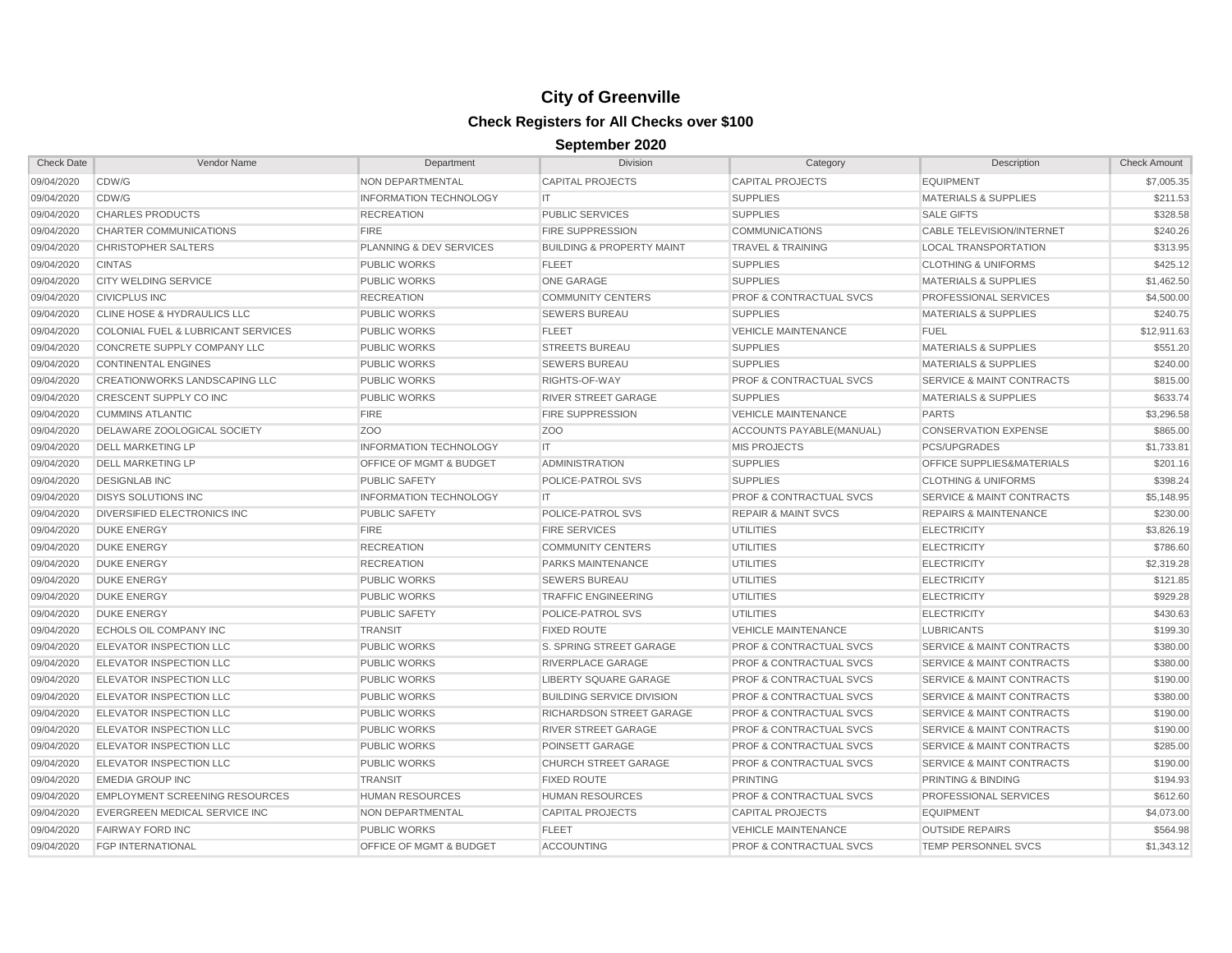| <b>Check Date</b> | Vendor Name                            | Department                         | <b>Division</b>                      | Category                           | Description                          | <b>Check Amount</b> |
|-------------------|----------------------------------------|------------------------------------|--------------------------------------|------------------------------------|--------------------------------------|---------------------|
| 09/04/2020        | FIFTH THIRD BANK                       | <b>PUBLIC WORKS</b>                | PARKING ADMINISTRATION               | PARKING DEPOSITS                   | <b>REFUND PARKING DEPOSIT</b>        | \$288.00            |
| 09/04/2020        | FIRST TEAM SPORTS CENTER               | <b>RECREATION</b>                  | <b>COMMUNITY CENTERS</b>             | <b>SUPPLIES</b>                    | <b>SUPPLIES ATHLETICS</b>            | \$190.80            |
| 09/04/2020        | FRIENDS OF THE REEDY RIVER, INC.       | Z <sub>O</sub> O                   | Z <sub>O</sub> O                     | ACCOUNTS PAYABLE (MANUAL)          | <b>CONSERVATION EXPENSE</b>          | \$865.00            |
| 09/04/2020        | <b>GILLIG LLC</b>                      | <b>TRANSIT</b>                     | <b>VEHICLE MAINTENANCE</b>           | <b>VEHICLE MAINTENANCE</b>         | <b>PARTS</b>                         | \$1,439.80          |
| 09/04/2020        | <b>GILLIG LLC</b>                      | <b>TRANSIT</b>                     | <b>VEHICLE MAINTENANCE</b>           | <b>VEHICLE MAINTENANCE</b>         | <b>SMALL PARTS</b>                   | \$122.46            |
| 09/04/2020        | <b>GOODYEAR COMMERCIAL TIRE</b>        | <b>FIRE</b>                        | <b>FIRE SUPPRESSION</b>              | <b>VEHICLE MAINTENANCE</b>         | <b>PARTS</b>                         | \$2,886.98          |
| 09/04/2020        | <b>GREENVILLE CONVENTION CENTER</b>    | <b>FIRE</b>                        | <b>FIRE SERVICES</b>                 | <b>SUPPLIES</b>                    | <b>MATERIALS &amp; SUPPLIES</b>      | \$138.52            |
| 09/04/2020        | GREENVILLE OFFICE SUPPLY CO INC        | <b>PUBLIC WORKS</b>                | <b>ENFORCEMENT</b>                   | <b>SUPPLIES</b>                    | OFFICE SUPPLIES&MATERIALS            | \$281.32            |
| 09/04/2020        | <b>GREENVILLE OFFICE SUPPLY CO INC</b> | <b>COMMUNICATION</b>               | PUBLIC INFORMATION                   | <b>SUPPLIES</b>                    | <b>OFFICE SUPPLIES&amp;MATERIALS</b> | \$259.14            |
| 09/04/2020        | <b>HANDI CLEAN PRODUCTS INC</b>        | <b>FIRE</b>                        | <b>FIRE SERVICES</b>                 | <b>SUPPLIES</b>                    | <b>MATERIALS &amp; SUPPLIES</b>      | \$3,560.12          |
| 09/04/2020        | <b>HARPER CORPORATION</b>              | NON DEPARTMENTAL                   | <b>CAPITAL PROJECTS</b>              | <b>CAPITAL PROJECTS</b>            | <b>CONSTRUCTION</b>                  | \$414,072.22        |
| 09/04/2020        | HOME DEPOT CREDIT SERVICE 4123         | <b>PUBLIC WORKS</b>                | <b>SEWERS BUREAU</b>                 | <b>SUPPLIES</b>                    | <b>MATERIALS &amp; SUPPLIES</b>      | \$160.74            |
| 09/04/2020        | HOME DEPOT CREDIT SERVICE 5906         | <b>PUBLIC WORKS</b>                | <b>BUILDING SERVICE DIVISION</b>     | <b>SUPPLIES</b>                    | <b>MATERIALS &amp; SUPPLIES</b>      | \$537.91            |
| 09/04/2020        | HOME DEPOT CREDIT SERVICE 5914         | <b>RECREATION</b>                  | <b>ADMINISTRATION</b>                | <b>SUPPLIES</b>                    | M&S-MAINTENANCE                      | \$673.95            |
| 09/04/2020        | <b>HUGHES AGENCY</b>                   | NON DEPARTMENTAL                   | <b>CAPITAL PROJECTS</b>              | <b>CAPITAL PROJECTS</b>            | PLANNING/DESIGN                      | \$664.16            |
| 09/04/2020        | IMLA INTERNATIONAL MUNICIPAL LAWYER    | <b>CITY ATTORNEY</b>               | <b>CITY ATTORNEY</b>                 | <b>SUNDRY</b>                      | DUES, SUBSCRIPTN, PUBLICATN          | \$865.00            |
| 09/04/2020        | <b>INTERNAL REVENUE SERVICE</b>        | <b>OFFICE OF MGMT &amp; BUDGET</b> | ACCOUNTING                           | PR-WH                              | <b>GARNISHMENTS</b>                  | \$150.00            |
| 09/04/2020        | INTERNATIONAL CODE COUNCIL INC         | <b>PLANNING &amp; DEV SERVICES</b> | <b>BUILDING &amp; PROPERTY MAINT</b> | <b>SUPPLIES</b>                    | OFFICE SUPPLIES&MATERIALS            | \$859.43            |
| 09/04/2020        | <b>ISGETT DISTRIBUTORS, INC.</b>       | <b>FIRE</b>                        | <b>FIRE SUPPRESSION</b>              | <b>VEHICLE MAINTENANCE</b>         | <b>PARTS</b>                         | \$935.47            |
| 09/04/2020        | <b>IVEY COMMUNICATIONS INC</b>         | <b>INFORMATION TECHNOLOGY</b>      | IT                                   | <b>REPAIR &amp; MAINT SVCS</b>     | <b>REPAIRS &amp; MAINTENANCE</b>     | \$18,123.12         |
| 09/04/2020        | <b>IVEY COMMUNICATIONS INC</b>         | <b>RECREATION</b>                  | <b>PARKS AND RECREATION</b>          | <b>SUPPLIES</b>                    | <b>MATERIALS &amp; SUPPLIES</b>      | \$318.61            |
| 09/04/2020        | <b>IVEY COMMUNICATIONS INC</b>         | <b>FIRE</b>                        | <b>FIRE SERVICES</b>                 | <b>PROF &amp; CONTRACTUAL SVCS</b> | <b>PROFESSIONAL SERVICES</b>         | \$157.50            |
| 09/04/2020        | <b>IVEY COMMUNICATIONS INC</b>         | <b>TRANSIT</b>                     | <b>NON VEHICLE MAINTENANCE</b>       | <b>PROF &amp; CONTRACTUAL SVCS</b> | <b>SERVICE &amp; MAINT CONTRACTS</b> | \$150.00            |
| 09/04/2020        | JACK DOHENY COMPANIES INC              | <b>PUBLIC WORKS</b>                | <b>SEWERS BUREAU</b>                 | <b>SUPPLIES</b>                    | <b>MATERIALS &amp; SUPPLIES</b>      | \$1,853.94          |
| 09/04/2020        | <b>JAMES PATRICK TIMMS</b>             | <b>PLANNING &amp; DEV SERVICES</b> | <b>BUILDING &amp; PROPERTY MAINT</b> | <b>TRAVEL &amp; TRAINING</b>       | <b>LOCAL TRANSPORTATION</b>          | \$307.05            |
| 09/04/2020        | <b>JAN COX</b>                         | <b>RECREATION</b>                  | <b>COMMUNITY CENTERS</b>             | <b>SUPPLIES</b>                    | SUPPLIES RECREATION                  | \$204.95            |
| 09/04/2020        | JET-VAC SEWER EQUIPMENT CO             | <b>PUBLIC WORKS</b>                | <b>FLEET</b>                         | <b>VEHICLE MAINTENANCE</b>         | <b>OUTSIDE REPAIRS</b>               | \$1,447.31          |
| 09/04/2020        | <b>JOEL PATTERSON</b>                  | <b>PLANNING &amp; DEV SERVICES</b> | <b>BUILDING &amp; PROPERTY MAINT</b> | <b>TRAVEL &amp; TRAINING</b>       | <b>LOCAL TRANSPORTATION</b>          | \$465.18            |
| 09/04/2020        | JOHNSTONE SUPPLY OF GREENVILLE         | <b>PUBLIC WORKS</b>                | <b>BUILDING SERVICE DIVISION</b>     | <b>SUPPLIES</b>                    | <b>MATERIALS &amp; SUPPLIES</b>      | \$119.44            |
| 09/04/2020        | KENTUCKY CHILD SUPPORT ENFORCEMENT     | OFFICE OF MGMT & BUDGET            | <b>ACCOUNTING</b>                    | PR-WH                              | <b>GARNISHMENTS</b>                  | \$177.69            |
| 09/04/2020        | <b>KEVIN HUGHES</b>                    | <b>PLANNING &amp; DEV SERVICES</b> | <b>BUILDING &amp; PROPERTY MAINT</b> | <b>TRAVEL &amp; TRAINING</b>       | <b>LOCAL TRANSPORTATION</b>          | \$455.98            |
| 09/04/2020        | <b>LAMAR ADVERTISING</b>               | <b>RECREATION</b>                  | <b>PUBLIC SERVICES</b>               | <b>SUPPLIES</b>                    | <b>SUPPLIES PROMOTIONS</b>           | \$1,575.00          |
| 09/04/2020        | <b>LINA</b>                            | <b>HUMAN RESOURCES</b>             | <b>HEALTH CARE</b>                   | <b>OTHER INSURANCE</b>             | <b>LIFE INSURANCE</b>                | \$22,829.40         |
| 09/04/2020        | <b>LINA</b>                            | <b>HUMAN RESOURCES</b>             | <b>HEALTH CARE</b>                   | <b>OTHER INSURANCE</b>             | <b>LONG TERM DISABILITY</b>          | \$8,776.35          |
| 09/04/2020        | LOWES                                  | <b>PUBLIC WORKS</b>                | <b>MAINTENANCE</b>                   | <b>SUPPLIES</b>                    | <b>MATERIALS &amp; SUPPLIES</b>      | \$394.75            |
| 09/04/2020        | LOWES                                  | <b>PUBLIC WORKS</b>                | <b>BUILDING SERVICE DIVISION</b>     | <b>SUPPLIES</b>                    | <b>MATERIALS &amp; SUPPLIES</b>      | \$205.40            |
| 09/04/2020        | LOWES                                  | <b>FIRE</b>                        | <b>FIRE SUPPRESSION</b>              | <b>SUPPLIES</b>                    | <b>MATERIALS &amp; SUPPLIES</b>      | \$550.39            |
| 09/04/2020        | <b>MACK PEST SOLUTIONS INC</b>         | <b>PUBLIC WORKS</b>                | <b>BUILDING SERVICE DIVISION</b>     | <b>PROF &amp; CONTRACTUAL SVCS</b> | <b>SERVICE &amp; MAINT CONTRACTS</b> | \$144.00            |
| 09/04/2020        | <b>MARATHON STAFFING INC</b>           | <b>PUBLIC WORKS</b>                | <b>RESIDENTIAL COLL BUREAU</b>       | <b>PROF &amp; CONTRACTUAL SVCS</b> | <b>TEMP PERSONNEL SVCS</b>           | \$773.60            |
| 09/04/2020        | <b>MARATHON STAFFING INC</b>           | <b>PUBLIC SAFETY</b>               | POLICE-DISPATCH BUREAU               | <b>PROF &amp; CONTRACTUAL SVCS</b> | TEMP PERSONNEL SVCS                  | \$1,813.75          |
| 09/04/2020        | <b>MARATHON STAFFING INC</b>           | <b>PUBLIC WORKS</b>                | <b>SEWERS BUREAU</b>                 | <b>PROF &amp; CONTRACTUAL SVCS</b> | <b>TEMP PERSONNEL SVCS</b>           | \$376.68            |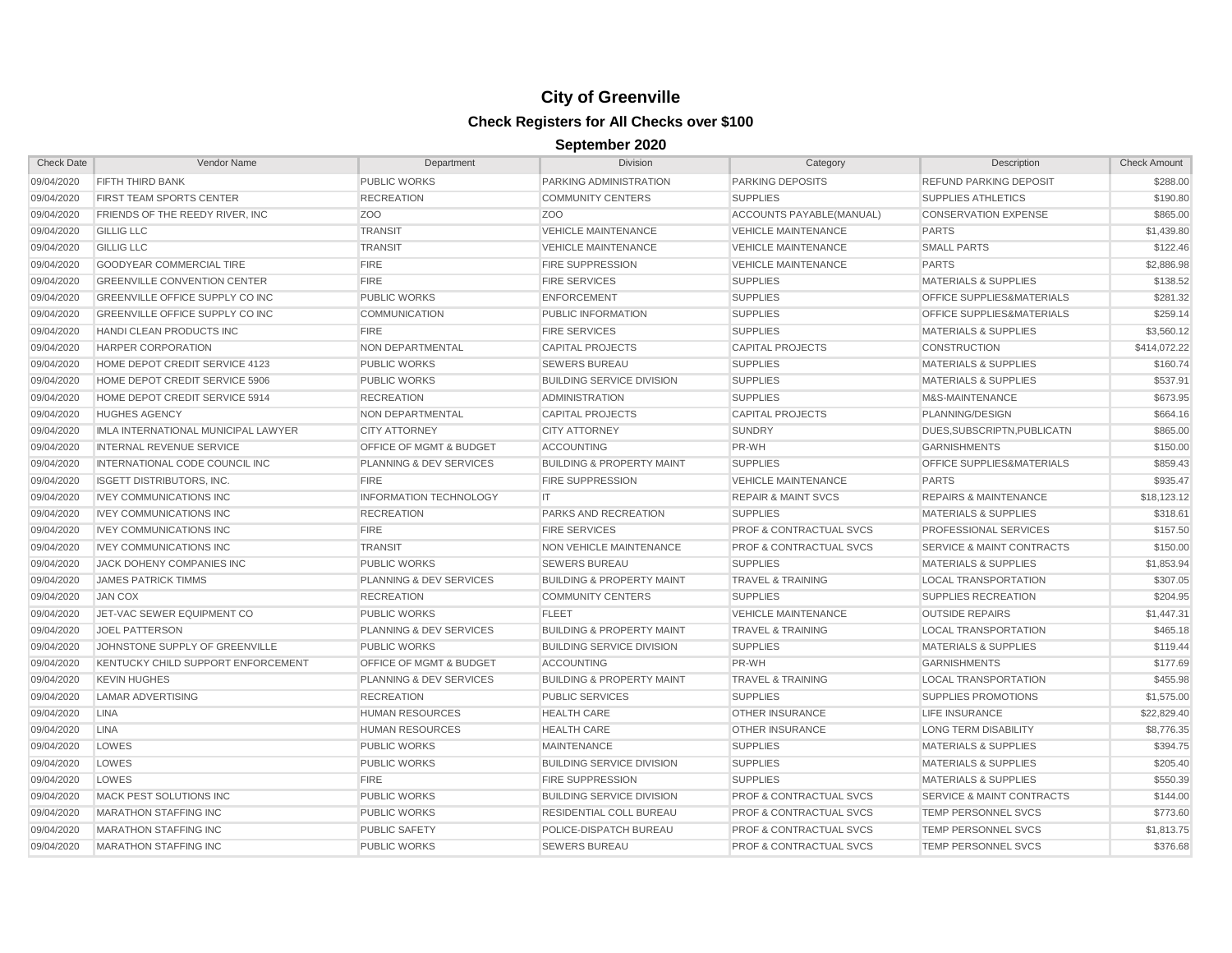| <b>Check Date</b> | Vendor Name                          | Department                           | <b>Division</b>                  | Category                           | Description                          | <b>Check Amount</b> |
|-------------------|--------------------------------------|--------------------------------------|----------------------------------|------------------------------------|--------------------------------------|---------------------|
| 09/04/2020        | MARIETTA LAWN & GARDEN INC           | <b>RECREATION</b>                    | PARKS MAINTENANCE                | <b>SUPPLIES</b>                    | <b>MATERIALS &amp; SUPPLIES</b>      | \$417.59            |
| 09/04/2020        | MARIETTA LAWN & GARDEN INC           | <b>RECREATION</b>                    | <b>PARKS MAINTENANCE</b>         | <b>REPAIR &amp; MAINT SVCS</b>     | <b>SMALL ENGINE</b>                  | \$736.27            |
| 09/04/2020        | MAVIN CONSTRUCTION LLC               | NON DEPARTMENTAL                     | <b>CAPITAL PROJECTS</b>          | <b>CAPITAL PROJECTS</b>            | <b>CONSTRUCTION</b>                  | \$207,981.32        |
| 09/04/2020        | MELLOUL-BLAMEY CONSTRUCTION SC LTD   | NON DEPARTMENTAL                     | <b>CAPITAL PROJECTS</b>          | <b>CAPITAL PROJECTS</b>            | <b>CONSTRUCTION</b>                  | \$12,887.25         |
| 09/04/2020        | MIKE'S BODY SHOP & TOWING INC        | <b>PUBLIC WORKS</b>                  | <b>FLEET</b>                     | <b>VEHICLE MAINTENANCE</b>         | <b>OUTSIDE REPAIRS</b>               | \$1,763.56          |
| 09/04/2020        | <b>MINUTEMAN PRESS</b>               | <b>PUBLIC WORKS</b>                  | <b>RECYCLING</b>                 | <b>PRINTING</b>                    | PRINTING & BINDING                   | \$1,189.26          |
| 09/04/2020        | MOBILE COMMUNICATIONS AMERICA INC    | <b>PUBLIC WORKS</b>                  | <b>FLEET</b>                     | <b>COMMUNICATIONS</b>              | <b>OTHER</b>                         | \$133.56            |
| 09/04/2020        | MOBILE COMMUNICATIONS AMERICA INC    | <b>PUBLIC WORKS</b>                  | RESIDENTIAL COLL BUREAU          | <b>COMMUNICATIONS</b>              | <b>OTHER</b>                         | \$686.88            |
| 09/04/2020        | MOBILE COMMUNICATIONS AMERICA INC    | <b>PUBLIC WORKS</b>                  | <b>SEWERS BUREAU</b>             | <b>COMMUNICATIONS</b>              | <b>OTHER</b>                         | \$248.04            |
| 09/04/2020        | MOBILE COMMUNICATIONS AMERICA INC    | <b>PUBLIC WORKS</b>                  | RIGHTS-OF-WAY                    | <b>COMMUNICATIONS</b>              | <b>OTHER</b>                         | \$248.04            |
| 09/04/2020        | MOBILE COMMUNICATIONS AMERICA INC    | <b>PUBLIC WORKS</b>                  | <b>STREETS BUREAU</b>            | <b>COMMUNICATIONS</b>              | <b>OTHER</b>                         | \$286.20            |
| 09/04/2020        | MOBILE COMMUNICATIONS AMERICA INC    | <b>RECREATION</b>                    | <b>PARKS MAINTENANCE</b>         | <b>COMMUNICATIONS</b>              | <b>OTHER</b>                         | \$228.96            |
| 09/04/2020        | MOBILE COMMUNICATIONS AMERICA INC.   | <b>PUBLIC WORKS</b>                  | <b>STORM DRAINS BUREAU</b>       | <b>COMMUNICATIONS</b>              | <b>OTHER</b>                         | \$343.44            |
| 09/04/2020        | MOBILE MINI INC                      | <b>PUBLIC WORKS</b>                  | <b>BEAUTIFICATION BUREAU</b>     | <b>SUPPLIES</b>                    | <b>MATERIALS &amp; SUPPLIES</b>      | \$2,279.00          |
| 09/04/2020        | MOBILE MINI INC                      | <b>PUBLIC WORKS</b>                  | TREE MAINTENANCE BUREAU          | <b>SUPPLIES</b>                    | <b>MATERIALS &amp; SUPPLIES</b>      | \$2,279.00          |
| 09/04/2020        | MOBILITY WORKS LLC                   | <b>TRANSIT</b>                       | <b>VEHICLE MAINTENANCE</b>       | <b>VEHICLE MAINTENANCE</b>         | <b>PARTS</b>                         | \$431.37            |
| 09/04/2020        | MODERN MATERIALS HANDLING CO         | <b>PUBLIC WORKS</b>                  | <b>BEAUTIFICATION BUREAU</b>     | <b>SUPPLIES</b>                    | <b>MATERIALS &amp; SUPPLIES</b>      | \$715.18            |
| 09/04/2020        | MULCH IN MOTION                      | <b>RECREATION</b>                    | PARKS MAINTENANCE                | <b>PROF &amp; CONTRACTUAL SVCS</b> | <b>SERVICE &amp; MAINT CONTRACTS</b> | \$1,579.90          |
| 09/04/2020        | NAPA AUTO PARTS                      | <b>FIRE</b>                          | <b>FIRE SUPPRESSION</b>          | <b>SUPPLIES</b>                    | <b>MATERIALS &amp; SUPPLIES</b>      | \$429.94            |
| 09/04/2020        | NAPA AUTO PARTS                      | <b>FIRE</b>                          | <b>FIRE SUPPRESSION</b>          | <b>VEHICLE MAINTENANCE</b>         | <b>PARTS</b>                         | \$3,928.01          |
| 09/04/2020        | NORRIS SUPPLY CO                     | <b>PUBLIC WORKS</b>                  | <b>STORM DRAINS BUREAU</b>       | <b>SUPPLIES</b>                    | <b>CONSTRUCTION &amp; REPAIR</b>     | \$126.41            |
| 09/04/2020        | <b>NORTHERN TOOL &amp; EQUIPMENT</b> | <b>RECREATION</b>                    | <b>PARKS MAINTENANCE</b>         | <b>REPAIR &amp; MAINT SVCS</b>     | <b>SMALL ENGINE</b>                  | \$150.12            |
| 09/04/2020        | NORTHTOWNE MITSUBISHI                | <b>PUBLIC WORKS</b>                  | PARKING ADMINISTRATION           | <b>VEHICLES</b>                    | <b>VEHICLE</b>                       | \$39,197.00         |
| 09/04/2020        | PALMETTO UTILITY PROTECTION INC      | <b>PUBLIC WORKS</b>                  | <b>SEWERS BUREAU</b>             | <b>PROF &amp; CONTRACTUAL SVCS</b> | PROFESSIONAL SERVICES                | \$1,622.67          |
| 09/04/2020        | PANAGAKOS ASPHALT INC                | <b>PUBLIC WORKS</b>                  | <b>SEWERS BUREAU</b>             | <b>SUPPLIES</b>                    | <b>MATERIALS &amp; SUPPLIES</b>      | \$156.88            |
| 09/04/2020        | PANAGAKOS ASPHALT INC                | <b>PUBLIC WORKS</b>                  | <b>STREETS BUREAU</b>            | <b>SUPPLIES</b>                    | <b>MATERIALS &amp; SUPPLIES</b>      | \$313.76            |
| 09/04/2020        | PANAGAKOS ASPHALT INC                | PUBLIC WORKS                         | <b>STORM DRAINS BUREAU</b>       | <b>SUPPLIES</b>                    | <b>MATERIALS &amp; SUPPLIES</b>      | \$156.88            |
| 09/04/2020        | PARRISH TIRE CO                      | <b>TRANSIT</b>                       | <b>FIXED ROUTE</b>               | <b>VEHICLE MAINTENANCE</b>         | <b>TIRES AND TUBES</b>               | \$175.00            |
| 09/04/2020        | PETER REYNOLDS                       | <b>RECREATION</b>                    | <b>ADMINISTRATION</b>            | <b>SUPPLIES</b>                    | M&S-MAINTENANCE                      | \$111.07            |
| 09/04/2020        | PETERBILT STORE OF GREENVILLE, THE   | <b>TRANSIT</b>                       | <b>TROLLEY</b>                   | <b>VEHICLE MAINTENANCE</b>         | <b>PARTS</b>                         | \$388.36            |
| 09/04/2020        | PRESORT PLUS INC                     | <b>COMMUNICATION</b>                 | PUBLIC INFORMATION               | <b>PRINTING</b>                    | PRINTING & BINDING                   | \$215.50            |
| 09/04/2020        | PROFORMA RHINO GRAPHICS              | <b>PUBLIC WORKS</b>                  | PARKING ADMINISTRATION           | <b>PRINTING</b>                    | <b>OTHER</b>                         | \$113.02            |
| 09/04/2020        | PROFORMA RHINO GRAPHICS              | <b>EVENTS &amp; CULTURAL AFFAIRS</b> | <b>EVENTS MANAGEMENT</b>         | <b>PRINTING</b>                    | <b>PRINTING &amp; BINDING</b>        | \$143.10            |
| 09/04/2020        | PROSOURCE LLC                        | <b>PUBLIC WORKS</b>                  | <b>BUILDING SERVICE DIVISION</b> | <b>SUPPLIES</b>                    | <b>MATERIALS &amp; SUPPLIES</b>      | \$1,617.55          |
| 09/04/2020        | PROVIDENT LIFE & ACCIDENT INS CO     | <b>HUMAN RESOURCES</b>               | <b>HEALTH CARE</b>               | <b>OTHER INSURANCE</b>             | <b>LIFE INSURANCE</b>                | \$1,111.76          |
| 09/04/2020        | <b>RED WING SHOE STORE</b>           | <b>FIRE</b>                          | <b>FIRE SUPPRESSION</b>          | <b>SUPPLIES</b>                    | <b>CLOTHING &amp; UNIFORMS</b>       | \$140.00            |
| 09/04/2020        | <b>REID ELECTRIC</b>                 | <b>RECREATION</b>                    | <b>PARKS MAINTENANCE</b>         | <b>PROF &amp; CONTRACTUAL SVCS</b> | <b>SERVICE &amp; MAINT CONTRACTS</b> | \$4,244.56          |
| 09/04/2020        | <b>RESTOCON CORPORATION</b>          | <b>NON DEPARTMENTAL</b>              | <b>CAPITAL PROJECTS</b>          | <b>CAPITAL PROJECTS</b>            | <b>CONSTRUCTION</b>                  | \$74,642.42         |
| 09/04/2020        | S C DEPARTMENT OF REVENUE            | <b>OFFICE OF MGMT &amp; BUDGET</b>   | <b>ACCOUNTING</b>                | PR-WH                              | <b>GARNISHMENTS</b>                  | \$214.05            |
| 09/04/2020        | <b>S C DEPARTMENT OF REVENUE</b>     | <b>CITY MANAGER</b>                  | NON-DEPARTMENTAL                 | <b>SUNDRY</b>                      | <b>TAXES</b>                         | \$5,733.42          |
| 09/04/2020        | <b>S C RETIREMENT SYSTEM</b>         | <b>OFFICE OF MGMT &amp; BUDGET</b>   | <b>ACCOUNTING</b>                | PR-WH                              | <b>RETIREMENT SVS PURCHASE</b>       | \$1,346.19          |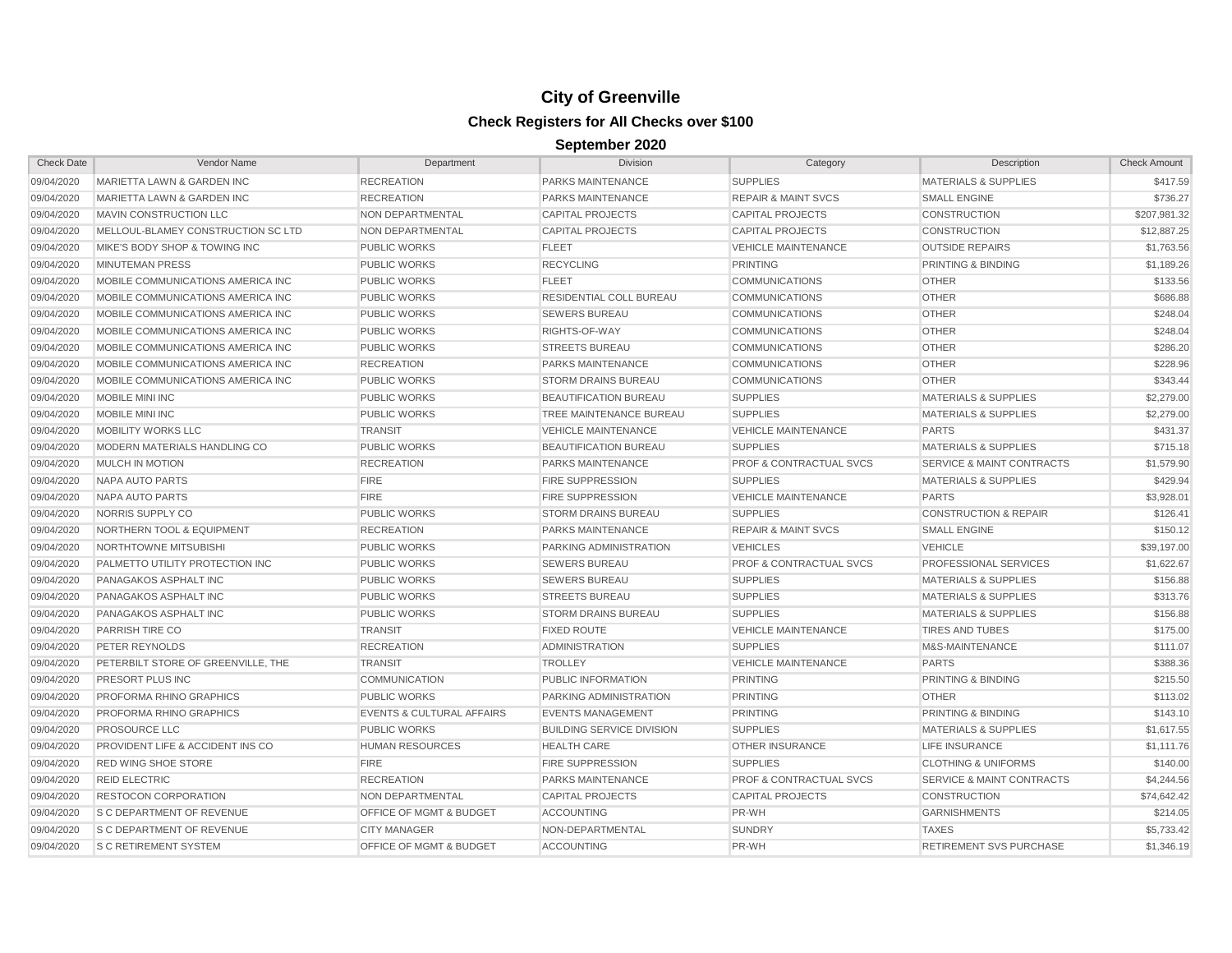| <b>Check Date</b> | Vendor Name                         | Department                           | <b>Division</b>                      | Category                           | Description                          | <b>Check Amount</b> |
|-------------------|-------------------------------------|--------------------------------------|--------------------------------------|------------------------------------|--------------------------------------|---------------------|
| 09/04/2020        | <b>SAFE INDUSTRIES</b>              | <b>FIRE</b>                          | <b>FIRE PREVENTION</b>               | <b>SUPPLIES</b>                    | <b>CLOTHING &amp; UNIFORMS</b>       | \$984.21            |
| 09/04/2020        | <b>SAFE INDUSTRIES</b>              | <b>FIRE</b>                          | <b>FIRE SUPPRESSION</b>              | <b>SUPPLIES</b>                    | <b>CLOTHING &amp; UNIFORMS</b>       | \$2,985.34          |
| 09/04/2020        | <b>SAFE INDUSTRIES</b>              | <b>FIRE</b>                          | <b>FIRE SUPPRESSION</b>              | <b>SUPPLIES</b>                    | <b>MATERIALS &amp; SUPPLIES</b>      | \$319.06            |
| 09/04/2020        | SAFETY PRODUCTS INC                 | <b>PUBLIC WORKS</b>                  | PARKING ADMINISTRATION               | <b>SUPPLIES</b>                    | <b>MATERIALS &amp; SUPPLIES</b>      | \$286.09            |
| 09/04/2020        | SAFETY PRODUCTS INC                 | <b>PUBLIC WORKS</b>                  | <b>COMMONS GARAGE</b>                | <b>SUPPLIES</b>                    | <b>MATERIALS &amp; SUPPLIES</b>      | \$742.00            |
| 09/04/2020        | <b>SAF-GARD SAFETY SHOE COMPANY</b> | <b>FIRE</b>                          | <b>FIRE SUPPRESSION</b>              | <b>SUPPLIES</b>                    | <b>CLOTHING &amp; UNIFORMS</b>       | \$261.90            |
| 09/04/2020        | <b>SAM'S CLUB</b>                   | <b>RECREATION</b>                    | <b>PUBLIC SERVICES</b>               | <b>SUPPLIES</b>                    | OTHER BOO IN THE ZOO                 | \$3,416.35          |
| 09/04/2020        | SANDRA TEMPLETON PETTY CASH         | <b>CITY ATTORNEY</b>                 | <b>CITY ATTORNEY</b>                 | <b>SUNDRY</b>                      | <b>COURT COSTS</b>                   | \$150.00            |
| 09/04/2020        | <b>SC STATE DISBURSEMENT UNIT</b>   | OFFICE OF MGMT & BUDGET              | <b>ACCOUNTING</b>                    | PR-WH                              | <b>GARNISHMENTS</b>                  | \$2,884.30          |
| 09/04/2020        | <b>SCOTT BACHMANN</b>               | <b>EVENTS &amp; CULTURAL AFFAIRS</b> | PUBLIC INFORMATION                   | <b>TRAVEL &amp; TRAINING</b>       | <b>TRAVEL &amp; TRAINING</b>         | \$142.60            |
| 09/04/2020        | <b>SEJ SERVICES LLC</b>             | <b>TRANSIT</b>                       | <b>NON VEHICLE MAINTENANCE</b>       | <b>PROF &amp; CONTRACTUAL SVCS</b> | <b>SERVICE &amp; MAINT CONTRACTS</b> | \$429.00            |
| 09/04/2020        | <b>SENTRY FIRE SERVICES INC</b>     | NON DEPARTMENTAL                     | <b>CAPITAL PROJECTS</b>              | <b>CAPITAL PROJECTS</b>            | <b>EQUIPMENT</b>                     | \$432.24            |
| 09/04/2020        | SHI INTERNATIONAL CORP              | <b>HUMAN RESOURCES</b>               | <b>HUMAN RESOURCES</b>               | <b>PROF &amp; CONTRACTUAL SVCS</b> | PROFESSIONAL SERVICES                | \$21,507.74         |
| 09/04/2020        | SIMPLIFILE LLC                      | <b>CITY ATTORNEY</b>                 | <b>CITY ATTORNEY</b>                 | <b>SUNDRY</b>                      | <b>COURT COSTS</b>                   | \$150.00            |
| 09/04/2020        | <b>SMG</b>                          | NON DEPARTMENTAL                     | NON DEPARTMENTAL                     | <b>PROF &amp; CONTRACTUAL SVCS</b> | MANAGEMENT FEES                      | \$13,797.00         |
| 09/04/2020        | SNIDER FLEET SOLUTIONS              | <b>PUBLIC WORKS</b>                  | <b>FLEET</b>                         | <b>VEHICLE MAINTENANCE</b>         | <b>OUTSIDE REPAIRS</b>               | \$1,900.18          |
| 09/04/2020        | <b>SOFTWAREONE INC</b>              | <b>INFORMATION TECHNOLOGY</b>        | IT.                                  | <b>PROF &amp; CONTRACTUAL SVCS</b> | <b>SERVICE &amp; MAINT CONTRACTS</b> | \$20,333.79         |
| 09/04/2020        | SOUTHEASTERN DOCK & DOOR LLC        | <b>PUBLIC WORKS</b>                  | PARKING ADMINISTRATION               | <b>PROF &amp; CONTRACTUAL SVCS</b> | <b>SERVICE &amp; MAINT CONTRACTS</b> | \$408.00            |
| 09/04/2020        | SOUTHEASTERN PAPER GROUP            | <b>RECREATION</b>                    | <b>TOURISM DISTRICT</b>              | <b>SUPPLIES</b>                    | <b>JANITORIAL SUPPLIES</b>           | \$434.64            |
| 09/04/2020        | <b>SPECIAL SYSTEMS INC</b>          | <b>RECREATION</b>                    | <b>TOURISM DISTRICT</b>              | <b>PROF &amp; CONTRACTUAL SVCS</b> | <b>SERVICE &amp; MAINT CONTRACTS</b> | \$800.00            |
| 09/04/2020        | <b>STEVEN GALLANT</b>               | PLANNING & DEV SERVICES              | <b>BUILDING &amp; PROPERTY MAINT</b> | <b>TRAVEL &amp; TRAINING</b>       | <b>LOCAL TRANSPORTATION</b>          | \$263.35            |
| 09/04/2020        | <b>STONE &amp; ASSOCIATES</b>       | <b>PUBLIC WORKS</b>                  | <b>PUBLIC WORKS</b>                  | <b>PROF &amp; CONTRACTUAL SVCS</b> | PROFESSIONAL SERVICES                | \$1,800.00          |
| 09/04/2020        | <b>TALENT MANAGEMENT SOLUTIONS</b>  | <b>PUBLIC WORKS</b>                  | STORMWATER MANAGEMENT                | <b>PROF &amp; CONTRACTUAL SVCS</b> | TEMP PERSONNEL SVCS                  | \$794.80            |
| 09/04/2020        | <b>TALENT MANAGEMENT SOLUTIONS</b>  | <b>PUBLIC WORKS</b>                  | <b>STREETS BUREAU</b>                | <b>PROF &amp; CONTRACTUAL SVCS</b> | TEMP PERSONNEL SVCS                  | \$3,744.00          |
| 09/04/2020        | <b>TALENT MANAGEMENT SOLUTIONS</b>  | <b>RECREATION</b>                    | <b>ADMINISTRATION</b>                | <b>PROF &amp; CONTRACTUAL SVCS</b> | TEMP PERSONNEL SVCS                  | \$872.40            |
| 09/04/2020        | <b>TALENT MANAGEMENT SOLUTIONS</b>  | <b>TRANSIT</b>                       | <b>FIXED ROUTE</b>                   | <b>PROF &amp; CONTRACTUAL SVCS</b> | TEMP PERSONNEL SVCS                  | \$3,227.96          |
| 09/04/2020        | <b>TALENT MANAGEMENT SOLUTIONS</b>  | <b>HUMAN RESOURCES</b>               | <b>OCCUPATIONAL HEALTH</b>           | <b>PROF &amp; CONTRACTUAL SVCS</b> | TEMP PERSONNEL SVCS                  | \$937.84            |
| 09/04/2020        | <b>TALENT MANAGEMENT SOLUTIONS</b>  | <b>PUBLIC WORKS</b>                  | <b>GARBAGE DISPOSAL BUREAU</b>       | <b>PROF &amp; CONTRACTUAL SVCS</b> | TEMP PERSONNEL SVCS                  | \$1,092.85          |
| 09/04/2020        | <b>TALENT MANAGEMENT SOLUTIONS</b>  | <b>PUBLIC WORKS</b>                  | <b>BEAUTIFICATION BUREAU</b>         | <b>PROF &amp; CONTRACTUAL SVCS</b> | TEMP PERSONNEL SVCS                  | \$1,589.60          |
| 09/04/2020        | <b>TALENT MANAGEMENT SOLUTIONS</b>  | <b>RECREATION</b>                    | PARKS MAINTENANCE                    | <b>PROF &amp; CONTRACTUAL SVCS</b> | <b>TEMP PERSONNEL SVCS</b>           | \$3,815.04          |
| 09/04/2020        | <b>TANGLED BANK CONSERVATION</b>    | Z <sub>O</sub> O                     | Z <sub>O</sub> O                     | ACCOUNTS PAYABLE(MANUAL)           | <b>CONSERVATION EXPENSE</b>          | \$865.00            |
| 09/04/2020        | <b>TENCARVA MACHINERY CO</b>        | <b>PUBLIC WORKS</b>                  | <b>SEWERS BUREAU</b>                 | <b>SUPPLIES</b>                    | <b>MATERIALS &amp; SUPPLIES</b>      | \$1,351.50          |
| 09/04/2020        | <b>THERMO KING OF GREENVILLE</b>    | <b>TRANSIT</b>                       | <b>VEHICLE MAINTENANCE</b>           | <b>VEHICLE MAINTENANCE</b>         | <b>OUTSIDE REPAIRS</b>               | \$233.35            |
| 09/04/2020        | <b>TIM COGGINS</b>                  | PLANNING & DEV SERVICES              | <b>BUILDING &amp; PROPERTY MAINT</b> | <b>TRAVEL &amp; TRAINING</b>       | <b>LOCAL TRANSPORTATION</b>          | \$419.18            |
| 09/04/2020        | <b>TRUCK TOYZ INC</b>               | <b>PUBLIC WORKS</b>                  | <b>SEWERS BUREAU</b>                 | <b>SUPPLIES</b>                    | <b>MATERIALS &amp; SUPPLIES</b>      | \$235.35            |
| 09/04/2020        | <b>TRUCKPRO LLC</b>                 | <b>TRANSIT</b>                       | <b>VEHICLE MAINTENANCE</b>           | <b>VEHICLE MAINTENANCE</b>         | <b>SMALL PARTS</b>                   | \$446.80            |
| 09/04/2020        | <b>TRUCKPRO LLC</b>                 | <b>FIRE</b>                          | <b>FIRE SUPPRESSION</b>              | <b>VEHICLE MAINTENANCE</b>         | <b>PARTS</b>                         | \$1,685.46          |
| 09/04/2020        | <b>ULINE INC</b>                    | NON DEPARTMENTAL                     | <b>CAPITAL PROJECTS</b>              | <b>CAPITAL PROJECTS</b>            | <b>EQUIPMENT</b>                     | \$745.84            |
| 09/04/2020        | UNIFIRST                            | <b>TRANSIT</b>                       | <b>VEHICLE MAINTENANCE</b>           | <b>SUPPLIES</b>                    | <b>CLOTHING &amp; UNIFORMS</b>       | \$122.83            |
| 09/04/2020        | UNITED ELECTRICAL DISTRIBUTORS INC  | <b>PUBLIC WORKS</b>                  | <b>BUILDING SERVICE DIVISION</b>     | <b>SUPPLIES</b>                    | <b>MATERIALS &amp; SUPPLIES</b>      | \$2,172.94          |
| 09/04/2020        | UNITED REFRIGERATION INC            | <b>PUBLIC WORKS</b>                  | <b>BUILDING SERVICE DIVISION</b>     | <b>SUPPLIES</b>                    | <b>MATERIALS &amp; SUPPLIES</b>      | \$784.52            |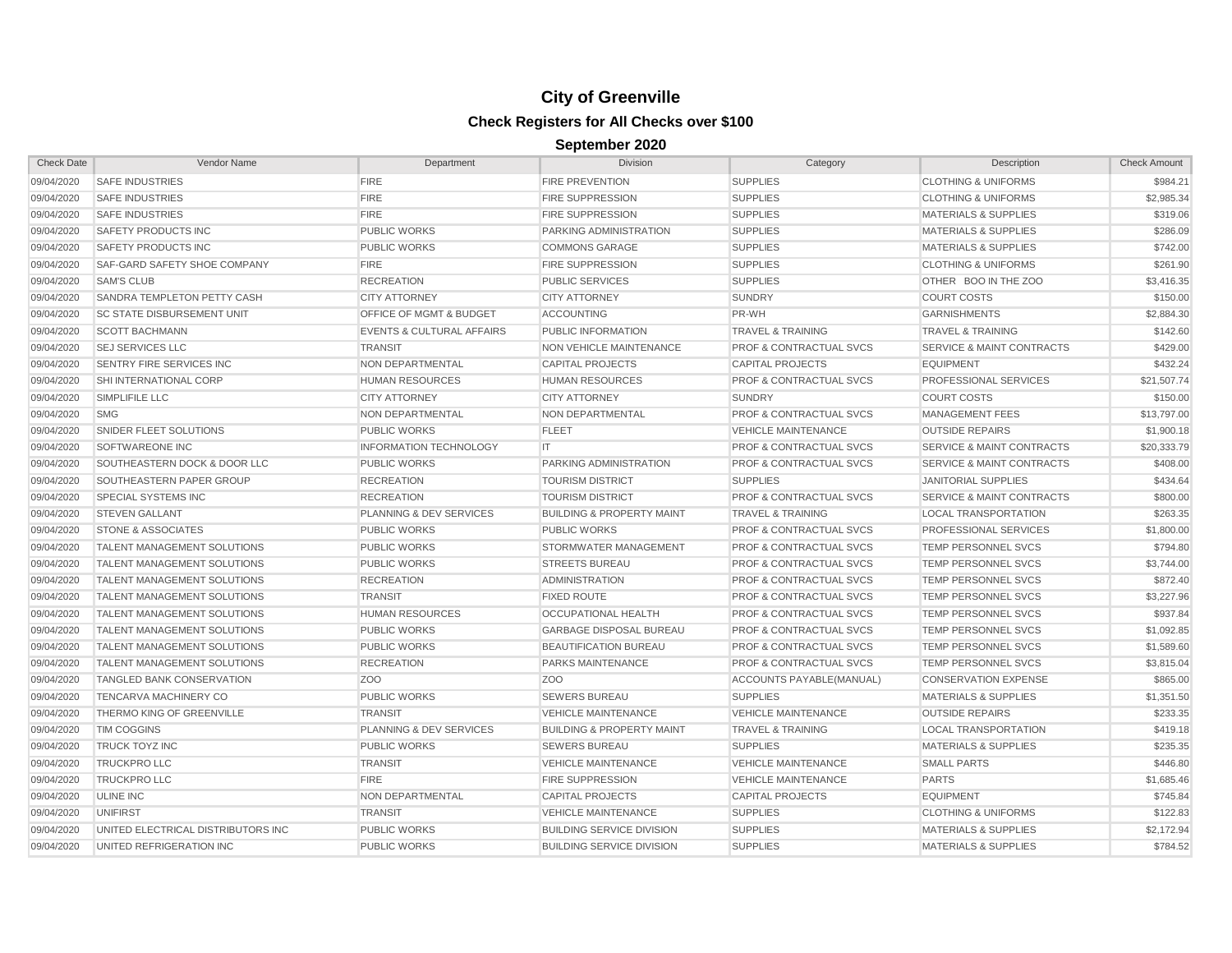| <b>Check Date</b> | Vendor Name                              | Department                         | Division                             | Category                           | Description                          | <b>Check Amount</b> |
|-------------------|------------------------------------------|------------------------------------|--------------------------------------|------------------------------------|--------------------------------------|---------------------|
| 09/04/2020        | UNITED WAY OF GREENVILLE COUNTY          | <b>OFFICE OF MGMT &amp; BUDGET</b> | <b>ACCOUNTING</b>                    | PR-WH                              | <b>UNITED WAY</b>                    | \$2,123.72          |
| 09/04/2020        | UNIVERSITY OF GEORGIA                    | Z <sub>O</sub> O                   | Z <sub>O</sub> O                     | ACCOUNTS PAYABLE(MANUAL)           | <b>CONSERVATION EXPENSE</b>          | \$805.00            |
| 09/04/2020        | UPPER SAVANNAH CARE SERVICES             | C.D. DIVISION                      | <b>HOPWA</b>                         | <b>CD PROJECTS</b>                 | SUPPORTIVE SVC-UPPER SAVA            | \$1,865.33          |
| 09/04/2020        | UPPER SAVANNAH CARE SERVICES             | C.D. DIVISION                      | <b>HOPWA</b>                         | <b>CD PROJECTS</b>                 | ADMIN - UPPER SAVANN CARE            | \$725.58            |
| 09/04/2020        | UPPER SAVANNAH CARE SERVICES             | C. D. DIVISION                     | <b>HOPWA</b>                         | <b>CD PROJECTS</b>                 | <b>TENANT RENT ASSIST-SAVANN</b>     | \$293.12            |
| 09/04/2020        | UPPER SAVANNAH CARE SERVICES             | C.D. DIVISION                      | <b>HOPWA</b>                         | <b>CD PROJECTS</b>                 | S-T RENT.MORT.UTIL UP SAV            | \$521.92            |
| 09/04/2020        | UPPER STATE CODE ENF ASSOC OF SC         | <b>PLANNING &amp; DEV SERVICES</b> | <b>BUILDING &amp; PROPERTY MAINT</b> | <b>TRAVEL &amp; TRAINING</b>       | <b>TRAVEL &amp; TRAINING</b>         | \$1,125.00          |
| 09/04/2020        | <b>USABLUEBOOK</b>                       | <b>PUBLIC WORKS</b>                | <b>SEWERS BUREAU</b>                 | <b>SUPPLIES</b>                    | <b>MATERIALS &amp; SUPPLIES</b>      | \$1,266.45          |
| 09/04/2020        | <b>VERIZON WIRELESS</b>                  | <b>TRANSIT</b>                     | <b>FIXED ROUTE</b>                   | <b>COMMUNICATIONS</b>              | <b>CABLE TELEVISION/INTERNET</b>     | \$1,178.80          |
| 09/04/2020        | <b>VULCAN INC</b>                        | <b>PUBLIC WORKS</b>                | PARKING ADMINISTRATION               | <b>PRINTING</b>                    | <b>OTHER</b>                         | \$510.83            |
| 09/04/2020        | <b>WASTEQUIP MANUFACTURING CO LLC</b>    | <b>NON DEPARTMENTAL</b>            | <b>MISC GRANTS</b>                   | <b>SUPPLIES</b>                    | <b>MATERIALS &amp; SUPPLIES</b>      | \$22,221.40         |
| 09/04/2020        | WEASC WATER ENVIRONMENT ASSOC OF SC      | <b>PUBLIC WORKS</b>                | <b>SEWERS BUREAU</b>                 | <b>TRAVEL &amp; TRAINING</b>       | <b>TRAVEL &amp; TRAINING</b>         | \$150.00            |
| 09/04/2020        | WHAM BROS CONSTRUCTION CO                | NON DEPARTMENTAL                   | <b>CAPITAL PROJECTS</b>              | <b>CAPITAL PROJECTS</b>            | <b>CONSTRUCTION</b>                  | \$57,822.50         |
| 09/04/2020        | <b>WILLIAM BOWEN</b>                     | <b>PLANNING &amp; DEV SERVICES</b> | <b>BUILDING &amp; PROPERTY MAINT</b> | <b>TRAVEL &amp; TRAINING</b>       | <b>LOCAL TRANSPORTATION</b>          | \$482.43            |
| 09/04/2020        | <b>WOOLPERT INC</b>                      | <b>NON DEPARTMENTAL</b>            | <b>CAPITAL PROJECTS</b>              | <b>CAPITAL PROJECTS</b>            | <b>CONSTRUCTION</b>                  | \$259.61            |
| 09/04/2020        | <b>WOOLPERT INC</b>                      | <b>PUBLIC WORKS</b>                | STORMWATER MANAGEMENT                | <b>PROF &amp; CONTRACTUAL SVCS</b> | PROFESSIONAL SERVICES                | \$3,615.00          |
| 09/04/2020        | <b>WP LAW INC</b>                        | <b>PUBLIC WORKS</b>                | <b>BEAUTIFICATION BUREAU</b>         | <b>REPAIR &amp; MAINT SVCS</b>     | <b>REPAIRS &amp; MAINTENANCE</b>     | \$222.45            |
| 09/11/2020        | A SERVICES GROUP LLC                     | <b>RECREATION</b>                  | <b>ADMINISTRATION</b>                | PROF & CONTRACTUAL SVCS            | <b>SERVICE &amp; MAINT CONTRACTS</b> | \$5,556.60          |
| 09/11/2020        | AAA FASTENER AND SUPPLY LLC              | <b>RECREATION</b>                  | PARKS MAINTENANCE                    | <b>REPAIR &amp; MAINT SVCS</b>     | <b>SMALL ENGINE</b>                  | \$154.65            |
| 09/11/2020        | <b>ADT SECURITY SERVICES</b>             | <b>RECREATION</b>                  | <b>ADMINISTRATION</b>                | <b>PROF &amp; CONTRACTUAL SVCS</b> | <b>SERVICE &amp; MAINT CONTRACTS</b> | \$155.97            |
| 09/11/2020        | ADVANCE AUTO PARTS                       | <b>TRANSIT</b>                     | <b>VEHICLE MAINTENANCE</b>           | <b>VEHICLE MAINTENANCE</b>         | <b>SMALL PARTS</b>                   | \$170.00            |
| 09/11/2020        | <b>ADW ARCHITECTS PA</b>                 | NON DEPARTMENTAL                   | <b>CAPITAL PROJECTS</b>              | <b>CAPITAL PROJECTS</b>            | PLANNING/DESIGN                      | \$4,785.00          |
| 09/11/2020        | AED BRANDS LLC                           | NON DEPARTMENTAL                   | <b>CAPITAL PROJECTS</b>              | <b>CAPITAL PROJECTS</b>            | <b>EQUIPMENT</b>                     | \$189,999.98        |
| 09/11/2020        | ALICE JACKSON                            | MUNICIPAL COURT                    | MUNICIPAL COURT                      | <b>COURT LIABILITY</b>             | <b>COURT-RESTITUTION</b>             | \$300.00            |
| 09/11/2020        | ANGELIA LOCKE                            | OFFICE OF MGMT & BUDGET            | <b>REVENUE</b>                       | <b>TRAVEL &amp; TRAINING</b>       | <b>LOCAL TRANSPORTATION</b>          | \$282.33            |
| 09/11/2020        | APCO INTERNATIONAL INC                   | <b>PUBLIC SAFETY</b>               | POLICE-PATROL SVS                    | <b>TRAVEL &amp; TRAINING</b>       | <b>TRAVEL &amp; TRAINING</b>         | \$280.00            |
| 09/11/2020        | ARC3 GASES INC                           | <b>FIRE</b>                        | <b>FIRE SUPPRESSION</b>              | <b>VEHICLE MAINTENANCE</b>         | <b>PARTS</b>                         | \$127.09            |
| 09/11/2020        | ASE AUTOMOTIVE SERV EXCELLENCE           | <b>PUBLIC WORKS</b>                | <b>FLEET</b>                         | <b>TRAVEL &amp; TRAINING</b>       | <b>TRAVEL &amp; TRAINING</b>         | \$262.88            |
| 09/11/2020        | ASSA ABLOY ENTRANCE SYSTEMS GREENVI      | <b>PUBLIC WORKS</b>                | <b>BUILDING SERVICE DIVISION</b>     | <b>REPAIR &amp; MAINT SVCS</b>     | <b>REPAIRS &amp; MAINTENANCE</b>     | \$442.95            |
| 09/11/2020        | <b>BEST BEST &amp; KRIEGER LLP</b>       | <b>CITY ATTORNEY</b>               | <b>CITY ATTORNEY</b>                 | <b>PROF &amp; CONTRACTUAL SVCS</b> | PROFESSIONAL SERVICES                | \$5,817.38          |
| 09/11/2020        | <b>BOUND TREE MEDICAL LLC</b>            | <b>FIRE</b>                        | <b>FIRE SUPPRESSION</b>              | <b>SUPPLIES</b>                    | OTHER MEDICAL SUPPLIES               | \$260.13            |
| 09/11/2020        | <b>BRAVO1 PROTECTION</b>                 | <b>PUBLIC WORKS</b>                | PARKING ADMINISTRATION               | <b>PROF &amp; CONTRACTUAL SVCS</b> | <b>SERVICE &amp; MAINT CONTRACTS</b> | \$1,399.23          |
| 09/11/2020        | C O G RETIREE INSURANCE                  | <b>HUMAN RESOURCES</b>             | <b>HEALTH CARE</b>                   | <b>OTHER INSURANCE</b>             | <b>HEALTH MEDICARE SUPPL</b>         | \$15,339.34         |
| 09/11/2020        | CAMPBELL OIL COMPANY                     | <b>TRANSIT</b>                     | <b>ADMINISTRATION</b>                | <b>VEHICLE MAINTENANCE</b>         | <b>FUEL</b>                          | \$11,307.85         |
| 09/11/2020        | CAPITOL CONSTRUCTION OF THE CAROLIN      | NON DEPARTMENTAL                   | <b>CAPITAL PROJECTS</b>              | <b>CAPITAL PROJECTS</b>            | <b>CONSTRUCTION</b>                  | \$196,688.36        |
| 09/11/2020        | <b>CAPONIA GETER</b>                     | <b>MUNICIPAL COURT</b>             | MUNICIPAL COURT                      | <b>COURT LIABILITY</b>             | <b>COURT-RESTITUTION</b>             | \$300.00            |
| 09/11/2020        | CAROLINA LAWN & TRACTOR INC              | <b>RECREATION</b>                  | <b>TOURISM DISTRICT</b>              | <b>SUPPLIES</b>                    | <b>MATERIALS &amp; SUPPLIES</b>      | \$911.05            |
| 09/11/2020        | CAROLINA LAWN & TRACTOR INC              | <b>RECREATION</b>                  | PARKS MAINTENANCE                    | <b>REPAIR &amp; MAINT SVCS</b>     | <b>SMALL ENGINE</b>                  | \$352.13            |
| 09/11/2020        | CAROLINA LAWN & TRACTOR INC              | <b>RECREATION</b>                  | <b>PARKS MAINTENANCE</b>             | <b>SUPPLIES</b>                    | <b>MATERIALS &amp; SUPPLIES</b>      | \$729.15            |
| 09/11/2020        | CAROLINA TIME & PARKING GROUP            | <b>PUBLIC WORKS</b>                | PARKING ADMINISTRATION               | <b>REPAIR &amp; MAINT SVCS</b>     | <b>REPAIRS &amp; MAINTENANCE</b>     | \$202.50            |
| 09/11/2020        | <b>CAROLINA TIME &amp; PARKING GROUP</b> | <b>PUBLIC WORKS</b>                | <b>COMMONS GARAGE</b>                | <b>REPAIR &amp; MAINT SVCS</b>     | <b>REPAIRS &amp; MAINTENANCE</b>     | \$213.75            |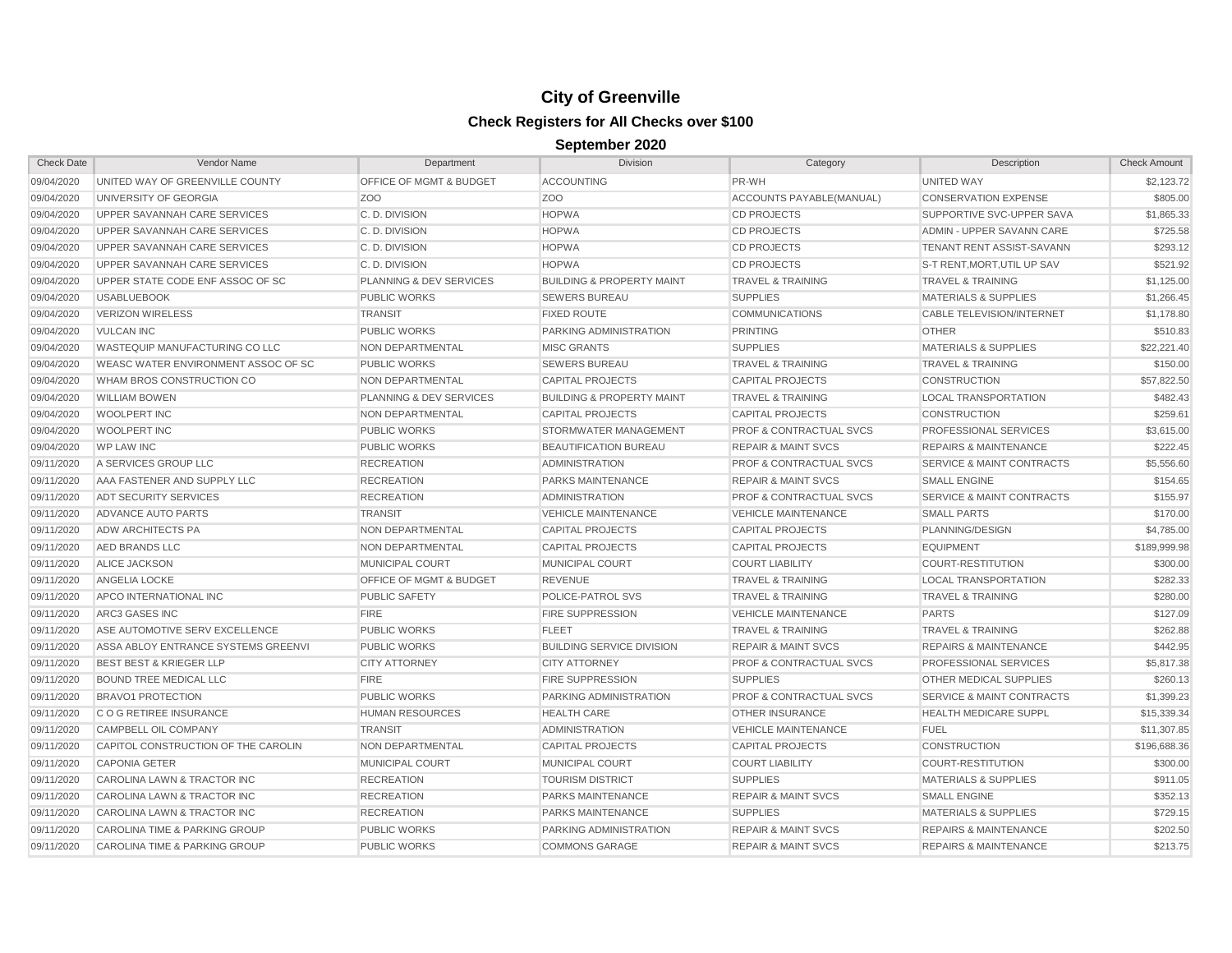| <b>Check Date</b> | Vendor Name                                   | Department                         | <b>Division</b>                  | Category                           | Description                          | <b>Check Amount</b> |
|-------------------|-----------------------------------------------|------------------------------------|----------------------------------|------------------------------------|--------------------------------------|---------------------|
| 09/11/2020        | CARSON'S NUT-BOLT & TOOL CO INC               | <b>PUBLIC WORKS</b>                | <b>TRAFFIC ENGINEERING</b>       | <b>SUPPLIES</b>                    | M&S-SIGNALS                          | \$148.40            |
| 09/11/2020        | CDW/G                                         | <b>PUBLIC WORKS</b>                | <b>CBD TIF CREW</b>              | <b>SUPPLIES</b>                    | <b>MATERIALS &amp; SUPPLIES</b>      | \$425.80            |
| 09/11/2020        | CDW/G                                         | <b>INFORMATION TECHNOLOGY</b>      | IT                               | <b>MIS PROJECTS</b>                | PCS/UPGRADES                         | \$5,002.64          |
| 09/11/2020        | CHEROKEE SMALL ENGINE                         | <b>RECREATION</b>                  | PARKS MAINTENANCE                | <b>REPAIR &amp; MAINT SVCS</b>     | <b>SMALL ENGINE</b>                  | \$121.00            |
| 09/11/2020        | <b>CICIS PIZZA</b>                            | OFFICE OF MGMT & BUDGET            | <b>REVENUE</b>                   | <b>BUSINESS LICENSE(HOLDING)</b>   | REFUND BUSINESS LICENSE              | \$618.42            |
| 09/11/2020        | <b>CINTAS</b>                                 | <b>TRANSIT</b>                     | <b>VEHICLE MAINTENANCE</b>       | <b>SUPPLIES</b>                    | <b>CLOTHING &amp; UNIFORMS</b>       | \$160.00            |
| 09/11/2020        | <b>CINTAS</b>                                 | <b>PUBLIC WORKS</b>                | <b>FLEET</b>                     | <b>SUPPLIES</b>                    | <b>CLOTHING &amp; UNIFORMS</b>       | \$222.57            |
| 09/11/2020        | <b>COLONIAL FUEL &amp; LUBRICANT SERVICES</b> | <b>PUBLIC WORKS</b>                | <b>FLEET</b>                     | <b>VEHICLE MAINTENANCE</b>         | <b>FUEL</b>                          | \$13,200.49         |
| 09/11/2020        | <b>CONNIE CLARK</b>                           | <b>MUNICIPAL COURT</b>             | MUNICIPAL COURT                  | <b>COURT LIABILITY</b>             | <b>COURT-RESTITUTION</b>             | \$100.00            |
| 09/11/2020        | CORBIN TURF & ORNAMENTAL SUPPLY INC           | <b>RECREATION</b>                  | <b>PARKS MAINTENANCE</b>         | <b>SUPPLIES</b>                    | <b>MATERIALS &amp; SUPPLIES</b>      | \$1,155.93          |
| 09/11/2020        | <b>CUMMINS ATLANTIC</b>                       | <b>FIRE</b>                        | <b>FIRE SUPPRESSION</b>          | <b>VEHICLE MAINTENANCE</b>         | <b>OUTSIDE REPAIRS</b>               | \$2,490.00          |
| 09/11/2020        | <b>CUTLER REPAVING INC</b>                    | <b>NON DEPARTMENTAL</b>            | <b>CAPITAL PROJECTS</b>          | <b>CAPITAL PROJECTS</b>            | <b>CONSTRUCTION</b>                  | \$63,601.33         |
| 09/11/2020        | D & B GLASS INC                               | <b>PUBLIC SAFETY</b>               | POLICE-PATROL SVS                | <b>SUPPLIES</b>                    | <b>MATERIALS &amp; SUPPLIES</b>      | \$475.00            |
| 09/11/2020        | DANA SAFETY SUPPLY INC                        | <b>PUBLIC SAFETY</b>               | POLICE-PATROL SVS                | <b>SUPPLIES</b>                    | <b>AMMUNITION</b>                    | \$2,279.36          |
| 09/11/2020        | DATAMAXX APPLIED TECHNOLOGIES INC             | <b>PUBLIC SAFETY</b>               | <b>POLICE-PATROL SVS</b>         | <b>PROF &amp; CONTRACTUAL SVCS</b> | <b>PROFESSIONAL SERVICES</b>         | \$350.00            |
| 09/11/2020        | <b>DAVID CLEMENS</b>                          | <b>MUNICIPAL COURT</b>             | MUNICIPAL COURT                  | <b>COURT LIABILITY</b>             | <b>COURT-RESTITUTION</b>             | \$100.00            |
| 09/11/2020        | <b>DELL MARKETING LP</b>                      | <b>INFORMATION TECHNOLOGY</b>      | IT                               | <b>MIS PROJECTS</b>                | <b>PCS/UPGRADES</b>                  | \$2,575.91          |
| 09/11/2020        | <b>DELL MARKETING LP</b>                      | <b>INFORMATION TECHNOLOGY</b>      | IT                               | PROF & CONTRACTUAL SVCS            | <b>SERVICE &amp; MAINT CONTRACTS</b> | \$2,096.00          |
| 09/11/2020        | <b>DESIGNLAB INC</b>                          | <b>PUBLIC SAFETY</b>               | POLICE-PATROL SVS                | <b>SUPPLIES</b>                    | <b>CLOTHING &amp; UNIFORMS</b>       | \$1,073.77          |
| 09/11/2020        | <b>DESIGNLAB INC</b>                          | <b>PUBLIC SAFETY</b>               | FED EQUITABLE SHAR DOJ           | MACHINERY AND EQUIPMENT            | MACHINERY AND EQUIPMENT              | \$254.29            |
| 09/11/2020        | <b>DISYS SOLUTIONS INC</b>                    | <b>INFORMATION TECHNOLOGY</b>      | <b>IT</b>                        | <b>SUPPLIES</b>                    | <b>MATERIALS &amp; SUPPLIES</b>      | \$1,305.07          |
| 09/11/2020        | <b>DISYS SOLUTIONS INC</b>                    | NON DEPARTMENTAL                   | <b>CAPITAL PROJECTS</b>          | <b>CAPITAL PROJECTS</b>            | <b>EQUIPMENT</b>                     | \$2,340.51          |
| 09/11/2020        | <b>DISYS SOLUTIONS INC</b>                    | <b>OFFICE OF MGMT &amp; BUDGET</b> | <b>INFORMATION TECHNOLOGY</b>    | <b>SUPPLIES</b>                    | <b>MATERIALS &amp; SUPPLIES</b>      | \$11,699.76         |
| 09/11/2020        | <b>DIXIE RUBBER &amp; PLASTICS INC</b>        | <b>PUBLIC WORKS</b>                | <b>BUILDING SERVICE DIVISION</b> | <b>SUPPLIES</b>                    | <b>MATERIALS &amp; SUPPLIES</b>      | \$140.98            |
| 09/11/2020        | <b>DUKE ENERGY</b>                            | C.D. DIVISION                      | <b>CDBG PROJECTS</b>             | <b>CD PROJECTS</b>                 | PUBLIC SERVICES (GENERAL)            | \$225.45            |
| 09/11/2020        | <b>DUKE ENERGY</b>                            | <b>PUBLIC WORKS</b>                | <b>BUILDING SERVICE DIVISION</b> | <b>UTILITIES</b>                   | <b>ELECTRICITY</b>                   | \$22,295.57         |
| 09/11/2020        | <b>DUKE ENERGY</b>                            | <b>RECREATION</b>                  | <b>PARKS MAINTENANCE</b>         | <b>UTILITIES</b>                   | <b>ELECTRICITY</b>                   | \$5,918.24          |
| 09/11/2020        | <b>DUKE ENERGY</b>                            | <b>PUBLIC WORKS</b>                | <b>TRAFFIC ENGINEERING</b>       | <b>UTILITIES</b>                   | <b>ELECTRICITY</b>                   | \$519.80            |
| 09/11/2020        | <b>DUKE ENERGY</b>                            | <b>PUBLIC WORKS</b>                | <b>CHURCH STREET GARAGE</b>      | <b>UTILITIES</b>                   | <b>ELECTRICITY</b>                   | \$2,263.72          |
| 09/11/2020        | <b>DUKE ENERGY</b>                            | <b>FIRE</b>                        | <b>FIRE SERVICES</b>             | <b>UTILITIES</b>                   | <b>ELECTRICITY</b>                   | \$1,355.86          |
| 09/11/2020        | <b>DUKE ENERGY</b>                            | <b>RECREATION</b>                  | <b>COMMUNITY CENTERS</b>         | <b>UTILITIES</b>                   | <b>ELECTRICITY</b>                   | \$1,195.89          |
| 09/11/2020        | <b>DUKE ENERGY</b>                            | <b>PUBLIC WORKS</b>                | RIVERPLACE GARAGE                | <b>UTILITIES</b>                   | <b>ELECTRICITY</b>                   | \$6,318.40          |
| 09/11/2020        | <b>DUKE ENERGY</b>                            | <b>RECREATION</b>                  | <b>ADMINISTRATION</b>            | <b>UTILITIES</b>                   | <b>ELECTRICITY</b>                   | \$4,404.78          |
| 09/11/2020        | ECHOLS OIL COMPANY INC                        | <b>PUBLIC WORKS</b>                | <b>FLEET</b>                     | <b>VEHICLE MAINTENANCE</b>         | <b>FUEL</b>                          | \$7,251.08          |
| 09/11/2020        | <b>EDEN FREEMAN</b>                           | <b>RECREATION</b>                  | <b>ADMINISTRATION</b>            | <b>SUNDRY</b>                      | <b>MISCELLANEOUS</b>                 | \$134.58            |
| 09/11/2020        | ELKHART BRASS MFG CO                          | <b>FIRE</b>                        | <b>FIRE SUPPRESSION</b>          | <b>VEHICLE MAINTENANCE</b>         | <b>PARTS</b>                         | \$199.05            |
| 09/11/2020        | FEDERAL EXPRESS CORP                          | <b>PUBLIC SAFETY</b>               | POLICE-PATROL SVS                | <b>SUNDRY</b>                      | <b>MISCELLANEOUS</b>                 | \$217.72            |
| 09/11/2020        | <b>FGP INTERNATIONAL</b>                      | OFFICE OF MGMT & BUDGET            | <b>ACCOUNTING</b>                | <b>PROF &amp; CONTRACTUAL SVCS</b> | <b>TEMP PERSONNEL SVCS</b>           | \$1,343.12          |
| 09/11/2020        | <b>FLORES &amp; ASSOCIATES LLC</b>            | <b>HUMAN RESOURCES</b>             | <b>HEALTH CARE</b>               | <b>HEALTH</b>                      | <b>FSA ADMIN FEES</b>                | \$910.00            |
| 09/11/2020        | <b>FRANCES RIZZO</b>                          | MUNICIPAL COURT                    | <b>MUNICIPAL COURT</b>           | <b>COURT LIABILITY</b>             | <b>COURT-RESTITUTION</b>             | \$150.00            |
| 09/11/2020        | <b>GILLIG LLC</b>                             | <b>TRANSIT</b>                     | <b>VEHICLE MAINTENANCE</b>       | <b>VEHICLE MAINTENANCE</b>         | <b>SMALL PARTS</b>                   | \$321.24            |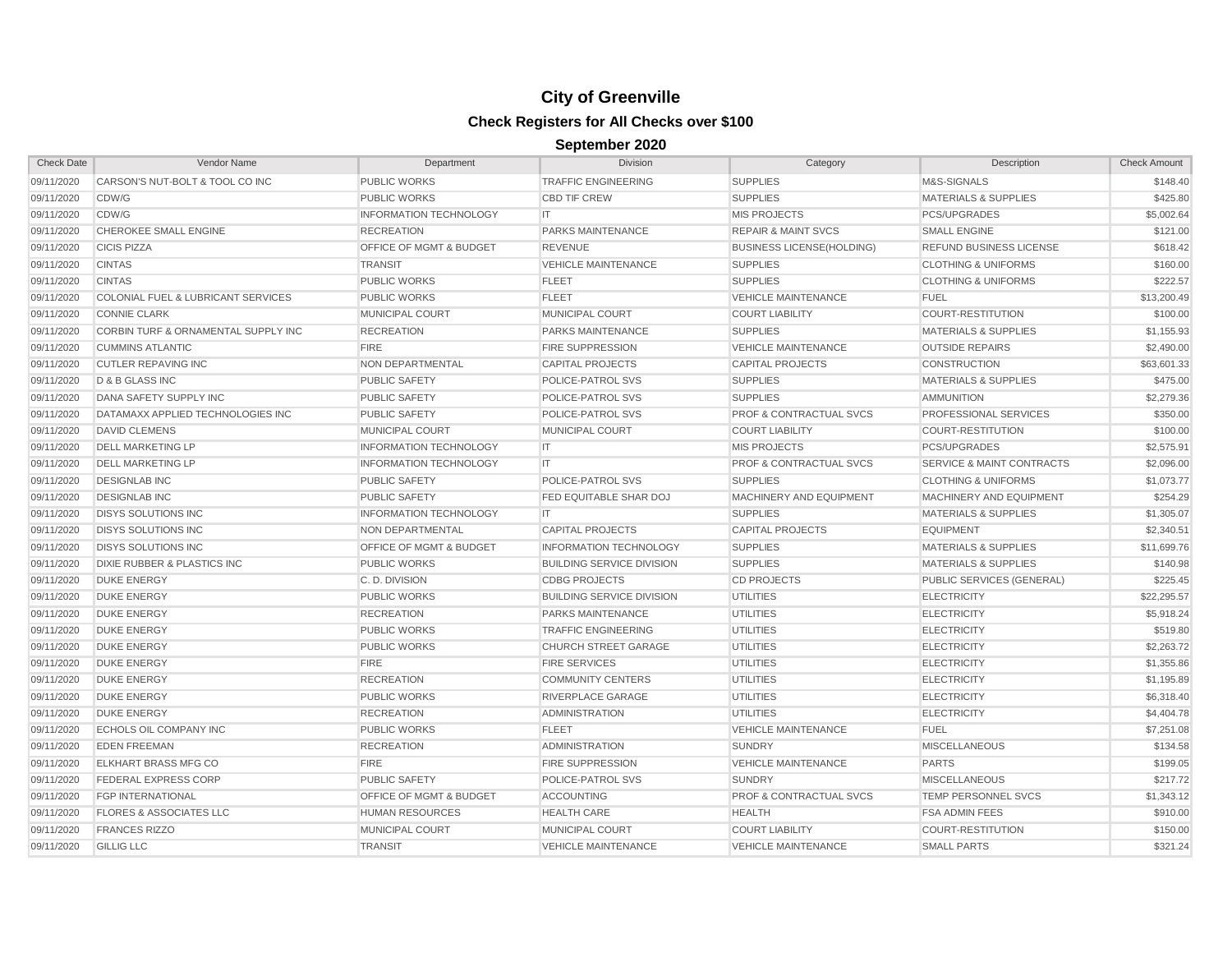| <b>Check Date</b> | Vendor Name                          | Department                           | Division                         | Category                           | Description                          | <b>Check Amount</b> |
|-------------------|--------------------------------------|--------------------------------------|----------------------------------|------------------------------------|--------------------------------------|---------------------|
| 09/11/2020        | <b>GOODYEAR COMMERCIAL TIRE</b>      | <b>FIRE</b>                          | <b>FIRE SUPPRESSION</b>          | <b>VEHICLE MAINTENANCE</b>         | <b>PARTS</b>                         | \$559.31            |
| 09/11/2020        | GRAINGER 803858935                   | <b>PUBLIC WORKS</b>                  | RIGHTS-OF-WAY                    | <b>SUPPLIES</b>                    | <b>MATERIALS &amp; SUPPLIES</b>      | \$524.32            |
| 09/11/2020        | GRAINGER 803858935                   | <b>PUBLIC WORKS</b>                  | RESIDENTIAL COLL BUREAU          | <b>SUPPLIES</b>                    | <b>MATERIALS &amp; SUPPLIES</b>      | \$294.78            |
| 09/11/2020        | GRAINGER 803858935                   | <b>PUBLIC WORKS</b>                  | <b>BUILDING SERVICE DIVISION</b> | <b>SUPPLIES</b>                    | <b>MATERIALS &amp; SUPPLIES</b>      | \$1,125.14          |
| 09/11/2020        | GRAINGER 803858935                   | <b>PUBLIC WORKS</b>                  | <b>BEAUTIFICATION BUREAU</b>     | <b>SUPPLIES</b>                    | <b>MATERIALS &amp; SUPPLIES</b>      | \$1,737.45          |
| 09/11/2020        | GRAINGER 803858935                   | <b>PUBLIC WORKS</b>                  | <b>SEWERS BUREAU</b>             | <b>SUPPLIES</b>                    | <b>MATERIALS &amp; SUPPLIES</b>      | \$1,184.58          |
| 09/11/2020        | GRAINGER 803858935                   | <b>PUBLIC WORKS</b>                  | <b>STREETS BUREAU</b>            | <b>SUPPLIES</b>                    | <b>MATERIALS &amp; SUPPLIES</b>      | \$752.62            |
| 09/11/2020        | GRAINGER 803858935                   | <b>FIRE</b>                          | <b>FIRE SUPPRESSION</b>          | <b>SUPPLIES</b>                    | MATERIALS & SUPPLIES                 | \$451.99            |
| 09/11/2020        | GRAINGER 803858935                   | <b>PUBLIC WORKS</b>                  | <b>CBD TIF CREW</b>              | <b>SUPPLIES</b>                    | <b>MATERIALS &amp; SUPPLIES</b>      | \$781.85            |
| 09/11/2020        | <b>GREENVILLE FENCE SALES INC</b>    | <b>PUBLIC SAFETY</b>                 | POLICE-PATROL SVS                | <b>SUNDRY</b>                      | <b>MISCELLANEOUS</b>                 | \$125.00            |
| 09/11/2020        | <b>GREENVILLE NEWS SUBSCRIPTIONS</b> | <b>FIRE</b>                          | <b>FIRE SERVICES</b>             | <b>SUNDRY</b>                      | DUES.SUBSCRIPTN.PUBLICATN            | \$251.02            |
| 09/11/2020        | GREENVILLE OFFICE SUPPLY CO INC      | <b>PUBLIC WORKS</b>                  | PARKING ADMINISTRATION           | <b>SUPPLIES</b>                    | OFFICE SUPPLIES&MATERIALS            | \$237.38            |
| 09/11/2020        | GREENVILLE OFFICE SUPPLY CO INC      | <b>HUMAN RESOURCES</b>               | <b>HUMAN RESOURCES</b>           | <b>SUPPLIES</b>                    | <b>MATERIALS &amp; SUPPLIES</b>      | \$144.66            |
| 09/11/2020        | GREENVILLE OFFICE SUPPLY CO INC      | <b>HUMAN RESOURCES</b>               | <b>OCCUPATIONAL HEALTH</b>       | <b>SUPPLIES</b>                    | <b>MATERIALS &amp; SUPPLIES</b>      | \$285.95            |
| 09/11/2020        | GREENVILLE OFFICE SUPPLY CO INC      | <b>FIRE</b>                          | <b>FIRE SUPPRESSION</b>          | <b>SUPPLIES</b>                    | OFFICE SUPPLIES&MATERIALS            | \$127.62            |
| 09/11/2020        | <b>GREENVILLE WATER</b>              | <b>TRANSIT</b>                       | NON VEHICLE MAINTENANCE          | <b>UTILITIES</b>                   | WATER/WASTEWATER                     | \$384.54            |
| 09/11/2020        | <b>GREENVILLE WATER</b>              | <b>PUBLIC WORKS</b>                  | <b>BUILDING SERVICE DIVISION</b> | <b>UTILITIES</b>                   | <b>OTHER</b>                         | \$6,631.39          |
| 09/11/2020        | <b>GREENVILLE WATER</b>              | <b>RECREATION</b>                    | <b>TOURISM DISTRICT</b>          | <b>UTILITIES</b>                   | <b>OTHER</b>                         | \$972.06            |
| 09/11/2020        | <b>GUARANTEED SUPPLY COMPANY</b>     | <b>PUBLIC WORKS</b>                  | <b>STREETS BUREAU</b>            | <b>SUPPLIES</b>                    | <b>MATERIALS &amp; SUPPLIES</b>      | \$144.11            |
| 09/11/2020        | <b>HAT TRICK FARM</b>                | <b>RECREATION</b>                    | <b>ADMINISTRATION</b>            | <b>SUPPLIES</b>                    | M&S-FOOD                             | \$403.50            |
| 09/11/2020        | HENRY SCHEIN INC MEDICAL DIVISION    | <b>HUMAN RESOURCES</b>               | <b>OCCUPATIONAL HEALTH</b>       | <b>SUPPLIES</b>                    | <b>MATERIALS &amp; SUPPLIES</b>      | \$846.55            |
| 09/11/2020        | HOGAN CONSTRUCTION GROUP LLC         | NON DEPARTMENTAL                     | <b>CAPITAL PROJECTS</b>          | <b>CAPITAL PROJECTS</b>            | <b>CONSTRUCTION</b>                  | \$410,743.88        |
| 09/11/2020        | HOLDER ELECTRIC SUPPLY INC           | <b>PUBLIC WORKS</b>                  | <b>TRAFFIC ENGINEERING</b>       | <b>SUPPLIES</b>                    | M&S-SIGNALS                          | \$300.35            |
| 09/11/2020        | HOME DEPOT CREDIT SERVICE 5906       | <b>PUBLIC WORKS</b>                  | <b>BUILDING SERVICE DIVISION</b> | <b>SUPPLIES</b>                    | <b>MATERIALS &amp; SUPPLIES</b>      | \$170.44            |
| 09/11/2020        | HOME DEPOT CREDIT SERVICE 5914       | <b>RECREATION</b>                    | <b>PUBLIC SERVICES</b>           | <b>SUPPLIES</b>                    | OTHER BOO IN THE ZOO                 | \$118.55            |
| 09/11/2020        | HOME DEPOT CREDIT SERVICE 5914       | <b>RECREATION</b>                    | <b>ADMINISTRATION</b>            | <b>SUPPLIES</b>                    | M&S-MAINTENANCE                      | \$279.44            |
| 09/11/2020        | <b>HOME DEPOT PRO</b>                | <b>TRANSIT</b>                       | <b>VEHICLE MAINTENANCE</b>       | <b>SUPPLIES</b>                    | <b>BUS WASHING SUPPLIES</b>          | \$2,881.39          |
| 09/11/2020        | HOME DEPOT PRO                       | <b>TRANSIT</b>                       | NON VEHICLE MAINTENANCE          | <b>SUPPLIES</b>                    | <b>JANITORIAL SUPPLIES</b>           | \$152.76            |
| 09/11/2020        | <b>HOME DEPOT PRO</b>                | <b>TRANSIT</b>                       | <b>VEHICLE MAINTENANCE</b>       | <b>SUPPLIES</b>                    | <b>JANITORIAL SUPPLIES</b>           | \$238.04            |
| 09/11/2020        | <b>HUGHES AGENCY</b>                 | NON DEPARTMENTAL                     | <b>CAPITAL PROJECTS</b>          | <b>CAPITAL PROJECTS</b>            | PLANNING/DESIGN                      | \$20,142.38         |
| 09/11/2020        | <b>IDEXX LABORATORIES</b>            | <b>RECREATION</b>                    | <b>ADMINISTRATION</b>            | <b>PROF &amp; CONTRACTUAL SVCS</b> | PROFESSIONAL SERVICES                | \$661.86            |
| 09/11/2020        | INSTITUTE OF POLICE TECHNOLOGY       | <b>PUBLIC SAFETY</b>                 | POLICE-PATROL SVS                | <b>TRAVEL &amp; TRAINING</b>       | <b>TRAVEL &amp; TRAINING</b>         | \$225.00            |
| 09/11/2020        | <b>IRON MOUNTAIN 27129</b>           | <b>INFORMATION TECHNOLOGY</b>        | IT.                              | <b>PROF &amp; CONTRACTUAL SVCS</b> | <b>SERVICE &amp; MAINT CONTRACTS</b> | \$548.39            |
| 09/11/2020        | <b>IVEY COMMUNICATIONS INC</b>       | <b>PUBLIC WORKS</b>                  | RIVERPLACE GARAGE                | <b>REPAIR &amp; MAINT SVCS</b>     | <b>REPAIRS &amp; MAINTENANCE</b>     | \$150.00            |
| 09/11/2020        | <b>IVEY COMMUNICATIONS INC</b>       | NON DEPARTMENTAL                     | <b>CAPITAL PROJECTS</b>          | <b>CAPITAL PROJECTS</b>            | CONSTRUCTION                         | \$747.86            |
| 09/11/2020        | <b>IVEY COMMUNICATIONS INC</b>       | <b>INFORMATION TECHNOLOGY</b>        | IT.                              | <b>SUPPLIES</b>                    | <b>MATERIALS &amp; SUPPLIES</b>      | \$237.00            |
| 09/11/2020        | <b>IVEY COMMUNICATIONS INC</b>       | <b>EVENTS &amp; CULTURAL AFFAIRS</b> | <b>SPECIAL EVENTS</b>            | <b>PROF &amp; CONTRACTUAL SVCS</b> | PROFESSIONAL SERVICES                | \$190.40            |
| 09/11/2020        | <b>IVEY COMMUNICATIONS INC</b>       | <b>COMMUNICATION</b>                 | PUBLIC INFORMATION               | <b>COMMUNICATIONS</b>              | <b>CABLE TELEVISION/INTERNET</b>     | \$151.00            |
| 09/11/2020        | <b>JASON WARD LAW LLC</b>            | <b>OFFICE OF MGMT &amp; BUDGET</b>   | <b>REVENUE</b>                   | <b>BUSINESS LICENSE (HOLDING)</b>  | REFUND BUSINESS LICENSE              | \$228.50            |
| 09/11/2020        | JEFF LYNCH APPLIANCE & TV CTR        | NON DEPARTMENTAL                     | <b>CAPITAL PROJECTS</b>          | <b>CAPITAL PROJECTS</b>            | PROJECT EXPENSE                      | \$20,058.55         |
| 09/11/2020        | JET-VAC SEWER EQUIPMENT CO           | <b>PUBLIC WORKS</b>                  | <b>FLEET</b>                     | <b>VEHICLE MAINTENANCE</b>         | <b>OUTSIDE REPAIRS</b>               | \$1,080.00          |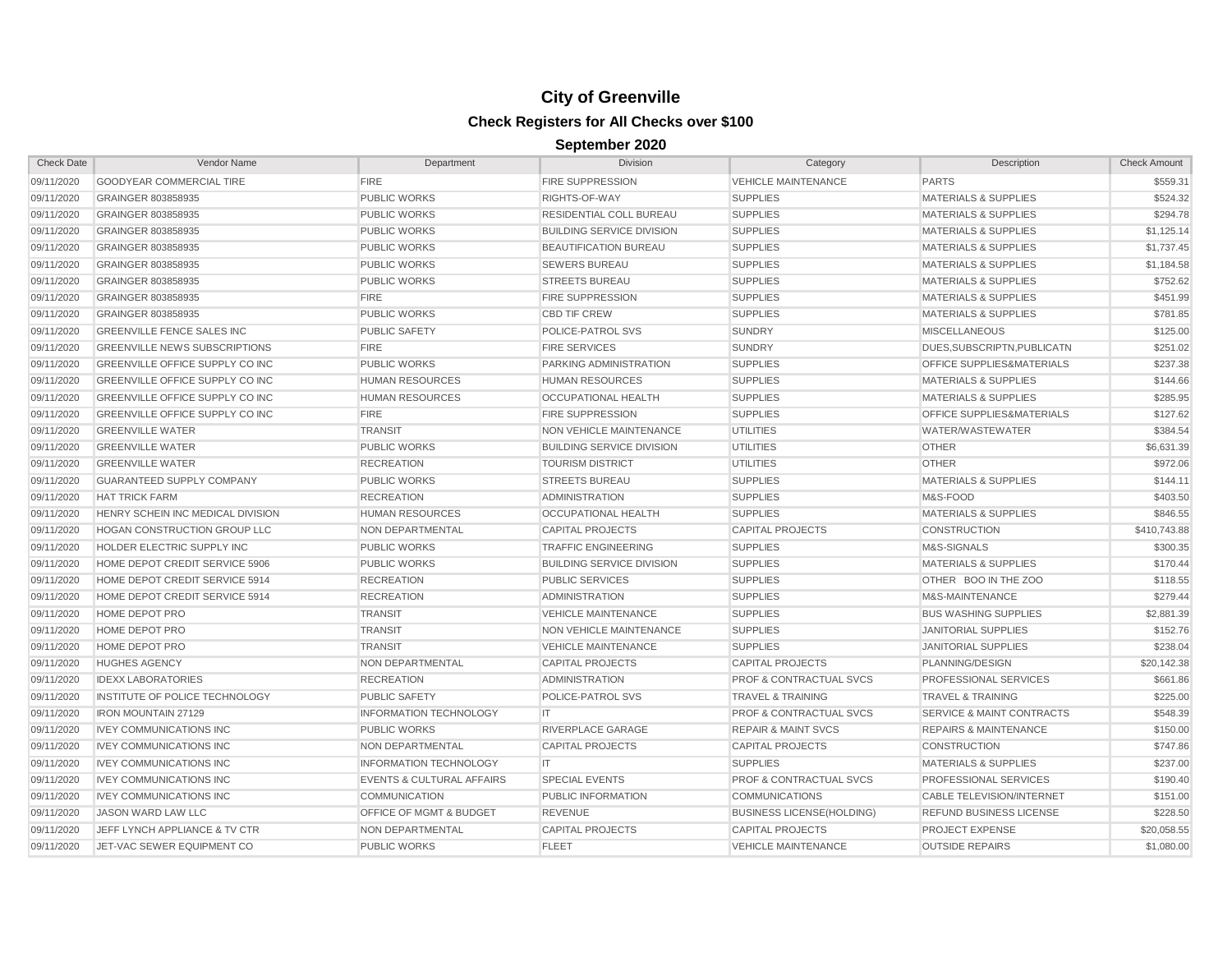| <b>Check Date</b> | Vendor Name                         | Department                           | <b>Division</b>                  | Category                           | Description                          | <b>Check Amount</b> |
|-------------------|-------------------------------------|--------------------------------------|----------------------------------|------------------------------------|--------------------------------------|---------------------|
| 09/11/2020        | LATITUDE APPLIED TECHNOLOGIES       | <b>RECREATION</b>                    | <b>ADMINISTRATION</b>            | <b>SUPPLIES</b>                    | <b>JANITORIAL SUPPLIES</b>           | \$159.95            |
| 09/11/2020        | <b>LAURI PIAZZA</b>                 | <b>MUNICIPAL COURT</b>               | MUNICIPAL COURT                  | <b>COURT LIABILITY</b>             | <b>COURT-RESTITUTION</b>             | \$503.00            |
| 09/11/2020        | LAWMEN'S SAFETY SUPPLY              | <b>PUBLIC SAFETY</b>                 | POLICE-PATROL SVS                | <b>SUPPLIES</b>                    | <b>AMMUNITION</b>                    | \$22,403.44         |
| 09/11/2020        | <b>LIMONCELLO</b>                   | OFFICE OF MGMT & BUDGET              | <b>REVENUE</b>                   | <b>BUSINESS LICENSE(HOLDING)</b>   | REFUND BUSINESS LICENSE              | \$482.77            |
| 09/11/2020        | MACK PEST SOLUTIONS INC             | <b>PUBLIC WORKS</b>                  | <b>BUILDING SERVICE DIVISION</b> | <b>PROF &amp; CONTRACTUAL SVCS</b> | <b>SERVICE &amp; MAINT CONTRACTS</b> | \$205.00            |
| 09/11/2020        | MADISON CONSULTING GROUP INC        | OFFICE OF MGMT & BUDGET              | <b>RISK MANAGEMENT</b>           | <b>PROF &amp; CONTRACTUAL SVCS</b> | PROFESSIONAL SERVICES                | \$2,600.11          |
| 09/11/2020        | <b>MARATHON STAFFING INC</b>        | <b>PUBLIC WORKS</b>                  | <b>RESIDENTIAL COLL BUREAU</b>   | <b>PROF &amp; CONTRACTUAL SVCS</b> | <b>TEMP PERSONNEL SVCS</b>           | \$1,382.81          |
| 09/11/2020        | <b>MARATHON STAFFING INC</b>        | <b>PUBLIC SAFETY</b>                 | POLICE-DISPATCH BUREAU           | <b>PROF &amp; CONTRACTUAL SVCS</b> | <b>TEMP PERSONNEL SVCS</b>           | \$727.05            |
| 09/11/2020        | <b>MARATHON STAFFING INC</b>        | <b>PUBLIC WORKS</b>                  | <b>SEWERS BUREAU</b>             | <b>PROF &amp; CONTRACTUAL SVCS</b> | <b>TEMP PERSONNEL SVCS</b>           | \$706.28            |
| 09/11/2020        | <b>MARATHON STAFFING INC</b>        | <b>EVENTS &amp; CULTURAL AFFAIRS</b> | <b>EVENTS MANAGEMENT</b>         | <b>PROF &amp; CONTRACTUAL SVCS</b> | <b>TEMP PERSONNEL SVCS</b>           | \$886.23            |
| 09/11/2020        | MARCO'S AUTO DETAIL SHOP            | <b>PUBLIC WORKS</b>                  | PARKING ADMINISTRATION           | <b>SUNDRY</b>                      | <b>MISCELLANEOUS</b>                 | \$450.00            |
| 09/11/2020        | MIKE WILLIMON TOWING & RECOVERY INC | <b>PUBLIC SAFETY</b>                 | POLICE-PATROL SVS                | <b>SUNDRY</b>                      | <b>MISCELLANEOUS</b>                 | \$195.00            |
| 09/11/2020        | MIKE'S BODY SHOP & TOWING INC       | <b>PUBLIC WORKS</b>                  | <b>FLEET</b>                     | <b>VEHICLE MAINTENANCE</b>         | <b>OUTSIDE REPAIRS</b>               | \$300.00            |
| 09/11/2020        | MOBILE COMMUNICATIONS AMERICA INC   | <b>PUBLIC WORKS</b>                  | PARKING ADMINISTRATION           | <b>PROF &amp; CONTRACTUAL SVCS</b> | <b>SERVICE &amp; MAINT CONTRACTS</b> | \$114.48            |
| 09/11/2020        | <b>MOMENTEUM STRATEGIES</b>         | <b>ECONOMIC DEVELOPMENT</b>          | <b>ECONOMIC DEVELOPMENT</b>      | <b>PROF &amp; CONTRACTUAL SVCS</b> | <b>PROFESSIONAL SERVICES</b>         | \$3,000.00          |
| 09/11/2020        | MOORE AND BALLIEW OIL COMPANY INC   | <b>TRANSIT</b>                       | <b>FIXED ROUTE</b>               | <b>VEHICLE MAINTENANCE</b>         | <b>LUBRICANTS</b>                    | \$1,401.40          |
| 09/11/2020        | MOSAIC ENGINEERING & CONSULTING PC  | <b>NON DEPARTMENTAL</b>              | <b>CAPITAL PROJECTS</b>          | <b>CAPITAL PROJECTS</b>            | <b>PROJECT MANAGEMENT</b>            | \$8,000.00          |
| 09/11/2020        | <b>MULCH IN MOTION</b>              | <b>RECREATION</b>                    | PARKS MAINTENANCE                | <b>PROF &amp; CONTRACTUAL SVCS</b> | <b>SERVICE &amp; MAINT CONTRACTS</b> | \$4,107.74          |
| 09/11/2020        | <b>MY PLACE HOTEL</b>               | <b>MUNICIPAL COURT</b>               | <b>MUNICIPAL COURT</b>           | <b>COURT LIABILITY</b>             | <b>COURT-RESTITUTION</b>             | \$130.00            |
| 09/11/2020        | <b>NAPA AUTO PARTS</b>              | <b>FIRE</b>                          | <b>FIRE SUPPRESSION</b>          | <b>VEHICLE MAINTENANCE</b>         | <b>PARTS</b>                         | \$756.68            |
| 09/11/2020        | NORTHERN SAFETY CO INC              | <b>RECREATION</b>                    | <b>TOURISM DISTRICT</b>          | <b>SUPPLIES</b>                    | <b>MATERIALS &amp; SUPPLIES</b>      | \$571.87            |
| 09/11/2020        | <b>NUR AHMED SAID</b>               | MUNICIPAL COURT                      | MUNICIPAL COURT                  | <b>COURT LIABILITY</b>             | <b>COURT-RESTITUTION</b>             | \$288.00            |
| 09/11/2020        | OCONEE PUBLISHING INC               | <b>RECREATION</b>                    | <b>PUBLIC SERVICES</b>           | <b>SUPPLIES</b>                    | <b>SUPPLIES PROMOTIONS</b>           | \$120.00            |
| 09/11/2020        | OZONE COLLISION CENTER LLC          | <b>PUBLIC WORKS</b>                  | <b>FLEET</b>                     | <b>VEHICLE MAINTENANCE</b>         | <b>OUTSIDE REPAIRS</b>               | \$1,999.98          |
| 09/11/2020        | PANAGAKOS ASPHALT INC               | <b>PUBLIC WORKS</b>                  | <b>STREETS BUREAU</b>            | <b>SUPPLIES</b>                    | <b>MATERIALS &amp; SUPPLIES</b>      | \$118.72            |
| 09/11/2020        | PARKER DISTRICT FIRE DEPT           | OFFICE OF MGMT & BUDGET              | NON-DEPARTMENTAL                 | ACCOUNTS PAYABLE(MANUAL)           | INTER-GOVERNMENTAL AGREEMENTS        | \$26,432.87         |
| 09/11/2020        | PARRISH TIRE CO                     | <b>TRANSIT</b>                       | <b>TROLLEY</b>                   | <b>VEHICLE MAINTENANCE</b>         | <b>TIRES AND TUBES</b>               | \$200.00            |
| 09/11/2020        | PEPSI-COLA BOTTLING CO              | <b>RECREATION</b>                    | <b>PUBLIC SERVICES</b>           | <b>SUPPLIES</b>                    | <b>SALE CONCESSIONS</b>              | \$546.22            |
| 09/11/2020        | PERALTA DRYWALL LLC                 | <b>PUBLIC WORKS</b>                  | PARKING ADMINISTRATION           | <b>PARKING DEPOSITS</b>            | <b>REFUND PARKING DEPOSIT</b>        | \$144.00            |
| 09/11/2020        | PETERBILT STORE OF GREENVILLE, THE  | <b>TRANSIT</b>                       | <b>TROLLEY</b>                   | <b>VEHICLE MAINTENANCE</b>         | <b>PARTS</b>                         | \$132.63            |
| 09/11/2020        | PETERBILT STORE OF GREENVILLE, THE  | <b>TRANSIT</b>                       | <b>VEHICLE MAINTENANCE</b>       | <b>VEHICLE MAINTENANCE</b>         | <b>PARTS</b>                         | \$543.04            |
| 09/11/2020        | <b>PRO CHEM INC</b>                 | <b>PUBLIC WORKS</b>                  | <b>TRAFFIC ENGINEERING</b>       | <b>SUPPLIES</b>                    | M&S-SIGNS                            | \$655.86            |
| 09/11/2020        | PUBLIC SAFETY CENTER INC            | <b>PUBLIC SAFETY</b>                 | POLICE-PATROL SVS                | <b>SUPPLIES</b>                    | <b>MATERIALS &amp; SUPPLIES</b>      | \$479.36            |
| 09/11/2020        | <b>RESTOCON CORPORATION</b>         | NON DEPARTMENTAL                     | <b>CAPITAL PROJECTS</b>          | <b>CAPITAL PROJECTS</b>            | <b>CONSTRUCTION</b>                  | \$175,197.96        |
| 09/11/2020        | <b>REYS</b>                         | <b>MUNICIPAL COURT</b>               | <b>MUNICIPAL COURT</b>           | <b>COURT LIABILITY</b>             | <b>COURT-RESTITUTION</b>             | \$216.50            |
| 09/11/2020        | <b>RICHARD A BARONE</b>             | <b>MUNICIPAL COURT</b>               | <b>MUNICIPAL COURT</b>           | <b>COURT LIABILITY</b>             | <b>COURT-RESTITUTION</b>             | \$300.00            |
| 09/11/2020        | RIGGS, JACOB                        | <b>PLANNING &amp; DEV SERVICES</b>   | <b>BUILDING CODES</b>            | <b>PERMITS</b>                     | <b>REFUND BUILDING PERMITS</b>       | \$486.00            |
| 09/11/2020        | <b>S C DEPARTMENT OF REVENUE</b>    | <b>OFFICE OF MGMT &amp; BUDGET</b>   | NON-DEPARTMENTAL                 | <b>TAX LIABILITIES</b>             | <b>ADMISSION TAXES</b>               | \$3,837.64          |
| 09/11/2020        | <b>S C DEPARTMENT OF REVENUE</b>    | <b>OFFICE OF MGMT &amp; BUDGET</b>   | NON-DEPARTMENTAL                 | <b>TAX LIABILITIES</b>             | <b>SALES TAXES</b>                   | \$1,923.55          |
| 09/11/2020        | <b>SAFETY PRODUCTS INC</b>          | <b>TRANSIT</b>                       | <b>FIXED ROUTE</b>               | <b>SUPPLIES</b>                    | <b>CLOTHING &amp; UNIFORMS</b>       | \$186.22            |
| 09/11/2020        | SALUDA RIVER PET FOOD CENTER INC    | <b>PUBLIC SAFETY</b>                 | POLICE-PATROL SVS                | <b>SUPPLIES</b>                    | <b>MATERIALS &amp; SUPPLIES</b>      | \$134.67            |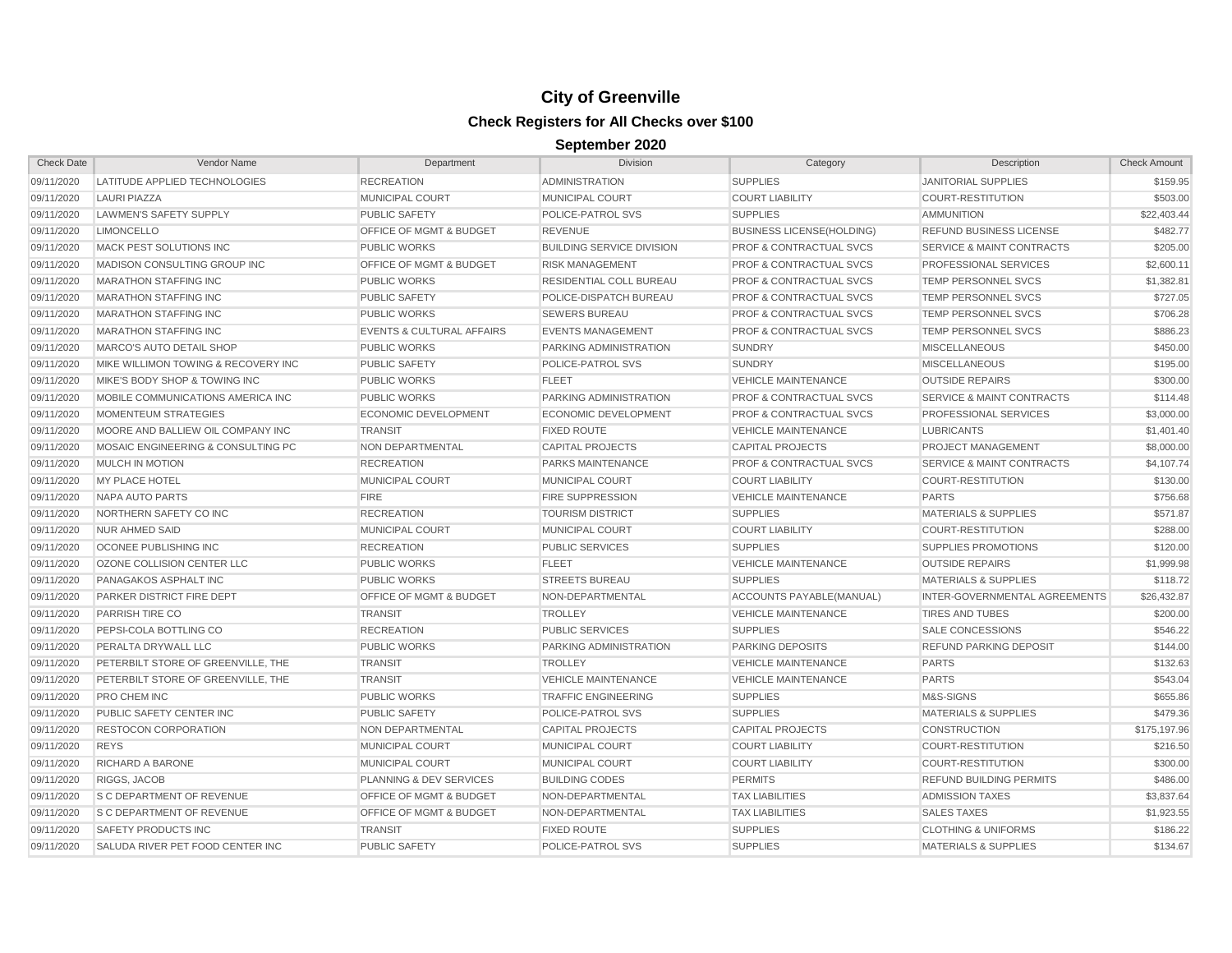| <b>Check Date</b> | Vendor Name                        | Department              | Division                             | Category                           | Description                          | <b>Check Amount</b> |
|-------------------|------------------------------------|-------------------------|--------------------------------------|------------------------------------|--------------------------------------|---------------------|
| 09/11/2020        | <b>SAM'S CLUB</b>                  | <b>RECREATION</b>       | <b>PUBLIC SERVICES</b>               | <b>SUPPLIES</b>                    | OTHER BOO IN THE ZOO                 | \$1,162.98          |
| 09/11/2020        | <b>SAM'S CLUB</b>                  | <b>FIRE</b>             | <b>FIRE SUPPRESSION</b>              | <b>SUPPLIES</b>                    | <b>JANITORIAL SUPPLIES</b>           | \$693.12            |
| 09/11/2020        | <b>SAM'S CLUB</b>                  | <b>RECREATION</b>       | <b>PUBLIC SERVICES</b>               | <b>SUPPLIES</b>                    | <b>SALE CONCESSIONS</b>              | \$462.62            |
| 09/11/2020        | <b>SAM'S CLUB</b>                  | <b>FIRE</b>             | <b>FIRE SUPPRESSION</b>              | <b>SUPPLIES</b>                    | <b>MATERIALS &amp; SUPPLIES</b>      | \$1,191.08          |
| 09/11/2020        | <b>SAM'S CLUB</b>                  | <b>RECREATION</b>       | <b>ADMINISTRATION</b>                | <b>SUPPLIES</b>                    | M&S-FOOD                             | \$119.18            |
| 09/11/2020        | SANTEE AUTOMOTIVE LLC              | PUBLIC SAFETY           | POLICE-PATROL SVS                    | <b>VEHICLES</b>                    | <b>VEHICLE</b>                       | \$35,051.00         |
| 09/11/2020        | <b>SHERWIN WILLIAMS</b>            | <b>TRANSIT</b>          | NON VEHICLE MAINTENANCE              | <b>SUPPLIES</b>                    | <b>MATERIALS &amp; SUPPLIES</b>      | \$532.65            |
| 09/11/2020        | SITEONE LANDSCAPE SUPPLY LLC       | <b>PUBLIC SAFETY</b>    | POLICE-PATROL SVS                    | MACHINERY AND EQUIPMENT            | MACHINERY AND EQUIPMENT              | \$1,024.61          |
| 09/11/2020        | SNIDER FLEET SOLUTIONS             | <b>PUBLIC WORKS</b>     | <b>FLEET</b>                         | <b>VEHICLE MAINTENANCE</b>         | <b>OUTSIDE REPAIRS</b>               | \$3,856.77          |
| 09/11/2020        | SOUND-EKLIN                        | <b>RECREATION</b>       | <b>ADMINISTRATION</b>                | PROF & CONTRACTUAL SVCS            | <b>SERVICE &amp; MAINT CONTRACTS</b> | \$236.30            |
| 09/11/2020        | SOUTHEASTERN PAPER GROUP           | <b>PUBLIC WORKS</b>     | <b>BUILDING SERVICE DIVISION</b>     | <b>SUPPLIES</b>                    | <b>JANITORIAL SUPPLIES</b>           | \$682.47            |
| 09/11/2020        | <b>STATE TREASURER</b>             | <b>MUNICIPAL COURT</b>  | <b>MUNICIPAL COURT</b>               | <b>COURT LIABILITY</b>             | <b>COURT-STATE ASSESSMENT</b>        | \$15,990.36         |
| 09/11/2020        | <b>STATE TREASURER</b>             | <b>MUNICIPAL COURT</b>  | <b>MUNICIPAL COURT</b>               | <b>COURT LIABILITY</b>             | <b>COURT-TRAFFIC SURCHARGE</b>       | \$7,993.10          |
| 09/11/2020        | <b>STATE TREASURER</b>             | <b>MUNICIPAL COURT</b>  | <b>MUNICIPAL COURT</b>               | <b>COURT LIABILITY</b>             | <b>COURT-DUI HWY PATRL SURCH</b>     | \$102.24            |
| 09/11/2020        | <b>STATE TREASURER</b>             | MUNICIPAL COURT         | <b>MUNICIPAL COURT</b>               | <b>COURT LIABILITY</b>             | COURT-DUI SPINAL CORD SUR            | \$374.71            |
| 09/11/2020        | <b>STATE TREASURER</b>             | MUNICIPAL COURT         | MUNICIPAL COURT                      | <b>COURT LIABILITY</b>             | <b>DUS HWY PATROL</b>                | \$584.28            |
| 09/11/2020        | <b>STATE TREASURER</b>             | MUNICIPAL COURT         | MUNICIPAL COURT                      | <b>COURT LIABILITY</b>             | <b>COURT-DRUG SURCHARGE</b>          | \$1,878.24          |
| 09/11/2020        | SYN-TECH SYSTEMS INC               | <b>PUBLIC WORKS</b>     | <b>FLEET</b>                         | <b>PROF &amp; CONTRACTUAL SVCS</b> | <b>SERVICE &amp; MAINT CONTRACTS</b> | \$2,350.00          |
| 09/11/2020        | <b>SYN-TECH SYSTEMS INC</b>        | <b>FIRE</b>             | <b>FIRE SERVICES</b>                 | <b>MIS PROJECTS</b>                | <b>SOFTWARE</b>                      | \$1,175.00          |
| 09/11/2020        | <b>TALENT MANAGEMENT SOLUTIONS</b> | <b>PUBLIC WORKS</b>     | <b>GARBAGE DISPOSAL BUREAU</b>       | <b>PROF &amp; CONTRACTUAL SVCS</b> | <b>TEMP PERSONNEL SVCS</b>           | \$1,589.60          |
| 09/11/2020        | <b>TALENT MANAGEMENT SOLUTIONS</b> | <b>TRANSIT</b>          | <b>FIXED ROUTE</b>                   | <b>PROF &amp; CONTRACTUAL SVCS</b> | <b>TEMP PERSONNEL SVCS</b>           | \$3,535.18          |
| 09/11/2020        | <b>TALENT MANAGEMENT SOLUTIONS</b> | <b>PUBLIC WORKS</b>     | <b>STREETS BUREAU</b>                | <b>PROF &amp; CONTRACTUAL SVCS</b> | <b>TEMP PERSONNEL SVCS</b>           | \$3,556.80          |
| 09/11/2020        | <b>TALENT MANAGEMENT SOLUTIONS</b> | <b>RECREATION</b>       | <b>ADMINISTRATION</b>                | <b>PROF &amp; CONTRACTUAL SVCS</b> | <b>TEMP PERSONNEL SVCS</b>           | \$1,982.40          |
| 09/11/2020        | <b>TALENT MANAGEMENT SOLUTIONS</b> | <b>RECREATION</b>       | <b>PARKS MAINTENANCE</b>             | <b>PROF &amp; CONTRACTUAL SVCS</b> | <b>TEMP PERSONNEL SVCS</b>           | \$4,768.80          |
| 09/11/2020        | <b>TALENT MANAGEMENT SOLUTIONS</b> | <b>HUMAN RESOURCES</b>  | <b>OCCUPATIONAL HEALTH</b>           | <b>PROF &amp; CONTRACTUAL SVCS</b> | <b>TEMP PERSONNEL SVCS</b>           | \$987.20            |
| 09/11/2020        | <b>TALENT MANAGEMENT SOLUTIONS</b> | <b>PUBLIC WORKS</b>     | STORMWATER MANAGEMENT                | <b>PROF &amp; CONTRACTUAL SVCS</b> | <b>TEMP PERSONNEL SVCS</b>           | \$794.80            |
| 09/11/2020        | <b>TALENT MANAGEMENT SOLUTIONS</b> | <b>PUBLIC WORKS</b>     | <b>BEAUTIFICATION BUREAU</b>         | <b>PROF &amp; CONTRACTUAL SVCS</b> | <b>TEMP PERSONNEL SVCS</b>           | \$1,589.60          |
| 09/11/2020        | <b>TD CARD SERVICES</b>            | <b>CITY MANAGER</b>     | <b>CITY MANAGER</b>                  | <b>TRAVEL &amp; TRAINING</b>       | <b>TRAVEL &amp; TRAINING</b>         | \$110.88            |
| 09/11/2020        | TD CARD SERVICES                   | <b>CITY MANAGER</b>     | <b>CITY MANAGER</b>                  | <b>SUNDRY</b>                      | DUES, SUBSCRIPTN, PUBLICATN          | \$120.80            |
| 09/11/2020        | TD CARD SERVICES                   | <b>TRANSIT</b>          | <b>ADMINISTRATION</b>                | <b>SUPPLIES</b>                    | <b>MATERIALS &amp; SUPPLIES</b>      | \$679.23            |
| 09/11/2020        | TD CARD SERVICES                   | PLANNING & DEV SERVICES | <b>BUILDING &amp; PROPERTY MAINT</b> | <b>TRAVEL &amp; TRAINING</b>       | <b>TRAVEL &amp; TRAINING</b>         | \$130.00            |
| 09/11/2020        | <b>TD CARD SERVICES</b>            | <b>CITY MANAGER</b>     | <b>CITY CLERK</b>                    | <b>TRAVEL &amp; TRAINING</b>       | <b>TRAVEL &amp; TRAINING</b>         | \$150.00            |
| 09/11/2020        | <b>TD CARD SERVICES</b>            | <b>CITY MANAGER</b>     | <b>CITY MANAGER</b>                  | <b>SUNDRY</b>                      | <b>MISCELLANEOUS</b>                 | \$483.94            |
| 09/11/2020        | <b>TD CARD SERVICES</b>            | <b>FIRE</b>             | <b>FIRE SERVICES</b>                 | <b>TRAVEL &amp; TRAINING</b>       | <b>TRAVEL &amp; TRAINING</b>         | \$110.00            |
| 09/11/2020        | <b>TD CARD SERVICES</b>            | <b>PUBLIC SAFETY</b>    | NARCOTICS FUNDS                      | <b>SUPPLIES</b>                    | <b>MATERIALS &amp; SUPPLIES</b>      | \$121.11            |
| 09/11/2020        | TD CARD SERVICES                   | <b>FIRE</b>             | <b>FIRE SUPPRESSION</b>              | <b>SUPPLIES</b>                    | <b>MATERIALS &amp; SUPPLIES</b>      | \$6,783.29          |
| 09/11/2020        | TD CARD SERVICES                   | <b>PUBLIC SAFETY</b>    | FED EQUITABLE SHAR DOJ               | MACHINERY AND EQUIPMENT            | MACHINERY AND EQUIPMENT              | \$2,446.86          |
| 09/11/2020        | <b>TD CARD SERVICES</b>            | <b>PUBLIC SAFETY</b>    | POLICE-PATROL SVS                    | <b>PRINTING</b>                    | PRINTING & BINDING                   | \$445.90            |
| 09/11/2020        | <b>TD CARD SERVICES</b>            | <b>PUBLIC SAFETY</b>    | POLICE-PATROL SVS                    | <b>TRAVEL &amp; TRAINING</b>       | <b>TRAVEL &amp; TRAINING</b>         | \$1,650.00          |
| 09/11/2020        | <b>TD CARD SERVICES</b>            | <b>FIRE</b>             | <b>FIRE SUPPRESSION</b>              | <b>VEHICLE MAINTENANCE</b>         | <b>PARTS</b>                         | \$539.61            |
| 09/11/2020        | <b>TD CARD SERVICES</b>            | <b>FIRE</b>             | <b>FIRE SERVICES</b>                 | <b>SUNDRY</b>                      | <b>MISCELLANEOUS</b>                 | \$1,578.98          |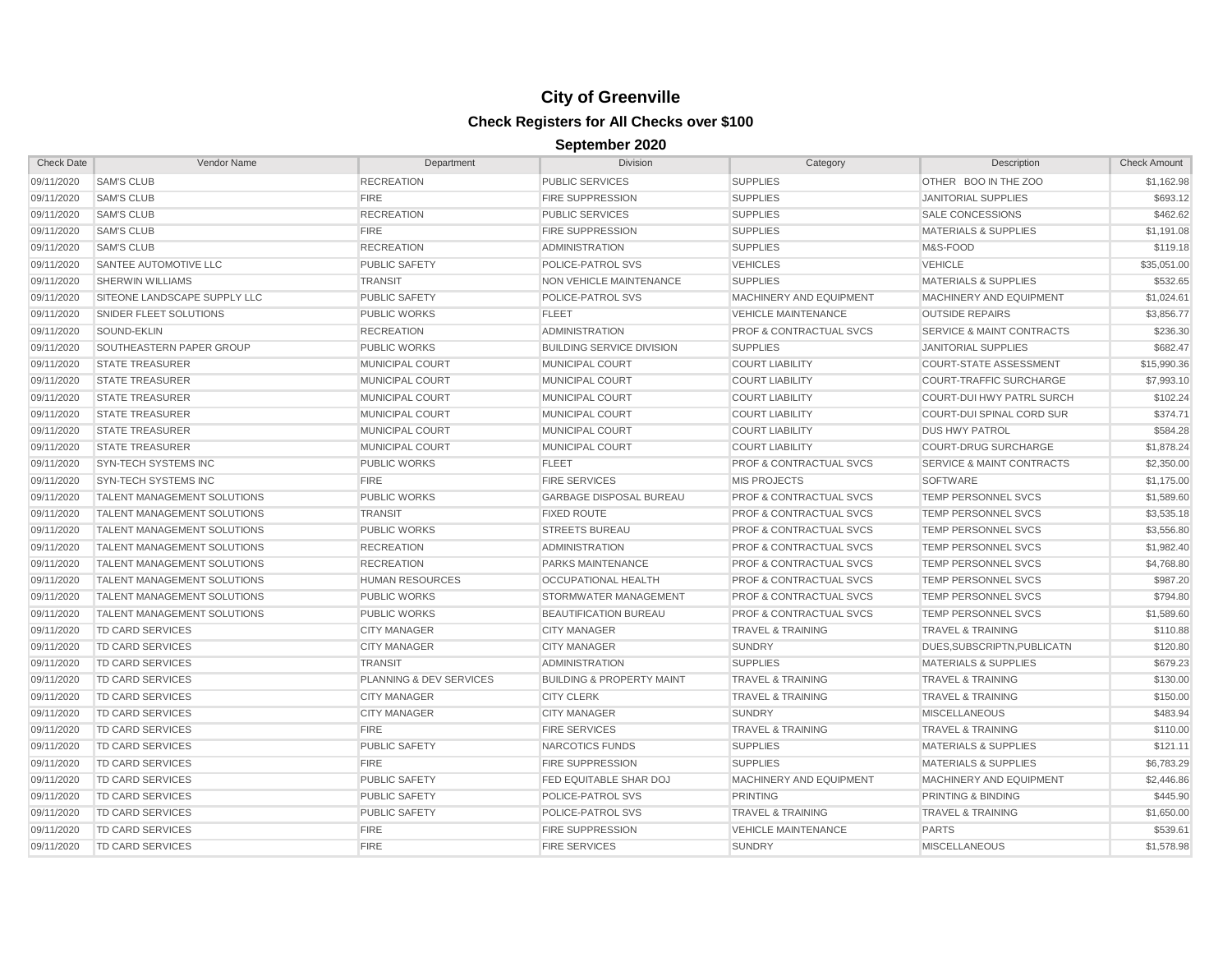| <b>Check Date</b> | Vendor Name                     | Department                         | <b>Division</b>                      | Category                       | Description                      | <b>Check Amount</b> |
|-------------------|---------------------------------|------------------------------------|--------------------------------------|--------------------------------|----------------------------------|---------------------|
| 09/11/2020        | TD CARD SERVICES                | <b>FIRE</b>                        | <b>FIRE PREVENTION</b>               | <b>SUPPLIES</b>                | <b>MATERIALS &amp; SUPPLIES</b>  | \$386.05            |
| 09/11/2020        | TD CARD SERVICES                | <b>RECREATION</b>                  | <b>ADMINISTRATION</b>                | <b>SUPPLIES</b>                | M&S-MAINTENANCE                  | \$504.52            |
| 09/11/2020        | TD CARD SERVICES                | <b>TRANSIT</b>                     | <b>FIXED ROUTE</b>                   | <b>SUPPLIES</b>                | <b>MATERIALS &amp; SUPPLIES</b>  | \$155.60            |
| 09/11/2020        | TD CARD SERVICES                | <b>PUBLIC SAFETY</b>               | POLICE-PATROL SVS                    | <b>CAPITAL PROJECTS</b>        | <b>EQUIPMENT</b>                 | \$1,132.97          |
| 09/11/2020        | TD CARD SERVICES                | <b>FIRE</b>                        | <b>FIRE PREVENTION</b>               | <b>SUNDRY</b>                  | DUES, SUBSCRIPTN, PUBLICATN      | \$135.59            |
| 09/11/2020        | TD CARD SERVICES                | <b>FIRE</b>                        | <b>FIRE SERVICES</b>                 | <b>SUNDRY</b>                  | DUES, SUBSCRIPTN, PUBLICATN      | \$275.00            |
| 09/11/2020        | TD CARD SERVICES                | <b>PUBLIC SAFETY</b>               | POLICE-PATROL SVS                    | <b>SUPPLIES</b>                | <b>MATERIALS &amp; SUPPLIES</b>  | \$6,506.45          |
| 09/11/2020        | TD CARD SERVICES                | <b>TRANSIT</b>                     | <b>VEHICLE MAINTENANCE</b>           | <b>VEHICLE MAINTENANCE</b>     | <b>SMALL PARTS</b>               | \$197.95            |
| 09/11/2020        | TD CARD SERVICES                | <b>PUBLIC WORKS</b>                | <b>VEHICLE MAINTENANCE</b>           | <b>VEHICLE MAINTENANCE</b>     | <b>OUTSIDE REPAIRS</b>           | \$507.72            |
| 09/11/2020        | <b>TD CARD SERVICES</b>         | <b>TRANSIT</b>                     | ADMINISTRATION                       | <b>SUNDRY</b>                  | DUES, SUBSCRIPTN, PUBLICATN      | \$1,000.00          |
| 09/11/2020        | <b>TD CARD SERVICES</b>         | <b>FIRE</b>                        | <b>FIRE SUPPRESSION</b>              | <b>SUPPLIES</b>                | OTHER MEDICAL SUPPLIES           | \$186.96            |
| 09/11/2020        | <b>TD CARD SERVICES</b>         | <b>PUBLIC SAFETY</b>               | POLICE-PATROL SVS                    | <b>SUNDRY</b>                  | <b>AWARDS</b>                    | \$1,037.74          |
| 09/11/2020        | <b>TD CARD SERVICES</b>         | <b>FIRE</b>                        | <b>FIRE SUPPRESSION</b>              | <b>TRAVEL &amp; TRAINING</b>   | <b>TRAVEL &amp; TRAINING</b>     | \$2,429.00          |
| 09/11/2020        | TD CARD SERVICES                | <b>TRANSIT</b>                     | NON VEHICLE MAINTENANCE              | <b>REPAIR &amp; MAINT SVCS</b> | <b>REPAIRS &amp; MAINTENANCE</b> | \$624.58            |
| 09/11/2020        | TD CARD SERVICES                | OFFICE OF MGMT & BUDGET            | <b>ADMINISTRATION</b>                | <b>SUNDRY</b>                  | DUES, SUBSCRIPTN, PUBLICATN      | \$575.00            |
| 09/11/2020        | TD CARD SERVICES                | <b>RECREATION</b>                  | PARKS AND RECREATION                 | <b>SUPPLIES</b>                | <b>MATERIALS &amp; SUPPLIES</b>  | \$100.63            |
| 09/11/2020        | TD CARD SERVICES                | <b>RECREATION</b>                  | <b>TOURISM DISTRICT</b>              | <b>TRAVEL &amp; TRAINING</b>   | <b>TRAVEL &amp; TRAINING</b>     | \$125.00            |
| 09/11/2020        | TD CARD SERVICES                | <b>CITY MANAGER</b>                | <b>CITY CLERK</b>                    | <b>SUNDRY</b>                  | <b>MISCELLANEOUS</b>             | \$102.42            |
| 09/11/2020        | <b>TD CARD SERVICES</b>         | <b>FIRE</b>                        | <b>FIRE SUPPRESSION</b>              | <b>REPAIR &amp; MAINT SVCS</b> | <b>REPAIRS &amp; MAINTENANCE</b> | \$200.00            |
| 09/11/2020        | TD CARD SERVICES                | <b>CITY ATTORNEY</b>               | <b>CITY ATTORNEY</b>                 | <b>TRAVEL &amp; TRAINING</b>   | <b>TRAVEL &amp; TRAINING</b>     | \$200.00            |
| 09/11/2020        | <b>TD CARD SERVICES</b>         | NON DEPARTMENTAL                   | <b>CAPITAL PROJECTS</b>              | <b>CAPITAL PROJECTS</b>        | CONSTRUCTION                     | \$130.35            |
| 09/11/2020        | THE LOST CAJUN                  | <b>MUNICIPAL COURT</b>             | <b>MUNICIPAL COURT</b>               | <b>COURT LIABILITY</b>         | <b>COURT-RESTITUTION</b>         | \$716.00            |
| 09/11/2020        | THOMSON REUTERS - WEST          | <b>CITY ATTORNEY</b>               | <b>CITY ATTORNEY</b>                 | <b>SUNDRY</b>                  | DUES, SUBSCRIPTN, PUBLICATN      | \$2,707.03          |
| 09/11/2020        | <b>TIMBERTECH INC</b>           | NON DEPARTMENTAL                   | <b>CAPITAL PROJECTS</b>              | <b>CAPITAL PROJECTS</b>        | <b>CONSTRUCTION</b>              | \$2,200.00          |
| 09/11/2020        | TMS SOUTH INC                   | NON DEPARTMENTAL                   | <b>CAPITAL PROJECTS</b>              | <b>CAPITAL PROJECTS</b>        | <b>CONSTRUCTION</b>              | \$215.32            |
| 09/11/2020        | <b>TOURING SPORT</b>            | <b>PUBLIC WORKS</b>                | <b>FLEET</b>                         | <b>VEHICLE MAINTENANCE</b>     | <b>OUTSIDE REPAIRS</b>           | \$687.59            |
| 09/11/2020        | <b>TRUCKPRO LLC</b>             | <b>FIRE</b>                        | <b>FIRE SUPPRESSION</b>              | <b>VEHICLE MAINTENANCE</b>     | <b>PARTS</b>                     | \$1,050.56          |
| 09/11/2020        | <b>TRUCOLOR</b>                 | <b>TRANSIT</b>                     | <b>FIXED ROUTE</b>                   | <b>PRINTING</b>                | PRINTING & BINDING               | \$249.99            |
| 09/11/2020        | <b>UNIFIRST</b>                 | <b>TRANSIT</b>                     | <b>VEHICLE MAINTENANCE</b>           | <b>SUPPLIES</b>                | <b>CLOTHING &amp; UNIFORMS</b>   | \$119.11            |
| 09/11/2020        | UNITED CHEMICAL & SUPPLY CO INC | <b>FIRE</b>                        | <b>FIRE SUPPRESSION</b>              | <b>SUPPLIES</b>                | <b>JANITORIAL SUPPLIES</b>       | \$686.43            |
| 09/11/2020        | UPSTREAM IDENTITY LLC           | OFFICE OF MGMT & BUDGET            | <b>ADMINISTRATION</b>                | <b>SUNDRY</b>                  | <b>MISCELLANEOUS</b>             | \$447.85            |
| 09/11/2020        | <b>VERIZON WIRELESS</b>         | <b>RECREATION</b>                  | <b>TOURISM DISTRICT</b>              | <b>COMMUNICATIONS</b>          | <b>OTHER</b>                     | \$510.77            |
| 09/11/2020        | <b>VERIZON WIRELESS</b>         | <b>PUBLIC WORKS</b>                | <b>BEAUTIFICATION BUREAU</b>         | <b>COMMUNICATIONS</b>          | <b>OTHER</b>                     | \$537.85            |
| 09/11/2020        | <b>VERIZON WIRELESS</b>         | <b>PUBLIC WORKS</b>                | <b>FLEET</b>                         | <b>COMMUNICATIONS</b>          | <b>OTHER</b>                     | \$172.36            |
| 09/11/2020        | <b>VERIZON WIRELESS</b>         | <b>PUBLIC WORKS</b>                | TREE MAINTENANCE BUREAU              | <b>COMMUNICATIONS</b>          | <b>OTHER</b>                     | \$278.43            |
| 09/11/2020        | <b>VERIZON WIRELESS</b>         | <b>PUBLIC WORKS</b>                | <b>STREETS BUREAU</b>                | <b>COMMUNICATIONS</b>          | <b>OTHER</b>                     | \$334.90            |
| 09/11/2020        | <b>VERIZON WIRELESS</b>         | <b>OFFICE OF MGMT &amp; BUDGET</b> | <b>ADMINISTRATION</b>                | <b>COMMUNICATIONS</b>          | <b>OTHER</b>                     | \$305.82            |
| 09/11/2020        | <b>VERIZON WIRELESS</b>         | <b>RECREATION</b>                  | <b>COMMUNITY CENTERS</b>             | <b>COMMUNICATIONS</b>          | <b>CABLE TELEVISION/INTERNET</b> | \$277.78            |
| 09/11/2020        | <b>VERIZON WIRELESS</b>         | <b>PUBLIC WORKS</b>                | <b>CONSTRUCTION &amp; INSPECTION</b> | <b>COMMUNICATIONS</b>          | <b>OTHER</b>                     | \$481.53            |
| 09/11/2020        | <b>VERIZON WIRELESS</b>         | <b>RECREATION</b>                  | PARKS AND RECREATION                 | <b>COMMUNICATIONS</b>          | <b>OTHER</b>                     | \$114.07            |
| 09/11/2020        | <b>VERIZON WIRELESS</b>         | <b>TRANSIT</b>                     | <b>VEHICLE MAINTENANCE</b>           | <b>COMMUNICATIONS</b>          | <b>CELLULAR PHONE SERVICE</b>    | \$825.25            |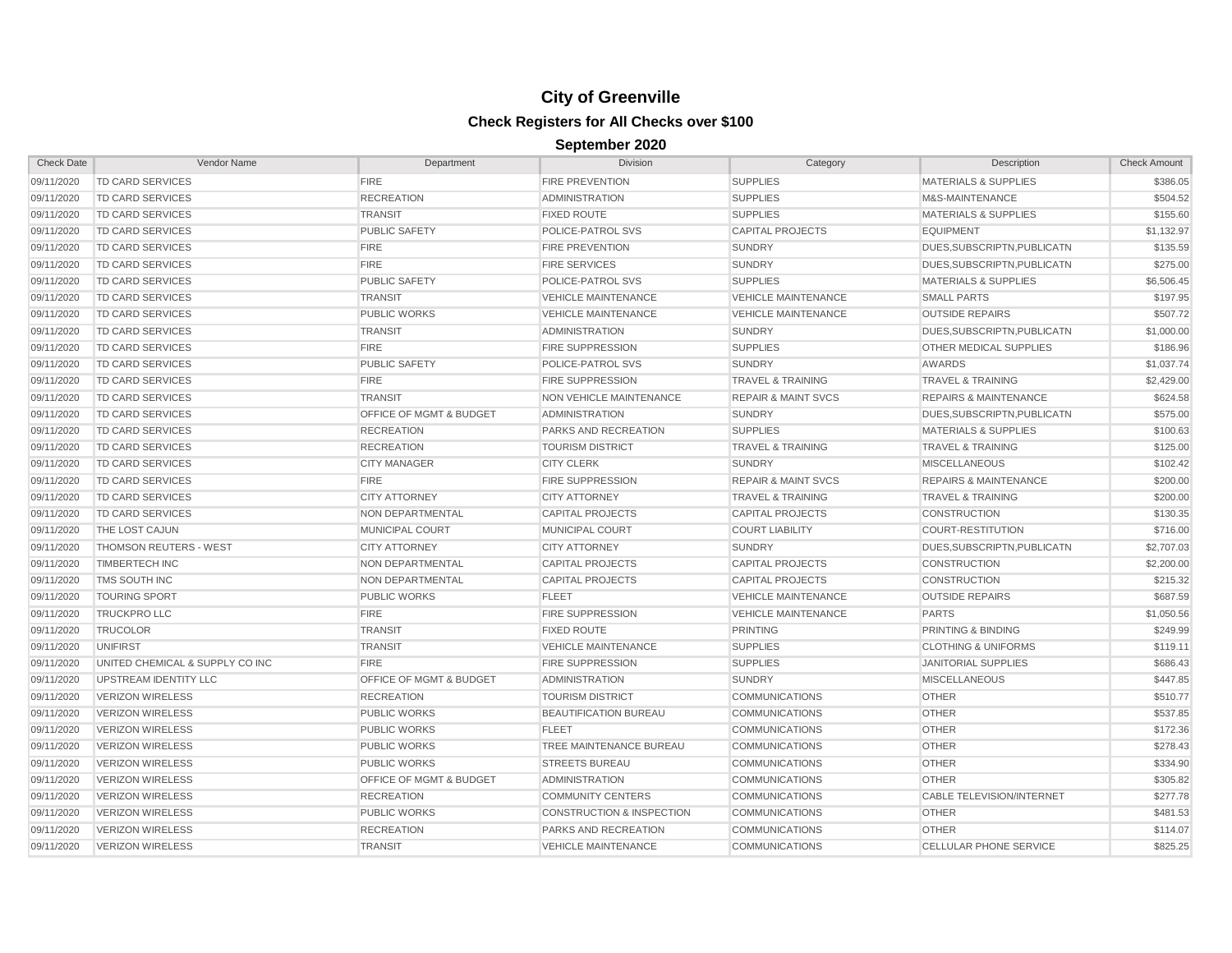| <b>Check Date</b> | Vendor Name                               | Department                         | <b>Division</b>                      | Category                           | Description                          | <b>Check Amount</b> |
|-------------------|-------------------------------------------|------------------------------------|--------------------------------------|------------------------------------|--------------------------------------|---------------------|
| 09/11/2020        | <b>VERIZON WIRELESS</b>                   | <b>PUBLIC WORKS</b>                | <b>TRAFFIC ENGINEERING</b>           | <b>COMMUNICATIONS</b>              | <b>OTHER</b>                         | \$228.06            |
| 09/11/2020        | <b>VERIZON WIRELESS</b>                   | <b>PUBLIC WORKS</b>                | <b>RESIDENTIAL COLL BUREAU</b>       | <b>COMMUNICATIONS</b>              | <b>OTHER</b>                         | \$574.60            |
| 09/11/2020        | <b>VERIZON WIRELESS</b>                   | <b>CITY MANAGER</b>                | <b>CITY MANAGER</b>                  | <b>COMMUNICATIONS</b>              | <b>OTHER</b>                         | \$173.04            |
| 09/11/2020        | <b>VERIZON WIRELESS</b>                   | <b>PUBLIC WORKS</b>                | <b>BUILDING SERVICE DIVISION</b>     | <b>COMMUNICATIONS</b>              | <b>OTHER</b>                         | \$389.45            |
| 09/11/2020        | <b>VERIZON WIRELESS</b>                   | <b>ECONOMIC DEVELOPMENT</b>        | ECONOMIC DEVELOPMENT                 | <b>COMMUNICATIONS</b>              | <b>OTHER</b>                         | \$365.25            |
| 09/11/2020        | <b>VERIZON WIRELESS</b>                   | <b>RECREATION</b>                  | <b>EDUCATION</b>                     | <b>SUNDRY</b>                      | <b>RESTRD DONATION EXPENSE</b>       | \$111.25            |
| 09/11/2020        | <b>VERIZON WIRELESS</b>                   | <b>PUBLIC WORKS</b>                | <b>SEWERS BUREAU</b>                 | <b>COMMUNICATIONS</b>              | <b>OTHER</b>                         | \$745.12            |
| 09/11/2020        | <b>VERIZON WIRELESS</b>                   | <b>HUMAN RESOURCES</b>             | <b>HUMAN RESOURCES</b>               | <b>COMMUNICATIONS</b>              | <b>OTHER</b>                         | \$159.82            |
| 09/11/2020        | <b>VERIZON WIRELESS</b>                   | <b>PUBLIC WORKS</b>                | <b>STORMWATER MANAGEMENT</b>         | <b>COMMUNICATIONS</b>              | <b>TELEPHONE</b>                     | \$596.35            |
| 09/11/2020        | <b>VERIZON WIRELESS</b>                   | <b>PUBLIC WORKS</b>                | PARKING ADMINISTRATION               | <b>COMMUNICATIONS</b>              | <b>OTHER</b>                         | \$983.76            |
| 09/11/2020        | <b>VERIZON WIRELESS</b>                   | <b>PUBLIC WORKS</b>                | <b>PUBLIC WORKS</b>                  | <b>COMMUNICATIONS</b>              | <b>OTHER</b>                         | \$406.72            |
| 09/11/2020        | <b>VERIZON WIRELESS</b>                   | <b>PUBLIC SAFETY</b>               | POLICE-PATROL SVS                    | <b>COMMUNICATIONS</b>              | <b>OTHER</b>                         | \$672.06            |
| 09/11/2020        | <b>VERIZON WIRELESS</b>                   | <b>OFFICE OF MGMT &amp; BUDGET</b> | <b>REVENUE</b>                       | <b>COMMUNICATIONS</b>              | <b>OTHER</b>                         | \$114.03            |
| 09/11/2020        | <b>VERIZON WIRELESS</b>                   | <b>PUBLIC WORKS</b>                | <b>STORM DRAINS BUREAU</b>           | <b>COMMUNICATIONS</b>              | <b>OTHER</b>                         | \$410.11            |
| 09/11/2020        | <b>VERIZON WIRELESS</b>                   | <b>PUBLIC WORKS</b>                | <b>ENGINEERING</b>                   | <b>COMMUNICATIONS</b>              | <b>OTHER</b>                         | \$357.50            |
| 09/11/2020        | <b>VERIZON WIRELESS</b>                   | <b>INFORMATION TECHNOLOGY</b>      | IT                                   | <b>COMMUNICATIONS</b>              | TELECOMMUNICATIONS/WIRELE            | \$835.19            |
| 09/11/2020        | <b>VERIZON WIRELESS</b>                   | <b>RECREATION</b>                  | <b>COMMUNITY CENTERS</b>             | <b>COMMUNICATIONS</b>              | <b>OTHER</b>                         | \$154.76            |
| 09/11/2020        | <b>VERIZON WIRELESS</b>                   | <b>INFORMATION TECHNOLOGY</b>      | GIS                                  | <b>COMMUNICATIONS</b>              | TELECOMMUNICATIONS/WIRELE            | \$114.03            |
| 09/11/2020        | <b>VERIZON WIRELESS</b>                   | <b>COMMUNICATION</b>               | PUBLIC INFORMATION                   | <b>COMMUNICATIONS</b>              | <b>OTHER</b>                         | \$545.98            |
| 09/11/2020        | <b>VERIZON WIRELESS</b>                   | <b>PUBLIC SAFETY</b>               | POLICE-PATROL SVS                    | <b>SUNDRY</b>                      | <b>MISCELLANEOUS</b>                 | \$304.08            |
| 09/11/2020        | <b>VERIZON WIRELESS</b>                   | PLANNING & DEV SERVICES            | <b>BUILDING &amp; PROPERTY MAINT</b> | <b>COMMUNICATIONS</b>              | <b>OTHER</b>                         | \$331.48            |
| 09/11/2020        | <b>VERIZON WIRELESS</b>                   | <b>RECREATION</b>                  | PARKS MAINTENANCE                    | <b>COMMUNICATIONS</b>              | <b>OTHER</b>                         | \$1,069.25          |
| 09/11/2020        | <b>VIC BAILEY FORD INC</b>                | NON DEPARTMENTAL                   | <b>CAPITAL PROJECTS</b>              | <b>CAPITAL PROJECTS</b>            | <b>EQUIPMENT</b>                     | \$29,413.00         |
| 09/11/2020        | <b>VULCAN INC</b>                         | <b>PUBLIC WORKS</b>                | <b>TRAFFIC ENGINEERING</b>           | <b>SUPPLIES</b>                    | M&S-SIGNS                            | \$303.43            |
| 09/11/2020        | W BENJAMIN MCCLAIN JR LLC                 | <b>LAW ENFORCEMENT</b>             | LAW ENFORCEMENT                      | COURT LIAB-CLAIMS/JUDGMNT          | LEC-CONFISCATED MONIES               | \$4,038.88          |
| 09/11/2020        | W W WILLIAMS                              | <b>TRANSIT</b>                     | <b>TROLLEY</b>                       | <b>VEHICLE MAINTENANCE</b>         | <b>PARTS</b>                         | \$171.64            |
| 09/11/2020        | WALMART COMMUNITY/RFCSLLC                 | <b>PUBLIC SAFETY</b>               | POLICE-PATROL SVS                    | <b>SUPPLIES</b>                    | <b>MATERIALS &amp; SUPPLIES</b>      | \$1,210.74          |
| 09/11/2020        | <b>WILLIAMS FIRE APPARATUS</b>            | <b>FIRE</b>                        | <b>FIRE SUPPRESSION</b>              | <b>VEHICLE MAINTENANCE</b>         | <b>PARTS</b>                         | \$1,840.95          |
| 09/11/2020        | <b>WRIGHT NATIONAL FLOOD INSURANCE CO</b> | <b>OFFICE OF MGMT &amp; BUDGET</b> | <b>RISK MANAGEMENT</b>               | <b>SERVICE FEES</b>                | <b>PREMIUMS BUILDING PROP</b>        | \$13,848.00         |
| 09/18/2020        | AAA LOCKSMITHS & ALARM COMPANY INC        | <b>PUBLIC WORKS</b>                | <b>BUILDING SERVICE DIVISION</b>     | <b>SUPPLIES</b>                    | <b>MATERIALS &amp; SUPPLIES</b>      | \$1,233.16          |
| 09/18/2020        | ABC LOCKSMITH LLC                         | <b>FIRE</b>                        | <b>FIRE SUPPRESSION</b>              | <b>VEHICLE MAINTENANCE</b>         | <b>PARTS</b>                         | \$151.00            |
| 09/18/2020        | ADVANCE AUTO PARTS                        | <b>TRANSIT</b>                     | <b>VEHICLE MAINTENANCE</b>           | <b>VEHICLE MAINTENANCE</b>         | <b>SMALL PARTS</b>                   | \$255.31            |
| 09/18/2020        | ADVANCE AUTO PARTS                        | <b>TRANSIT</b>                     | <b>VEHICLE MAINTENANCE</b>           | <b>VEHICLE MAINTENANCE</b>         | <b>PARTS</b>                         | \$161.91            |
| 09/18/2020        | ADVANCED SECURITY CONNECTIONS LLC         | <b>NON DEPARTMENTAL</b>            | <b>CAPITAL PROJECTS</b>              | <b>CAPITAL PROJECTS</b>            | <b>EQUIPMENT</b>                     | \$390.00            |
| 09/18/2020        | ADVANCED SECURITY CONNECTIONS LLC         | NON DEPARTMENTAL                   | <b>CAPITAL PROJECTS</b>              | <b>PROF &amp; CONTRACTUAL SVCS</b> | <b>SERVICE &amp; MAINT CONTRACTS</b> | \$170.00            |
| 09/18/2020        | ADVANCED VIDEO GROUP INC                  | <b>FIRE</b>                        | <b>FIRE SERVICES</b>                 | <b>SUPPLIES</b>                    | <b>MATERIALS &amp; SUPPLIES</b>      | \$48,387.94         |
| 09/18/2020        | AIRGAS USA LLC                            | <b>TRANSIT</b>                     | <b>VEHICLE MAINTENANCE</b>           | <b>SUPPLIES</b>                    | <b>MATERIALS &amp; SUPPLIES</b>      | \$291.46            |
| 09/18/2020        | ALDRIDGE FAMILY PRODUCE                   | <b>RECREATION</b>                  | <b>ADMINISTRATION</b>                | <b>SUPPLIES</b>                    | M&S-FOOD                             | \$1,113.38          |
| 09/18/2020        | AMERICAN LOCK & KEY                       | <b>FIRE</b>                        | <b>FIRE SUPPRESSION</b>              | <b>VEHICLE MAINTENANCE</b>         | <b>PARTS</b>                         | \$305.20            |
| 09/18/2020        | <b>APCO PLASTICS</b>                      | PUBLIC WORKS                       | <b>PUBLIC WORKS</b>                  | <b>SUPPLIES</b>                    | <b>MATERIALS &amp; SUPPLIES</b>      | \$694.30            |
| 09/18/2020        | <b>APCO PLASTICS</b>                      | <b>PUBLIC WORKS</b>                | <b>RESIDENTIAL COLL BUREAU</b>       | <b>SUPPLIES</b>                    | <b>MATERIALS &amp; SUPPLIES</b>      | \$768.50            |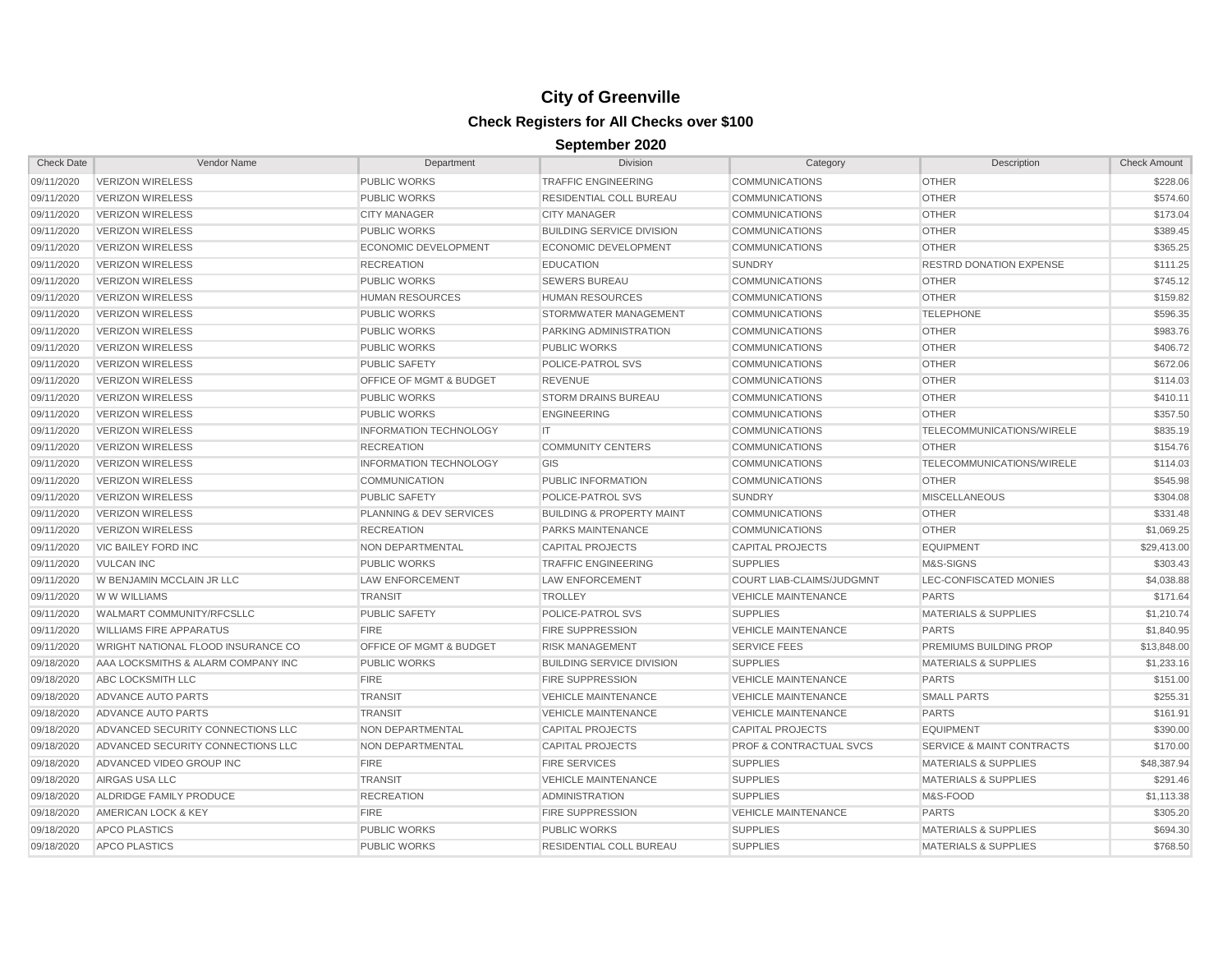| <b>Check Date</b> | Vendor Name                                    | Department                    | <b>Division</b>                  | Category                           | Description                          | <b>Check Amount</b> |
|-------------------|------------------------------------------------|-------------------------------|----------------------------------|------------------------------------|--------------------------------------|---------------------|
| 09/18/2020        | <b>BATTERY SPECIALISTS INC</b>                 | <b>TRANSIT</b>                | <b>VEHICLE MAINTENANCE</b>       | <b>VEHICLE MAINTENANCE</b>         | <b>PARTS</b>                         | \$472.06            |
| 09/18/2020        | <b>BIDDLE CONSULTING GROUP</b>                 | <b>HUMAN RESOURCES</b>        | <b>HUMAN RESOURCES</b>           | <b>PROF &amp; CONTRACTUAL SVCS</b> | PROFESSIONAL SERVICES                | \$2,495.00          |
| 09/18/2020        | BLUE EAGLE RENTALS INC                         | <b>PUBLIC WORKS</b>           | <b>STREETS BUREAU</b>            | <b>SUPPLIES</b>                    | <b>MATERIALS &amp; SUPPLIES</b>      | \$1,350.97          |
| 09/18/2020        | BOUND TREE MEDICAL LLC                         | <b>FIRE</b>                   | <b>FIRE SERVICES</b>             | <b>SUPPLIES</b>                    | <b>MATERIALS &amp; SUPPLIES</b>      | \$2,067.74          |
| 09/18/2020        | BOUND TREE MEDICAL LLC                         | <b>FIRE</b>                   | <b>FIRE SUPPRESSION</b>          | <b>SUPPLIES</b>                    | OTHER MEDICAL SUPPLIES               | \$189.27            |
| 09/18/2020        | <b>BRADSHAW CONSULTING SERVICES</b>            | <b>FIRE</b>                   | <b>FIRE SERVICES</b>             | <b>MIS PROJECTS</b>                | <b>SOFTWARE</b>                      | \$2,350.00          |
| 09/18/2020        | <b>BRAVO1 PROTECTION</b>                       | <b>PUBLIC WORKS</b>           | <b>PARKING ADMINISTRATION</b>    | <b>PROF &amp; CONTRACTUAL SVCS</b> | <b>SERVICE &amp; MAINT CONTRACTS</b> | \$3,037.50          |
| 09/18/2020        | BSN/PASSON'S/GSC/COLIN SPORTS                  | <b>RECREATION</b>             | <b>PARKS MAINTENANCE</b>         | <b>SUPPLIES</b>                    | <b>MATERIALS &amp; SUPPLIES</b>      | \$101.76            |
| 09/18/2020        | C.A. CARTER INC                                | <b>PUBLIC SAFETY</b>          | <b>POLICE-PATROL SVS</b>         | <b>SUNDRY</b>                      | <b>CONTINGENCY</b>                   | \$379.40            |
| 09/18/2020        | CAMPBELL OIL COMPANY                           | <b>PUBLIC WORKS</b>           | <b>FLEET</b>                     | <b>VEHICLE MAINTENANCE</b>         | <b>FUEL</b>                          | \$12,513.97         |
| 09/18/2020        | CAPITOL CONSTRUCTION OF THE CAROLIN            | <b>NON DEPARTMENTAL</b>       | <b>CAPITAL PROJECTS</b>          | <b>CAPITAL PROJECTS</b>            | <b>CONSTRUCTION</b>                  | \$11,685.00         |
| 09/18/2020        | CAROLINA LAWN & TRACTOR INC                    | <b>RECREATION</b>             | <b>PARKS MAINTENANCE</b>         | <b>REPAIR &amp; MAINT SVCS</b>     | <b>SMALL ENGINE</b>                  | \$217.72            |
| 09/18/2020        | CAROLINA TIME & PARKING GROUP                  | <b>PUBLIC WORKS</b>           | <b>ONE GARAGE</b>                | <b>REPAIR &amp; MAINT SVCS</b>     | <b>REPAIRS &amp; MAINTENANCE</b>     | \$213.75            |
| 09/18/2020        | CAROLINA TIME & PARKING GROUP                  | <b>PUBLIC WORKS</b>           | S. SPRING STREET GARAGE          | <b>REPAIR &amp; MAINT SVCS</b>     | <b>REPAIRS &amp; MAINTENANCE</b>     | \$213.75            |
| 09/18/2020        | CARSON'S NUT-BOLT & TOOL CO INC                | <b>NON DEPARTMENTAL</b>       | <b>CAPITAL PROJECTS</b>          | <b>CAPITAL PROJECTS</b>            | <b>CONSTRUCTION</b>                  | \$137.67            |
| 09/18/2020        | CDW/G                                          | <b>NON DEPARTMENTAL</b>       | <b>CAPITAL PROJECTS</b>          | <b>CAPITAL PROJECTS</b>            | <b>EQUIPMENT</b>                     | \$9,960.06          |
| 09/18/2020        | <b>CHARTER COMMUNICATIONS</b>                  | <b>PUBLIC WORKS</b>           | <b>PARKING ADMINISTRATION</b>    | <b>COMMUNICATIONS</b>              | <b>CABLE TELEVISION/INTERNET</b>     | \$1,576.89          |
| 09/18/2020        | <b>CHARTER COMMUNICATIONS</b>                  | <b>PUBLIC WORKS</b>           | <b>SEWERS BUREAU</b>             | <b>COMMUNICATIONS</b>              | <b>CABLE TELEVISION/INTERNET</b>     | \$463.06            |
| 09/18/2020        | <b>CHARTER COMMUNICATIONS</b>                  | <b>PUBLIC WORKS</b>           | <b>RESIDENTIAL COLL BUREAU</b>   | <b>COMMUNICATIONS</b>              | <b>CABLE TELEVISION/INTERNET</b>     | \$463.06            |
| 09/18/2020        | <b>CHARTER COMMUNICATIONS</b>                  | <b>PUBLIC WORKS</b>           | <b>STORM DRAINS BUREAU</b>       | <b>COMMUNICATIONS</b>              | <b>CABLE TELEVISION/INTERNET</b>     | \$463.06            |
| 09/18/2020        | CHARTER COMMUNICATIONS                         | <b>FIRE</b>                   | <b>FIRE SUPPRESSION</b>          | <b>COMMUNICATIONS</b>              | <b>CABLE TELEVISION/INTERNET</b>     | \$569.94            |
| 09/18/2020        | CHARTER COMMUNICATIONS                         | <b>INFORMATION TECHNOLOGY</b> | IT                               | <b>COMMUNICATIONS</b>              | <b>CABLE TELEVISION/INTERNET</b>     | \$12,919.04         |
| 09/18/2020        | CHARTER COMMUNICATIONS                         | <b>PUBLIC WORKS</b>           | <b>FLEET</b>                     | <b>COMMUNICATIONS</b>              | <b>CABLE TELEVISION/INTERNET</b>     | \$463.06            |
| 09/18/2020        | CHARTER COMMUNICATIONS                         | NON DEPARTMENTAL              | <b>CAPITAL PROJECTS</b>          | <b>CAPITAL PROJECTS</b>            | PROJECT MANAGEMENT                   | \$1,686.13          |
| 09/18/2020        | CHARTSPAN                                      | <b>PUBLIC WORKS</b>           | <b>PARKING ADMINISTRATION</b>    | <b>PARKING DEPOSITS</b>            | <b>REFUND PARKING DEPOSIT</b>        | \$1,440.00          |
| 09/18/2020        | CHARTSPAN                                      | <b>PUBLIC WORKS</b>           | PARKING ADMINISTRATION           | <b>S. SPRING STREET GARAGE</b>     | <b>REFUND PARKING DEPOSIT</b>        | \$299.00            |
| 09/18/2020        | CHEM-AQUA INC                                  | <b>PUBLIC WORKS</b>           | <b>BUILDING SERVICE DIVISION</b> | <b>PROF &amp; CONTRACTUAL SVCS</b> | <b>SERVICE &amp; MAINT CONTRACTS</b> | \$473.82            |
| 09/18/2020        | <b>CHEMTEK INC</b>                             | <b>PUBLIC WORKS</b>           | <b>STREETS BUREAU</b>            | <b>SUPPLIES</b>                    | <b>MATERIALS &amp; SUPPLIES</b>      | \$1,604.81          |
| 09/18/2020        | <b>CINTAS</b>                                  | <b>PUBLIC WORKS</b>           | <b>BUILDING SERVICE DIVISION</b> | <b>SUPPLIES</b>                    | <b>CLOTHING &amp; UNIFORMS</b>       | \$219.37            |
| 09/18/2020        | <b>CINTAS</b>                                  | <b>PUBLIC WORKS</b>           | <b>SEWERS BUREAU</b>             | <b>SUPPLIES</b>                    | <b>CLOTHING &amp; UNIFORMS</b>       | \$109.92            |
| 09/18/2020        | <b>CINTAS</b>                                  | <b>PUBLIC WORKS</b>           | <b>FLEET</b>                     | <b>SUPPLIES</b>                    | <b>CLOTHING &amp; UNIFORMS</b>       | \$195.94            |
| 09/18/2020        | <b>CINTAS</b>                                  | <b>PUBLIC WORKS</b>           | <b>BUILDING SERVICE DIVISION</b> | <b>SUPPLIES</b>                    | <b>MATERIALS &amp; SUPPLIES</b>      | \$174.85            |
| 09/18/2020        | <b>CINTAS</b>                                  | <b>PUBLIC WORKS</b>           | <b>STREETS BUREAU</b>            | <b>SUPPLIES</b>                    | <b>CLOTHING &amp; UNIFORMS</b>       | \$135.92            |
| 09/18/2020        | CINTAS FIRE PROTECTION 636525                  | <b>PUBLIC WORKS</b>           | <b>BUILDING SERVICE DIVISION</b> | <b>REPAIR &amp; MAINT SVCS</b>     | <b>REPAIRS &amp; MAINTENANCE</b>     | \$244.00            |
| 09/18/2020        | CINTAS FIRE PROTECTION 636525                  | <b>PUBLIC WORKS</b>           | <b>BEAUTIFICATION BUREAU</b>     | <b>PROF &amp; CONTRACTUAL SVCS</b> | <b>SERVICE &amp; MAINT CONTRACTS</b> | \$4,500.00          |
| 09/18/2020        | <b>CIVICPLUS INC</b>                           | <b>INFORMATION TECHNOLOGY</b> | <b>IT</b>                        | <b>PROF &amp; CONTRACTUAL SVCS</b> | <b>SERVICE &amp; MAINT CONTRACTS</b> | \$13.959.35         |
| 09/18/2020        | <b>CLIPPERCREEK INC</b>                        | <b>NON DEPARTMENTAL</b>       | <b>CAPITAL PROJECTS</b>          | <b>CAPITAL PROJECTS</b>            | <b>CONSTRUCTION</b>                  | \$2,113.08          |
| 09/18/2020        | <b>COASTAL CONSTRUCTION PRODUCTS</b>           | <b>PUBLIC WORKS</b>           | <b>PARKING LOTS</b>              | <b>SUPPLIES</b>                    | <b>MATERIALS &amp; SUPPLIES</b>      | \$253.80            |
| 09/18/2020        | <b>COMMERCE CLUB</b>                           | <b>CITY MANAGER</b>           | <b>CITY MANAGER</b>              | <b>SUNDRY</b>                      | DUES.SUBSCRIPTN.PUBLICATN            | \$157.00            |
| 09/18/2020        | <b>CONESTEE FOUNDATION INC</b>                 | <b>NON DEPARTMENTAL</b>       | <b>HOSPITALITY TAX</b>           | <b>PROF &amp; CONTRACTUAL SVCS</b> | <b>SPECIAL PROJECTS</b>              | \$38,125.00         |
| 09/18/2020        | <b>CORBIN TURF &amp; ORNAMENTAL SUPPLY INC</b> | <b>PUBLIC WORKS</b>           | <b>BEAUTIFICATION BUREAU</b>     | <b>SUPPLIES</b>                    | <b>MATERIALS &amp; SUPPLIES</b>      | \$443.88            |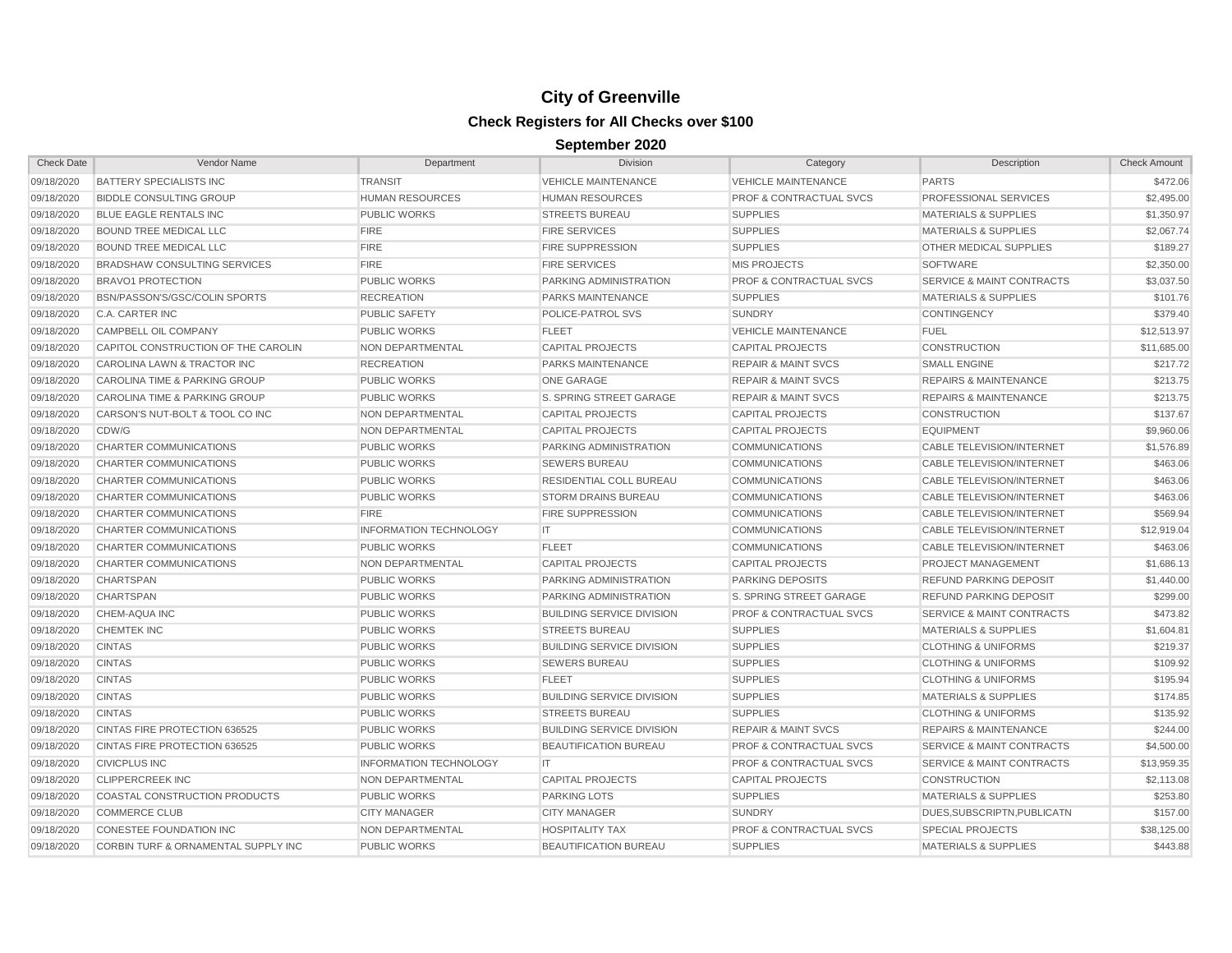| <b>Check Date</b> | Vendor Name                          | Department             | Division                         | Category                           | Description                          | <b>Check Amount</b> |
|-------------------|--------------------------------------|------------------------|----------------------------------|------------------------------------|--------------------------------------|---------------------|
| 09/18/2020        | CORBIN TURF & ORNAMENTAL SUPPLY INC  | <b>RECREATION</b>      | <b>TOURISM DISTRICT</b>          | <b>SUPPLIES</b>                    | <b>MATERIALS &amp; SUPPLIES</b>      | \$2,299.67          |
| 09/18/2020        | <b>COVETRUS NORTH AMERICA</b>        | <b>RECREATION</b>      | <b>ADMINISTRATION</b>            | <b>SUPPLIES</b>                    | M&S-VETERINARY                       | \$114.42            |
| 09/18/2020        | <b>COWART AWARDS INC</b>             | <b>FIRE</b>            | <b>FIRE SERVICES</b>             | <b>SUPPLIES</b>                    | <b>MATERIALS &amp; SUPPLIES</b>      | \$620.10            |
| 09/18/2020        | <b>CREATIONWORKS LANDSCAPING LLC</b> | <b>PUBLIC WORKS</b>    | RIGHTS-OF-WAY                    | <b>PROF &amp; CONTRACTUAL SVCS</b> | <b>SERVICE &amp; MAINT CONTRACTS</b> | \$2,154.66          |
| 09/18/2020        | <b>CREATIONWORKS LANDSCAPING LLC</b> | C.D. DIVISION          | <b>CDBG PROJECTS</b>             | <b>CD PROJECTS</b>                 | <b>LAND ACQUISITION</b>              | \$3,548.20          |
| 09/18/2020        | <b>CREATIONWORKS LANDSCAPING LLC</b> | <b>PUBLIC WORKS</b>    | STORMWATER MANAGEMENT            | <b>PROF &amp; CONTRACTUAL SVCS</b> | PROFESSIONAL SERVICES                | \$182.14            |
| 09/18/2020        | CRESCENT SUPPLY CO INC               | <b>PUBLIC WORKS</b>    | <b>COMMONS GARAGE</b>            | <b>SUPPLIES</b>                    | <b>MATERIALS &amp; SUPPLIES</b>      | \$586.26            |
| 09/18/2020        | <b>CUMMINS ATLANTIC</b>              | <b>FIRE</b>            | <b>FIRE SUPPRESSION</b>          | <b>VEHICLE MAINTENANCE</b>         | <b>PARTS</b>                         | \$273.76            |
| 09/18/2020        | <b>CZB LLC</b>                       | NON DEPARTMENTAL       | <b>CAPITAL PROJECTS</b>          | <b>CAPITAL PROJECTS</b>            | PLANNING/DESIGN                      | \$32,625.00         |
| 09/18/2020        | DANA SAFETY SUPPLY INC               | <b>PUBLIC SAFETY</b>   | POLICE-PATROL SVS                | <b>SUPPLIES</b>                    | <b>MATERIALS &amp; SUPPLIES</b>      | \$351.64            |
| 09/18/2020        | DEBORAH K LEPOROWSKI PSY. D. LLC     | <b>HUMAN RESOURCES</b> | <b>HUMAN RESOURCES</b>           | <b>PROF &amp; CONTRACTUAL SVCS</b> | PROFESSIONAL SERVICES                | \$1,850.00          |
| 09/18/2020        | <b>DELERROK INC</b>                  | <b>TRANSIT</b>         | <b>ADMINISTRATION</b>            | <b>PROF &amp; CONTRACTUAL SVCS</b> | <b>SERVICE &amp; MAINT CONTRACTS</b> | \$729.60            |
| 09/18/2020        | <b>DENNIS MORGAN PETTY CASH</b>      | <b>PUBLIC WORKS</b>    | <b>FLEET</b>                     | <b>TRAVEL &amp; TRAINING</b>       | <b>TRAVEL &amp; TRAINING</b>         | \$133.07            |
| 09/18/2020        | <b>DESIGNLAB INC</b>                 | <b>PUBLIC SAFETY</b>   | POLICE-PATROL SVS                | <b>SUPPLIES</b>                    | <b>CLOTHING &amp; UNIFORMS</b>       | \$964.94            |
| 09/18/2020        | <b>DESIGNLAB INC</b>                 | <b>FIRE</b>            | <b>FIRE SERVICES</b>             | <b>SUPPLIES</b>                    | <b>CLOTHING &amp; UNIFORMS</b>       | \$1,138.44          |
| 09/18/2020        | <b>DESTINATION TRAVEL NETWORK</b>    | <b>RECREATION</b>      | <b>PUBLIC SERVICES</b>           | <b>SUPPLIES</b>                    | SUPPLIES PROMOTIONS                  | \$125.00            |
| 09/18/2020        | <b>DISYS SOLUTIONS INC</b>           | NON DEPARTMENTAL       | <b>CAPITAL PROJECTS</b>          | <b>CAPITAL PROJECTS</b>            | PROJECT EXPENSE                      | \$34,506.81         |
| 09/18/2020        | <b>DISYS SOLUTIONS INC</b>           | NON DEPARTMENTAL       | <b>CAPITAL PROJECTS</b>          | <b>CAPITAL PROJECTS</b>            | <b>EQUIPMENT</b>                     | \$523.43            |
| 09/18/2020        | <b>DUKE ENERGY</b>                   | <b>RECREATION</b>      | <b>COMMUNITY CENTERS</b>         | <b>UTILITIES</b>                   | <b>ELECTRICITY</b>                   | \$1,374.42          |
| 09/18/2020        | <b>DUKE ENERGY</b>                   | <b>PUBLIC WORKS</b>    | PARKING ADMINISTRATION           | <b>UTILITIES</b>                   | <b>ELECTRICITY</b>                   | \$829.75            |
| 09/18/2020        | <b>DUKE ENERGY</b>                   | <b>PUBLIC SAFETY</b>   | POLICE-PATROL SVS                | <b>UTILITIES</b>                   | <b>ELECTRICITY</b>                   | \$1,412.07          |
| 09/18/2020        | <b>DUKE ENERGY</b>                   | <b>FIRE</b>            | <b>FIRE SERVICES</b>             | <b>UTILITIES</b>                   | <b>ELECTRICITY</b>                   | \$1,954.99          |
| 09/18/2020        | <b>DUKE ENERGY</b>                   | <b>TRANSIT</b>         | NON VEHICLE MAINTENANCE          | <b>UTILITIES</b>                   | <b>ELECTRICITY</b>                   | \$4,835.57          |
| 09/18/2020        | <b>DUKE ENERGY</b>                   | <b>PUBLIC WORKS</b>    | <b>ONE GARAGE</b>                | <b>UTILITIES</b>                   | <b>ELECTRICITY</b>                   | \$1,937.18          |
| 09/18/2020        | <b>DUKE ENERGY</b>                   | <b>TRANSIT</b>         | <b>FIXED ROUTE</b>               | <b>UTILITIES</b>                   | <b>ELECTRICITY</b>                   | \$1,755.94          |
| 09/18/2020        | <b>DUKE ENERGY</b>                   | <b>PUBLIC WORKS</b>    | RICHARDSON STREET GARAGE         | <b>UTILITIES</b>                   | <b>ELECTRICITY</b>                   | \$3,868.84          |
| 09/18/2020        | <b>DUKE ENERGY</b>                   | MUNICIPAL COURT        | MUNICIPAL COURT                  | <b>UTILITIES</b>                   | <b>ELECTRICITY</b>                   | \$1,412.08          |
| 09/18/2020        | <b>DUKE ENERGY</b>                   | <b>PUBLIC WORKS</b>    | <b>BROAD STREET GARAGE</b>       | <b>UTILITIES</b>                   | <b>ELECTRICITY</b>                   | \$618.32            |
| 09/18/2020        | <b>DUKE ENERGY</b>                   | <b>PUBLIC WORKS</b>    | <b>PUBLIC WORKS</b>              | <b>UTILITIES</b>                   | <b>ELECTRICITY</b>                   | \$138.49            |
| 09/18/2020        | <b>DUKE ENERGY</b>                   | <b>PUBLIC WORKS</b>    | <b>COMMONS GARAGE</b>            | <b>UTILITIES</b>                   | <b>ELECTRICITY</b>                   | \$1,839.92          |
| 09/18/2020        | <b>DUKE ENERGY</b>                   | <b>TRANSIT</b>         | <b>MAULDIN SIMPSONVILLE</b>      | <b>UTILITIES</b>                   | <b>ELECTRICITY</b>                   | \$1,755.94          |
| 09/18/2020        | <b>DUKE ENERGY</b>                   | <b>PUBLIC WORKS</b>    | POINSETT GARAGE                  | <b>UTILITIES</b>                   | <b>ELECTRICITY</b>                   | \$2,557.55          |
| 09/18/2020        | <b>DUKE ENERGY</b>                   | <b>PUBLIC WORKS</b>    | <b>RIVER STREET GARAGE</b>       | <b>UTILITIES</b>                   | <b>ELECTRICITY</b>                   | \$1,310.75          |
| 09/18/2020        | <b>DUKE ENERGY</b>                   | <b>PUBLIC WORKS</b>    | S. SPRING STREET GARAGE          | <b>UTILITIES</b>                   | <b>ELECTRICITY</b>                   | \$3,460.96          |
| 09/18/2020        | <b>DUKE ENERGY</b>                   | <b>PUBLIC WORKS</b>    | <b>BUILDING SERVICE DIVISION</b> | <b>UTILITIES</b>                   | <b>ELECTRICITY</b>                   | \$687.13            |
| 09/18/2020        | <b>DUKE ENERGY</b>                   | <b>PUBLIC WORKS</b>    | <b>TRAFFIC ENGINEERING</b>       | <b>UTILITIES</b>                   | <b>ELECTRICITY</b>                   | \$5,377.83          |
| 09/18/2020        | <b>DUKE ENERGY</b>                   | <b>PUBLIC WORKS</b>    | N LAURENS ST GARAGE              | <b>UTILITIES</b>                   | <b>ELECTRICITY</b>                   | \$564.58            |
| 09/18/2020        | <b>DUKE ENERGY</b>                   | <b>PUBLIC WORKS</b>    | <b>LIBERTY SQUARE GARAGE</b>     | <b>UTILITIES</b>                   | <b>ELECTRICITY</b>                   | \$2,243.12          |
| 09/18/2020        | <b>DUKE ENERGY</b>                   | <b>RECREATION</b>      | <b>PARKS MAINTENANCE</b>         | <b>UTILITIES</b>                   | <b>ELECTRICITY</b>                   | \$16,510.39         |
| 09/18/2020        | <b>EAGLE EMBROIDERY</b>              | <b>TRANSIT</b>         | <b>FIXED ROUTE</b>               | <b>SUPPLIES</b>                    | <b>CLOTHING &amp; UNIFORMS</b>       | \$157.00            |
| 09/18/2020        | <b>ECHOLS OIL COMPANY INC</b>        | <b>PUBLIC WORKS</b>    | <b>FLEET</b>                     | <b>VEHICLE MAINTENANCE</b>         | <b>FUEL</b>                          | \$1,530.81          |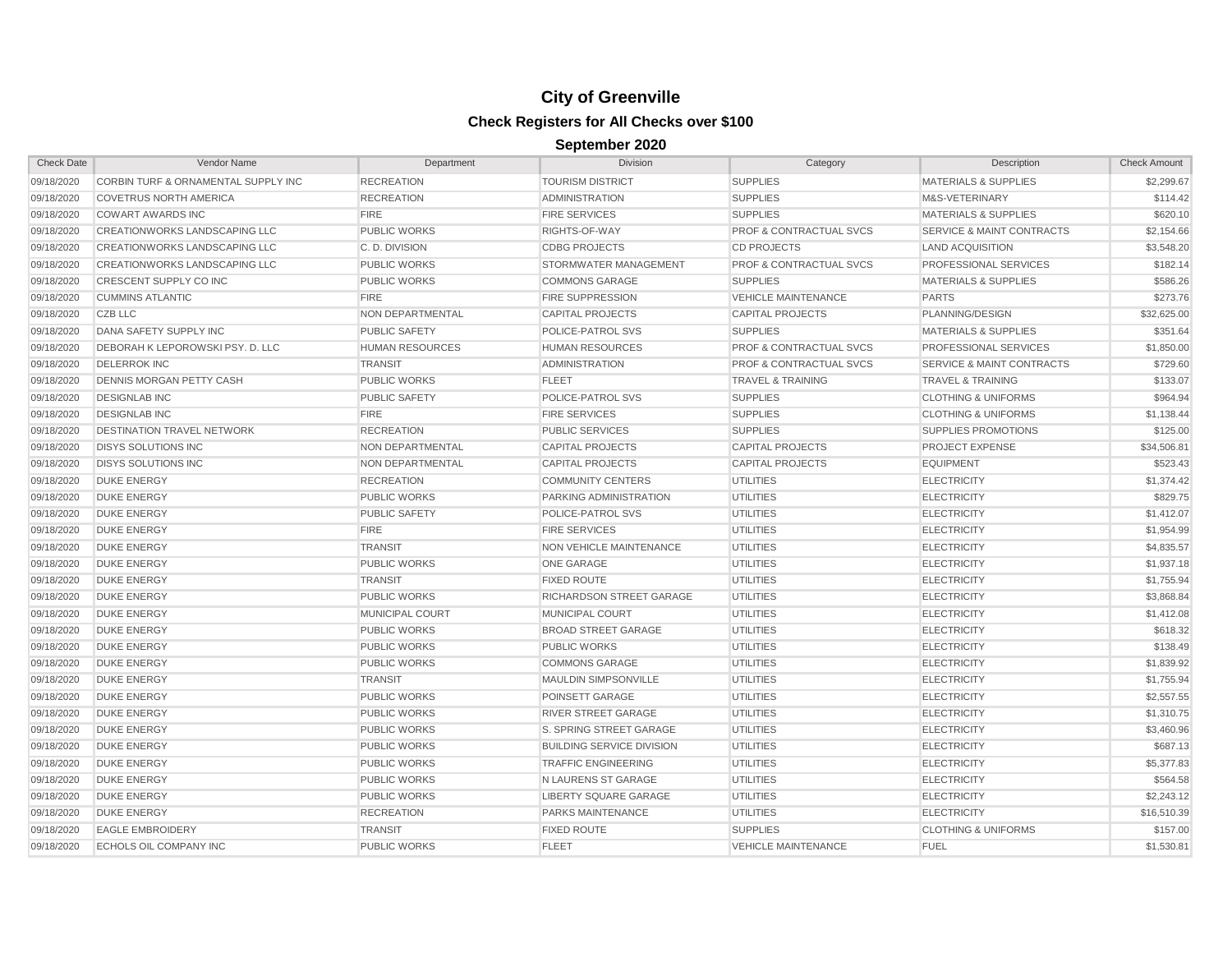| <b>Check Date</b> | Vendor Name                               | Department                  | <b>Division</b>                  | Category                           | Description                          | <b>Check Amount</b> |
|-------------------|-------------------------------------------|-----------------------------|----------------------------------|------------------------------------|--------------------------------------|---------------------|
| 09/18/2020        | <b>ELIZABETH LAPIDUS</b>                  | <b>MAYOR</b>                | <b>MAYOR</b>                     | <b>SUNDRY</b>                      | <b>MISCELLANEOUS</b>                 | \$106.23            |
| 09/18/2020        | <b>FAIRWAY FORD INC</b>                   | <b>FIRE</b>                 | <b>FIRE SUPPRESSION</b>          | <b>VEHICLE MAINTENANCE</b>         | <b>OUTSIDE REPAIRS</b>               | \$287.74            |
| 09/18/2020        | <b>FERGUSON ENTERPRISES INC</b>           | <b>PUBLIC WORKS</b>         | <b>BUILDING SERVICE DIVISION</b> | <b>REPAIR &amp; MAINT SVCS</b>     | <b>FOUNTAIN REPAIR</b>               | \$504.59            |
| 09/18/2020        | <b>FERGUSON ENTERPRISES INC</b>           | <b>PUBLIC WORKS</b>         | <b>BUILDING SERVICE DIVISION</b> | <b>SUPPLIES</b>                    | <b>MATERIALS &amp; SUPPLIES</b>      | \$1,154.00          |
| 09/18/2020        | <b>FGP INTERNATIONAL</b>                  | OFFICE OF MGMT & BUDGET     | <b>ACCOUNTING</b>                | <b>PROF &amp; CONTRACTUAL SVCS</b> | TEMP PERSONNEL SVCS                  | \$1,343.12          |
| 09/18/2020        | <b>FGP INTERNATIONAL</b>                  | <b>RECREATION</b>           | <b>ADMINISTRATION</b>            | <b>PROF &amp; CONTRACTUAL SVCS</b> | PROFESSIONAL SERVICES                | \$22,500.00         |
| 09/18/2020        | <b>FORTILINE</b>                          | <b>PUBLIC WORKS</b>         | <b>BUILDING SERVICE DIVISION</b> | <b>SUPPLIES</b>                    | <b>MATERIALS &amp; SUPPLIES</b>      | \$139.89            |
| 09/18/2020        | <b>FORTILINE</b>                          | <b>PUBLIC WORKS</b>         | <b>STORM DRAINS BUREAU</b>       | <b>SUPPLIES</b>                    | <b>MATERIALS &amp; SUPPLIES</b>      | \$1,261.40          |
| 09/18/2020        | <b>FREEDMAN SEATING COMPANY</b>           | <b>TRANSIT</b>              | <b>VEHICLE MAINTENANCE</b>       | <b>VEHICLE MAINTENANCE</b>         | <b>PARTS</b>                         | \$389.73            |
| 09/18/2020        | <b>FROG 911</b>                           | <b>FIRE</b>                 | <b>FIRE SUPPRESSION</b>          | <b>VEHICLE MAINTENANCE</b>         | <b>PARTS</b>                         | \$254.40            |
| 09/18/2020        | GEORGE COLEMAN FORD INC                   | <b>TRANSIT</b>              | <b>VEHICLE MAINTENANCE</b>       | <b>VEHICLE MAINTENANCE</b>         | <b>SMALL PARTS</b>                   | \$610.79            |
| 09/18/2020        | <b>GFOASC</b>                             | OFFICE OF MGMT & BUDGET     | <b>ACCOUNTING</b>                | <b>TRAVEL &amp; TRAINING</b>       | <b>TRAVEL &amp; TRAINING</b>         | \$100.00            |
| 09/18/2020        | GIMME-A-SIGN CO INC                       | <b>TRANSIT</b>              | <b>FIXED ROUTE</b>               | <b>PRINTING</b>                    | <b>PRINTING &amp; BINDING</b>        | \$207.76            |
| 09/18/2020        | GIMME-A-SIGN CO INC                       | <b>RECREATION</b>           | <b>PARKS MAINTENANCE</b>         | <b>SUPPLIES</b>                    | <b>MATERIALS &amp; SUPPLIES</b>      | \$124.66            |
| 09/18/2020        | <b>GOODYEAR COMMERCIAL TIRE</b>           | <b>FIRE</b>                 | <b>FIRE SUPPRESSION</b>          | <b>VEHICLE MAINTENANCE</b>         | <b>PARTS</b>                         | \$2,245.17          |
| 09/18/2020        | GOSSETT CONCRETE PIPE CO INC              | <b>PUBLIC WORKS</b>         | <b>STORM DRAINS BUREAU</b>       | <b>SUPPLIES</b>                    | <b>MATERIALS &amp; SUPPLIES</b>      | \$1,411.92          |
| 09/18/2020        | GRAINGER 803858935                        | <b>PUBLIC WORKS</b>         | <b>BUILDING SERVICE DIVISION</b> | <b>SUPPLIES</b>                    | <b>MATERIALS &amp; SUPPLIES</b>      | \$390.88            |
| 09/18/2020        | GRAINGER 803858935                        | <b>PUBLIC WORKS</b>         | <b>PARKING ADMINISTRATION</b>    | <b>SUPPLIES</b>                    | <b>MATERIALS &amp; SUPPLIES</b>      | \$173.63            |
| 09/18/2020        | <b>GREENVILLE COUNTY</b>                  | MUNICIPAL COURT             | MUNICIPAL COURT                  | <b>PROF &amp; CONTRACTUAL SVCS</b> | PROFESSIONAL SERVICES                | \$18,158.19         |
| 09/18/2020        | <b>GREENVILLE COUNTY ANIMAL CARE SERV</b> | <b>PUBLIC SAFETY</b>        | POLICE-PATROL SVS                | <b>PROF &amp; CONTRACTUAL SVCS</b> | <b>SERVICE &amp; MAINT CONTRACTS</b> | \$350.00            |
| 09/18/2020        | <b>GREENVILLE INDUSTRIAL RUBBER &amp;</b> | <b>PUBLIC WORKS</b>         | <b>STORM DRAINS BUREAU</b>       | <b>REPAIR &amp; MAINT SVCS</b>     | <b>REPAIRS &amp; MAINTENANCE</b>     | \$299.61            |
| 09/18/2020        | <b>GREENVILLE MECHANICAL LLC</b>          | <b>FIRE</b>                 | <b>FIRE SUPPRESSION</b>          | <b>REPAIR &amp; MAINT SVCS</b>     | <b>REPAIRS &amp; MAINTENANCE</b>     | \$250.00            |
| 09/18/2020        | <b>GREENVILLE NEWS</b>                    | PLANNING & DEV SERVICES     | PLANNING AND ZONING              | <b>PROF &amp; CONTRACTUAL SVCS</b> | ADVERTISING EXPENSE                  | \$168.40            |
| 09/18/2020        | <b>GREENVILLE OFFICE SUPPLY CO INC</b>    | <b>CITY ATTORNEY</b>        | <b>CITY ATTORNEY</b>             | <b>SUPPLIES</b>                    | <b>MATERIALS &amp; SUPPLIES</b>      | \$126.27            |
| 09/18/2020        | GREENVILLE OFFICE SUPPLY CO INC           | <b>ECONOMIC DEVELOPMENT</b> | <b>ECONOMIC DEVELOPMENT</b>      | <b>SUPPLIES</b>                    | <b>MATERIALS &amp; SUPPLIES</b>      | \$332.30            |
| 09/18/2020        | GREENVILLE OFFICE SUPPLY CO INC           | <b>PUBLIC WORKS</b>         | <b>FLEET</b>                     | <b>SUPPLIES</b>                    | <b>MATERIALS &amp; SUPPLIES</b>      | \$182.93            |
| 09/18/2020        | GREENVILLE OFFICE SUPPLY CO INC           | <b>FIRE</b>                 | <b>FIRE PREVENTION</b>           | <b>SUPPLIES</b>                    | OFFICE SUPPLIES&MATERIALS            | \$120.69            |
| 09/18/2020        | <b>GREENVILLE WATER</b>                   | <b>PUBLIC WORKS</b>         | <b>BUILDING SERVICE DIVISION</b> | <b>UTILITIES</b>                   | <b>OTHER</b>                         | \$578.73            |
| 09/18/2020        | <b>GREENVILLE WATER</b>                   | <b>PUBLIC WORKS</b>         | <b>FLEET</b>                     | UTILITIES                          | <b>OTHER</b>                         | \$1,176.69          |
| 09/18/2020        | <b>H2L CONSULTING ENGINEERS</b>           | <b>NON DEPARTMENTAL</b>     | <b>CAPITAL PROJECTS</b>          | <b>CAPITAL PROJECTS</b>            | PLANNING/DESIGN                      | \$9,750.00          |
| 09/18/2020        | <b>HAJOCA CORPORATION</b>                 | <b>PUBLIC WORKS</b>         | <b>BUILDING SERVICE DIVISION</b> | <b>SUPPLIES</b>                    | <b>MATERIALS &amp; SUPPLIES</b>      | \$658.95            |
| 09/18/2020        | HANDI CLEAN PRODUCTS INC                  | <b>FIRE</b>                 | <b>FIRE SERVICES</b>             | <b>SUPPLIES</b>                    | <b>MATERIALS &amp; SUPPLIES</b>      | \$3,178.67          |
| 09/18/2020        | <b>HARPER CORPORATION</b>                 | <b>NON DEPARTMENTAL</b>     | <b>CAPITAL PROJECTS</b>          | <b>CAPITAL PROJECTS</b>            | <b>CONSTRUCTION</b>                  | \$409,378.77        |
| 09/18/2020        | <b>HEATHER MULLMAN</b>                    | Z <sub>O</sub> O            | <b>ZOO EDUCATION</b>             | <b>EDUCATION</b>                   | REFUND ZOO OVERNIGHT                 | \$100.00            |
| 09/18/2020        | HOME DEPOT CREDIT SERVICE 4123            | <b>PUBLIC WORKS</b>         | <b>STREETS BUREAU</b>            | <b>SUPPLIES</b>                    | <b>MATERIALS &amp; SUPPLIES</b>      | \$202.88            |
| 09/18/2020        | HOME DEPOT CREDIT SERVICE 5898            | <b>FIRE</b>                 | <b>FIRE SUPPRESSION</b>          | <b>VEHICLE MAINTENANCE</b>         | <b>PARTS</b>                         | \$100.29            |
| 09/18/2020        | HOME DEPOT CREDIT SERVICE 5898            | <b>FIRE</b>                 | <b>FIRE SUPPRESSION</b>          | <b>SUPPLIES</b>                    | <b>MATERIALS &amp; SUPPLIES</b>      | \$678.60            |
| 09/18/2020        | HOME DEPOT CREDIT SERVICE 5906            | <b>PUBLIC WORKS</b>         | <b>BUILDING SERVICE DIVISION</b> | <b>REPAIR &amp; MAINT SVCS</b>     | <b>FOUNTAIN REPAIR</b>               | \$496.83            |
| 09/18/2020        | HOME DEPOT CREDIT SERVICE 5906            | <b>PUBLIC WORKS</b>         | <b>BUILDING SERVICE DIVISION</b> | <b>SUPPLIES</b>                    | <b>MATERIALS &amp; SUPPLIES</b>      | \$125.97            |
| 09/18/2020        | HOME DEPOT CREDIT SERVICE 5914            | NON DEPARTMENTAL            | <b>CAPITAL PROJECTS</b>          | <b>CAPITAL PROJECTS</b>            | <b>EQUIPMENT</b>                     | \$1,743.08          |
| 09/18/2020        | HOME DEPOT CREDIT SERVICE 5914            | <b>RECREATION</b>           | <b>ADMINISTRATION</b>            | <b>SUPPLIES</b>                    | M&S-MAINTENANCE                      | \$188.87            |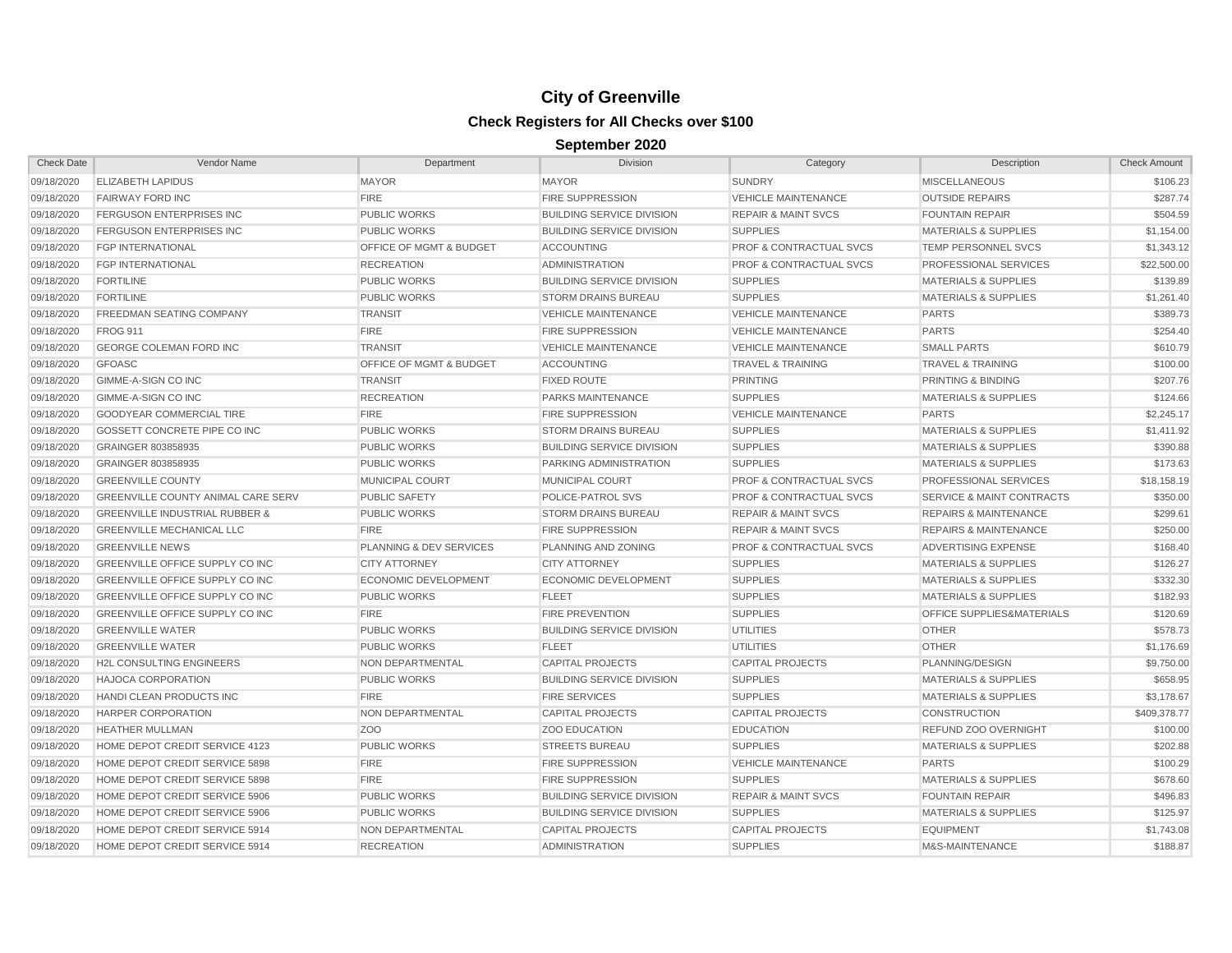| <b>Check Date</b> | Vendor Name                         | Department                           | <b>Division</b>                      | Category                           | Description                          | <b>Check Amount</b> |
|-------------------|-------------------------------------|--------------------------------------|--------------------------------------|------------------------------------|--------------------------------------|---------------------|
| 09/18/2020        | HOME DEPOT CREDIT SERVICE 5914      | NON DEPARTMENTAL                     | <b>CAPITAL PROJECTS</b>              | <b>CAPITAL PROJECTS</b>            | <b>CONSTRUCTION</b>                  | \$813.25            |
| 09/18/2020        | HOME DEPOT CREDIT SERVICE 5922      | <b>RECREATION</b>                    | <b>TOURISM DISTRICT</b>              | <b>SUPPLIES</b>                    | <b>MATERIALS &amp; SUPPLIES</b>      | \$789.68            |
| 09/18/2020        | HOME DEPOT CREDIT SERVICE 5922      | <b>RECREATION</b>                    | PARKS MAINTENANCE                    | <b>SUPPLIES</b>                    | <b>MATERIALS &amp; SUPPLIES</b>      | \$1,499.97          |
| 09/18/2020        | HUMAN RELATIONS COMMISSION          | C.D. DIVISION                        | <b>CDBG PROJECTS</b>                 | <b>CD PROJECTS</b>                 | PUBLIC SERVICES (GENERAL)            | \$43,309.86         |
| 09/18/2020        | <b>IHEARTMEDIA</b>                  | <b>PUBLIC WORKS</b>                  | <b>RECYCLING</b>                     | <b>PROF &amp; CONTRACTUAL SVCS</b> | ADVERTISING EXPENSE                  | \$700.00            |
| 09/18/2020        | IMSA SOUTHEASTERN SECTION           | <b>PUBLIC WORKS</b>                  | <b>TRAFFIC ENGINEERING</b>           | <b>TRAVEL &amp; TRAINING</b>       | <b>TRAVEL &amp; TRAINING</b>         | \$500.00            |
| 09/18/2020        | INDUSTRIAL SOLUTIONS & SUPPLY INC   | <b>RECREATION</b>                    | <b>PARKS MAINTENANCE</b>             | <b>SUPPLIES</b>                    | <b>MATERIALS &amp; SUPPLIES</b>      | \$402.00            |
| 09/18/2020        | <b>INTERNAL REVENUE SERVICE</b>     | <b>OFFICE OF MGMT &amp; BUDGET</b>   | <b>ACCOUNTING</b>                    | PR-WH                              | <b>GARNISHMENTS</b>                  | \$150.00            |
| 09/18/2020        | <b>IRON MOUNTAIN 27128</b>          | <b>PUBLIC SAFETY</b>                 | POLICE-PATROL SVS                    | <b>PROF &amp; CONTRACTUAL SVCS</b> | <b>SERVICE &amp; MAINT CONTRACTS</b> | \$461.10            |
| 09/18/2020        | <b>IVEY COMMUNICATIONS INC</b>      | NON DEPARTMENTAL                     | <b>CAPITAL PROJECTS</b>              | <b>CAPITAL PROJECTS</b>            | <b>EQUIPMENT</b>                     | \$4,627.28          |
| 09/18/2020        | <b>IVEY COMMUNICATIONS INC</b>      | <b>INFORMATION TECHNOLOGY</b>        | IT.                                  | <b>REPAIR &amp; MAINT SVCS</b>     | <b>REPAIRS &amp; MAINTENANCE</b>     | \$600.00            |
| 09/18/2020        | JET-VAC SEWER EQUIPMENT CO          | <b>PUBLIC WORKS</b>                  | <b>SEWERS BUREAU</b>                 | <b>SUPPLIES</b>                    | <b>MATERIALS &amp; SUPPLIES</b>      | \$2,409.83          |
| 09/18/2020        | JOHNSON CONTROLS FIRE PROTECTION LP | <b>TRANSIT</b>                       | <b>NON VEHICLE MAINTENANCE</b>       | <b>PROF &amp; CONTRACTUAL SVCS</b> | <b>SERVICE &amp; MAINT CONTRACTS</b> | \$565.26            |
| 09/18/2020        | JOHNSON CONTROLS SECURITY SOLUTIONS | <b>PUBLIC WORKS</b>                  | <b>BUILDING SERVICE DIVISION</b>     | <b>REPAIR &amp; MAINT SVCS</b>     | <b>REPAIRS &amp; MAINTENANCE</b>     | \$556.00            |
| 09/18/2020        | JOHNSON CONTROLS SECURITY SOLUTIONS | <b>RECREATION</b>                    | <b>TOURISM DISTRICT</b>              | <b>PROF &amp; CONTRACTUAL SVCS</b> | PROFESSIONAL SERVICES                | \$272.92            |
| 09/18/2020        | JOHNSON CONTROLS SECURITY SOLUTIONS | <b>FIRE</b>                          | <b>FIRE SERVICES</b>                 | <b>PROF &amp; CONTRACTUAL SVCS</b> | <b>SERVICE &amp; MAINT CONTRACTS</b> | \$935.90            |
| 09/18/2020        | JOHNSON CONTROLS SECURITY SOLUTIONS | <b>RECREATION</b>                    | PARKS MAINTENANCE                    | <b>PROF &amp; CONTRACTUAL SVCS</b> | <b>SERVICE &amp; MAINT CONTRACTS</b> | \$192.95            |
| 09/18/2020        | JOHNSTONE SUPPLY OF GREENVILLE      | <b>PUBLIC WORKS</b>                  | <b>COMMONS GARAGE</b>                | <b>REPAIR &amp; MAINT SVCS</b>     | <b>REPAIRS &amp; MAINTENANCE</b>     | \$2,084.96          |
| 09/18/2020        | JOHNSTONE SUPPLY OF GREENVILLE      | <b>PUBLIC WORKS</b>                  | <b>BUILDING SERVICE DIVISION</b>     | <b>SUPPLIES</b>                    | <b>MATERIALS &amp; SUPPLIES</b>      | \$374.00            |
| 09/18/2020        | K & M INTERNATIONAL WILD REPUBLIC   | <b>RECREATION</b>                    | <b>PUBLIC SERVICES</b>               | <b>SUPPLIES</b>                    | <b>SALE GIFTS</b>                    | \$568.57            |
| 09/18/2020        | <b>KCI TECHNOLOGIES INC</b>         | NON DEPARTMENTAL                     | <b>CAPITAL PROJECTS</b>              | <b>CAPITAL PROJECTS</b>            | PLANNING/DESIGN                      | \$3,380.89          |
| 09/18/2020        | KENTUCKY CHILD SUPPORT ENFORCEMENT  | <b>OFFICE OF MGMT &amp; BUDGET</b>   | <b>ACCOUNTING</b>                    | PR-WH                              | <b>GARNISHMENTS</b>                  | \$177.69            |
| 09/18/2020        | KEVIN WHITAKER CHEVROLET INC        | <b>PUBLIC WORKS</b>                  | <b>FLEET</b>                         | <b>VEHICLE MAINTENANCE</b>         | <b>OUTSIDE REPAIRS</b>               | \$1,578.52          |
| 09/18/2020        | <b>LAWMEN'S SAFETY SUPPLY</b>       | <b>PUBLIC SAFETY</b>                 | POLICE-PATROL SVS                    | <b>SUPPLIES</b>                    | <b>CLOTHING &amp; UNIFORMS</b>       | \$627.60            |
| 09/18/2020        | <b>LESLIES POOL SUPPLIES</b>        | <b>PUBLIC WORKS</b>                  | <b>BUILDING SERVICE DIVISION</b>     | <b>REPAIR &amp; MAINT SVCS</b>     | <b>FOUNTAIN REPAIR</b>               | \$812.27            |
| 09/18/2020        | <b>LEXISNEXIS 1239194</b>           | <b>PUBLIC SAFETY</b>                 | <b>POLICE-PATROL SVS</b>             | <b>PROF &amp; CONTRACTUAL SVCS</b> | <b>PROFESSIONAL SERVICES</b>         | \$318.00            |
| 09/18/2020        | <b>LEXISNEXIS 1403290</b>           | PLANNING & DEV SERVICES              | <b>BUILDING &amp; PROPERTY MAINT</b> | <b>SUNDRY</b>                      | DUES, SUBSCRIPTN, PUBLICATN          | \$156.35            |
| 09/18/2020        | LIFE-ASSIST INC                     | <b>FIRE</b>                          | <b>FIRE SUPPRESSION</b>              | <b>SUPPLIES</b>                    | OTHER MEDICAL SUPPLIES               | \$193.43            |
| 09/18/2020        | MACK PEST SOLUTIONS INC             | <b>PUBLIC WORKS</b>                  | <b>BUILDING SERVICE DIVISION</b>     | <b>PROF &amp; CONTRACTUAL SVCS</b> | <b>SERVICE &amp; MAINT CONTRACTS</b> | \$287.00            |
| 09/18/2020        | MACK PEST SOLUTIONS INC             | <b>PUBLIC WORKS</b>                  | <b>BUILDING SERVICE DIVISION</b>     | <b>REPAIR &amp; MAINT SVCS</b>     | <b>REPAIRS &amp; MAINTENANCE</b>     | \$125.00            |
| 09/18/2020        | <b>MARATHON STAFFING INC</b>        | <b>PUBLIC WORKS</b>                  | <b>SEWERS BUREAU</b>                 | <b>PROF &amp; CONTRACTUAL SVCS</b> | TEMP PERSONNEL SVCS                  | \$706.28            |
| 09/18/2020        | <b>MARATHON STAFFING INC</b>        | <b>EVENTS &amp; CULTURAL AFFAIRS</b> | <b>EVENTS MANAGEMENT</b>             | <b>PROF &amp; CONTRACTUAL SVCS</b> | TEMP PERSONNEL SVCS                  | \$503.10            |
| 09/18/2020        | <b>MARATHON STAFFING INC</b>        | <b>PUBLIC WORKS</b>                  | RESIDENTIAL COLL BUREAU              | <b>PROF &amp; CONTRACTUAL SVCS</b> | <b>TEMP PERSONNEL SVCS</b>           | \$1,547.20          |
| 09/18/2020        | MARIETTA LAWN & GARDEN INC          | <b>RECREATION</b>                    | <b>PARKS MAINTENANCE</b>             | <b>REPAIR &amp; MAINT SVCS</b>     | <b>SMALL ENGINE</b>                  | \$296.80            |
| 09/18/2020        | MCCALL'S SUPPLY INC                 | <b>PUBLIC WORKS</b>                  | <b>BUILDING SERVICE DIVISION</b>     | <b>SUPPLIES</b>                    | <b>MATERIALS &amp; SUPPLIES</b>      | \$208.43            |
| 09/18/2020        | MCKINNEY LUMBER & HARDWARE LLC      | <b>PUBLIC WORKS</b>                  | <b>ENGINEERING</b>                   | <b>SUPPLIES</b>                    | <b>MATERIALS &amp; SUPPLIES</b>      | \$100.69            |
| 09/18/2020        | <b>MIDWEST BUS CORPORATION</b>      | <b>TRANSIT</b>                       | <b>MAULDIN SIMPSONVILLE</b>          | <b>VEHICLE MAINTENANCE</b>         | <b>PARTS</b>                         | \$405.00            |
| 09/18/2020        | MIKE WILLIMON TOWING & RECOVERY INC | <b>PUBLIC WORKS</b>                  | <b>FLEET</b>                         | <b>VEHICLE MAINTENANCE</b>         | <b>OUTSIDE REPAIRS</b>               | \$270.00            |
| 09/18/2020        | MIKE'S BODY SHOP & TOWING INC       | <b>TRANSIT</b>                       | <b>VEHICLE MAINTENANCE</b>           | <b>VEHICLE MAINTENANCE</b>         | <b>OUTSIDE REPAIRS</b>               | \$1,686.22          |
| 09/18/2020        | MIKE'S BODY SHOP & TOWING INC       | <b>PUBLIC WORKS</b>                  | <b>FLEET</b>                         | <b>VEHICLE MAINTENANCE</b>         | <b>OUTSIDE REPAIRS</b>               | \$120.00            |
| 09/18/2020        | <b>MKSK</b>                         | NON DEPARTMENTAL                     | <b>CAPITAL PROJECTS</b>              | <b>CAPITAL PROJECTS</b>            | PLANNING/DESIGN                      | \$116,884.80        |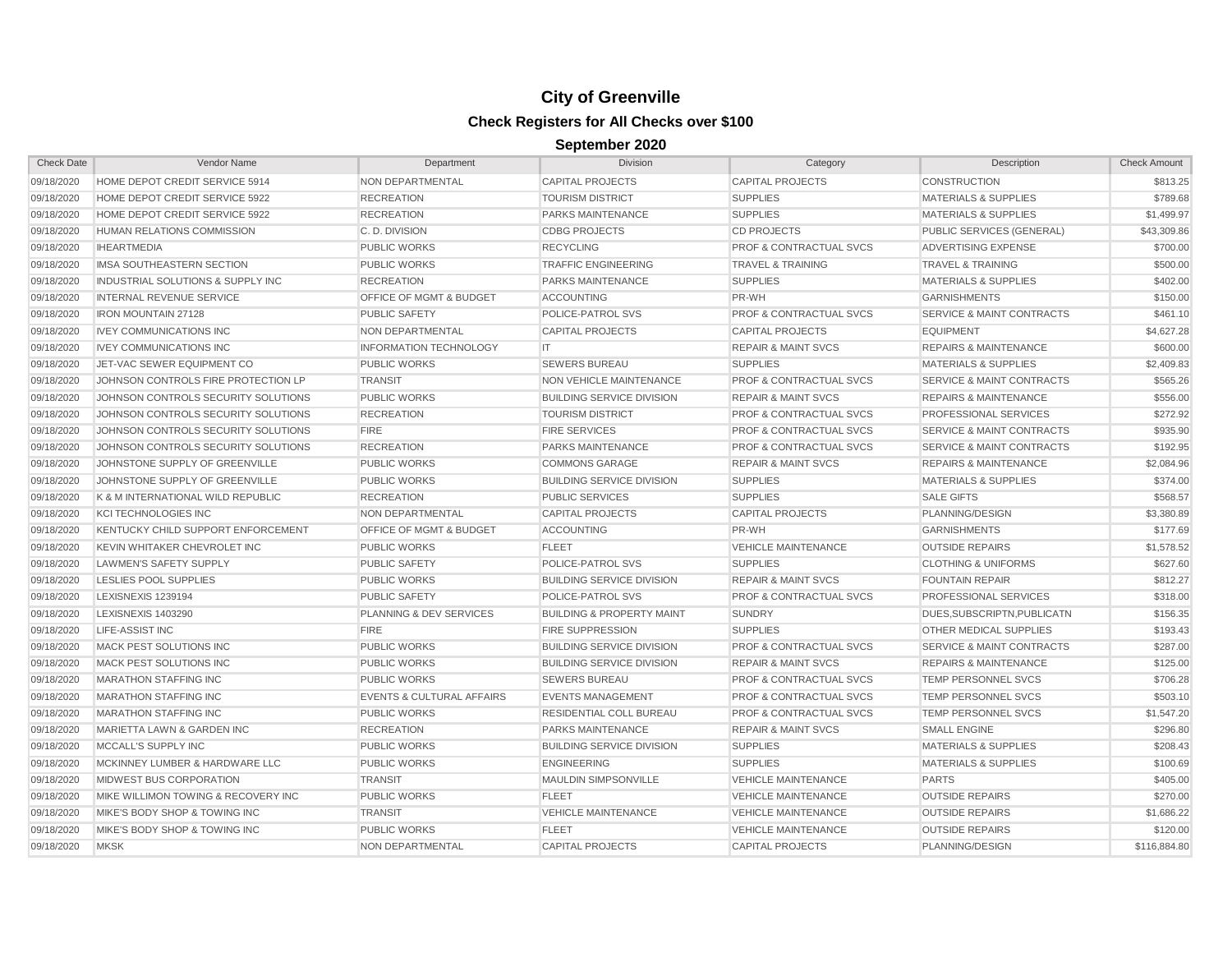| <b>Check Date</b> | Vendor Name                             | Department                         | <b>Division</b>                      | Category                           | Description                          | <b>Check Amount</b> |
|-------------------|-----------------------------------------|------------------------------------|--------------------------------------|------------------------------------|--------------------------------------|---------------------|
| 09/18/2020        | MOBILE COMMUNICATIONS AMERICA INC       | PUBLIC WORKS                       | PARKING ADMINISTRATION               | PROF & CONTRACTUAL SVCS            | SERVICE & MAINT CONTRACTS            | \$114.48            |
| 09/18/2020        | MOBILE COMMUNICATIONS AMERICA INC       | <b>TRANSIT</b>                     | <b>VEHICLE MAINTENANCE</b>           | <b>VEHICLE MAINTENANCE</b>         | <b>OUTSIDE REPAIRS</b>               | \$198.89            |
| 09/18/2020        | MOTOROLA SOLUTIONS INC                  | <b>PUBLIC SAFETY</b>               | POLICE-DISPATCH BUREAU               | <b>REPAIR &amp; MAINT SVCS</b>     | <b>RADIO MAINTENANCE</b>             | \$14,636.50         |
| 09/18/2020        | MOTOROLA-PALMETTO 800                   | <b>TRANSIT</b>                     | <b>FIXED ROUTE</b>                   | <b>COMMUNICATIONS</b>              | <b>OTHER</b>                         | \$1,171.88          |
| 09/18/2020        | <b>MST CONCRETE PRODUCTS</b>            | <b>PUBLIC WORKS</b>                | <b>STORM DRAINS BUREAU</b>           | <b>SUPPLIES</b>                    | <b>MATERIALS &amp; SUPPLIES</b>      | \$1,484.00          |
| 09/18/2020        | MUNICIPAL CODE CORPORATION              | <b>CITY MANAGER</b>                | <b>CITY CLERK</b>                    | <b>PROF &amp; CONTRACTUAL SVCS</b> | PROFESSIONAL SERVICES                | \$1,563.47          |
| 09/18/2020        | <b>NAPA</b>                             | PUBLIC WORKS                       | <b>FLEET</b>                         | <b>VEHICLE MAINTENANCE</b>         | <b>PARTS</b>                         | \$62,496.80         |
| 09/18/2020        | <b>NAPA</b>                             | <b>PUBLIC WORKS</b>                | <b>FLEET</b>                         | <b>VEHICLE MAINTENANCE</b>         | PARTS MANAGEMENT FEES                | \$17,119.25         |
| 09/18/2020        | <b>NAPA AUTO PARTS</b>                  | <b>FIRE</b>                        | <b>FIRE SUPPRESSION</b>              | <b>VEHICLE MAINTENANCE</b>         | <b>PARTS</b>                         | \$1,265.76          |
| 09/18/2020        | NEOGOV GOVERNMENTJOBS.COM INC           | <b>HUMAN RESOURCES</b>             | <b>HUMAN RESOURCES</b>               | <b>PROF &amp; CONTRACTUAL SVCS</b> | PROFESSIONAL SERVICES                | \$22,213.00         |
| 09/18/2020        | <b>NETLINK INC</b>                      | <b>PUBLIC SAFETY</b>               | POLICE-PATROL SVS                    | <b>SUNDRY</b>                      | <b>MISCELLANEOUS</b>                 | \$1,660.05          |
| 09/18/2020        | NETWRIX CORPORATION                     | <b>INFORMATION TECHNOLOGY</b>      | <b>IT</b>                            | <b>PROF &amp; CONTRACTUAL SVCS</b> | <b>SERVICE &amp; MAINT CONTRACTS</b> | \$3,267.00          |
| 09/18/2020        | NITELITES OF GREENVILLE                 | <b>PUBLIC WORKS</b>                | <b>SEWERS BUREAU</b>                 | <b>SUPPLIES</b>                    | <b>MATERIALS &amp; SUPPLIES</b>      | \$2,335.76          |
| 09/18/2020        | NORRIS SUPPLY CO                        | <b>PUBLIC WORKS</b>                | <b>CONSTRUCTION &amp; INSPECTION</b> | <b>SUPPLIES</b>                    | <b>MATERIALS &amp; SUPPLIES</b>      | \$144.63            |
| 09/18/2020        | NORRIS SUPPLY CO                        | <b>PUBLIC WORKS</b>                | <b>STREETS BUREAU</b>                | <b>SUPPLIES</b>                    | <b>MATERIALS &amp; SUPPLIES</b>      | \$1,855.00          |
| 09/18/2020        | NORTHERN TOOL & EQUIPMENT               | <b>RECREATION</b>                  | PARKS MAINTENANCE                    | <b>REPAIR &amp; MAINT SVCS</b>     | <b>SMALL ENGINE</b>                  | \$168.48            |
| 09/18/2020        | OZONE COLLISION CENTER LLC              | <b>PUBLIC WORKS</b>                | <b>FLEET</b>                         | <b>VEHICLE MAINTENANCE</b>         | <b>OUTSIDE REPAIRS</b>               | \$679.36            |
| 09/18/2020        | PALMETTO CARPET & FLOOR CLEANING        | <b>RECREATION</b>                  | <b>COMMUNITY CENTERS</b>             | <b>PROF &amp; CONTRACTUAL SVCS</b> | PROFESSIONAL SERVICES                | \$1,326.00          |
| 09/18/2020        | PANAGAKOS ASPHALT INC                   | <b>PUBLIC WORKS</b>                | <b>STREETS BUREAU</b>                | <b>SUPPLIES</b>                    | <b>MATERIALS &amp; SUPPLIES</b>      | \$881.92            |
| 09/18/2020        | PANAGAKOS ASPHALT INC                   | <b>PUBLIC WORKS</b>                | <b>SEWERS BUREAU</b>                 | <b>SUPPLIES</b>                    | <b>MATERIALS &amp; SUPPLIES</b>      | \$440.96            |
| 09/18/2020        | PANAGAKOS ASPHALT INC                   | <b>PUBLIC WORKS</b>                | <b>STORM DRAINS BUREAU</b>           | <b>SUPPLIES</b>                    | <b>MATERIALS &amp; SUPPLIES</b>      | \$440.96            |
| 09/18/2020        | PIEDMONT NATURAL GAS CO INC             | <b>PUBLIC WORKS</b>                | <b>BUILDING SERVICE DIVISION</b>     | UTILITIES                          | GAS                                  | \$149.84            |
| 09/18/2020        | PIEDMONT NATURAL GAS CO INC             | <b>FIRE</b>                        | <b>FIRE SERVICES</b>                 | <b>UTILITIES</b>                   | GAS                                  | \$261.68            |
| 09/18/2020        | PIEDMONT NATURAL GAS CO INC             | <b>RECREATION</b>                  | <b>PARKS MAINTENANCE</b>             | <b>UTILITIES</b>                   | GAS                                  | \$105.83            |
| 09/18/2020        | PIEDMONT TECHNICAL COLLEGE              | <b>PUBLIC WORKS</b>                | <b>FLEET</b>                         | <b>TRAVEL &amp; TRAINING</b>       | <b>TRAVEL &amp; TRAINING</b>         | \$500.00            |
| 09/18/2020        | PRATT RECYCLING INC                     | <b>PUBLIC WORKS</b>                | <b>RECYCLING</b>                     | <b>PROF &amp; CONTRACTUAL SVCS</b> | <b>DISPOSAL CHARGES</b>              | \$16,940.95         |
| 09/18/2020        | PRAXAIR DISTRIBUTION INC                | <b>PUBLIC WORKS</b>                | <b>FLEET</b>                         | <b>SUPPLIES</b>                    | <b>MATERIALS &amp; SUPPLIES</b>      | \$195.32            |
| 09/18/2020        | PRINT MEDIA INC.                        | <b>PUBLIC WORKS</b>                | <b>CHURCH STREET GARAGE</b>          | <b>SUPPLIES</b>                    | <b>MATERIALS &amp; SUPPLIES</b>      | \$2,108.89          |
| 09/18/2020        | PRISMA HEALTH                           | <b>RECREATION</b>                  | <b>ADMINISTRATION</b>                | <b>PROF &amp; CONTRACTUAL SVCS</b> | PROFESSIONAL SERVICES                | \$322.20            |
| 09/18/2020        | PROFORMA RHINO GRAPHICS                 | <b>TRANSIT</b>                     | <b>FIXED ROUTE</b>                   | <b>PRINTING</b>                    | PRINTING & BINDING                   | \$104.60            |
| 09/18/2020        | PROFORMA RHINO GRAPHICS                 | <b>RECREATION</b>                  | <b>TOURISM DISTRICT</b>              | <b>SUPPLIES</b>                    | <b>MATERIALS &amp; SUPPLIES</b>      | \$137.69            |
| 09/18/2020        | <b>PROSOURCE LLC</b>                    | <b>PUBLIC WORKS</b>                | <b>BUILDING SERVICE DIVISION</b>     | <b>SUPPLIES</b>                    | <b>MATERIALS &amp; SUPPLIES</b>      | \$1,088.61          |
| 09/18/2020        | PUBLIC SAFETY CENTER INC                | <b>PUBLIC SAFETY</b>               | POLICE-PATROL SVS                    | <b>SUPPLIES</b>                    | <b>MATERIALS &amp; SUPPLIES</b>      | \$339.60            |
| 09/18/2020        | PUBLIX SUPER MARKETS INC                | <b>PUBLIC WORKS</b>                | PARKING ADMINISTRATION               | <b>SUNDRY</b>                      | <b>MISCELLANEOUS</b>                 | \$127.94            |
| 09/18/2020        | R J SHIRLEY INC                         | <b>PUBLIC WORKS</b>                | TREE MAINTENANCE BUREAU              | <b>PROF &amp; CONTRACTUAL SVCS</b> | PROFESSIONAL SERVICES                | \$993.26            |
| 09/18/2020        | <b>REBUILD UPSTATE</b>                  | C.D. DIVISION                      | <b>CDBG PROJECTS</b>                 | <b>CD PROJECTS</b>                 | PUBLIC INFORMATION                   | \$29,037.87         |
| 09/18/2020        | <b>REID ELECTRIC</b>                    | <b>PUBLIC SAFETY</b>               | POLICE-PATROL SVS                    | <b>CAPITAL PROJECTS</b>            | <b>EQUIPMENT</b>                     | \$8,700.00          |
| 09/18/2020        | <b>RENEWABLE WATER RESOURCES</b>        | <b>OFFICE OF MGMT &amp; BUDGET</b> | <b>REVENUE</b>                       | LIAB-REWA                          | <b>REWA</b>                          | \$76,000.00         |
| 09/18/2020        | <b>RILEY POPE &amp; LANEY, LLC</b>      | <b>CITY MANAGER</b>                | <b>CITY MANAGER</b>                  | <b>PROF &amp; CONTRACTUAL SVCS</b> | PROFESSIONAL SERVICES                | \$3,450.00          |
| 09/18/2020        | <b>S C DEPARTMENT OF MOTOR VEHICLES</b> | <b>PUBLIC WORKS</b>                | PARKING ADMINISTRATION               | <b>VEHICLES</b>                    | <b>VEHICLE</b>                       | \$1,034.00          |
| 09/18/2020        | S C DEPARTMENT OF REVENUE               | <b>OFFICE OF MGMT &amp; BUDGET</b> | <b>ACCOUNTING</b>                    | PR-WH                              | <b>GARNISHMENTS</b>                  | \$254.73            |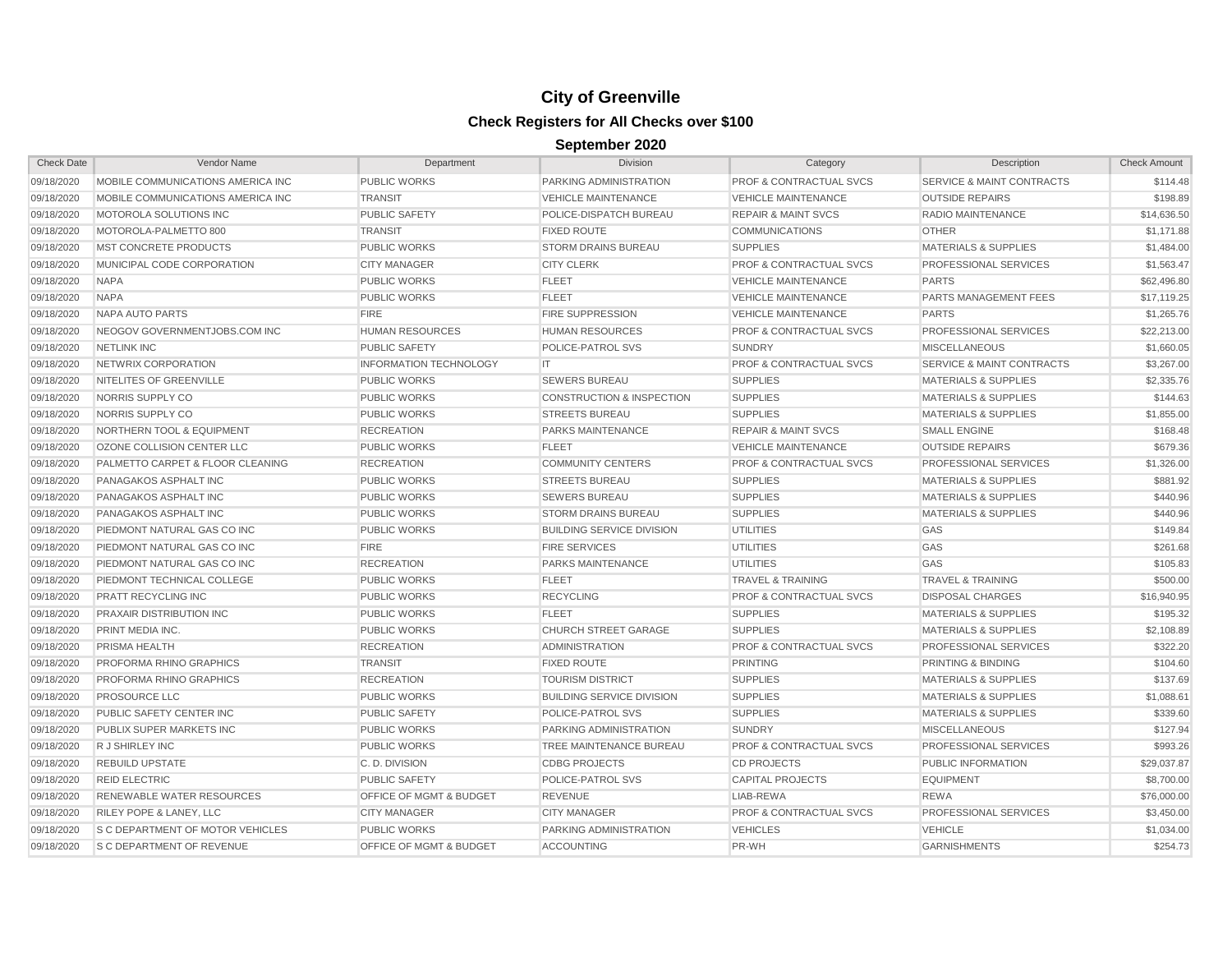| <b>Check Date</b> | <b>Vendor Name</b>                  | Department                         | <b>Division</b>                  | Category                           | Description                          | <b>Check Amount</b> |
|-------------------|-------------------------------------|------------------------------------|----------------------------------|------------------------------------|--------------------------------------|---------------------|
| 09/18/2020        | <b>S C RETIREMENT SYSTEM</b>        | OFFICE OF MGMT & BUDGET            | <b>ACCOUNTING</b>                | PR-WH                              | <b>RETIREMENT SVS PURCHASE</b>       | \$1,688.65          |
| 09/18/2020        | <b>SAFE INDUSTRIES</b>              | <b>FIRE</b>                        | <b>FIRE SERVICES</b>             | <b>PROF &amp; CONTRACTUAL SVCS</b> | PROFESSIONAL SERVICES                | \$482.36            |
| 09/18/2020        | <b>SAFE INDUSTRIES</b>              | <b>FIRE</b>                        | <b>FIRE SUPPRESSION</b>          | <b>VEHICLE MAINTENANCE</b>         | <b>PARTS</b>                         | \$3,628.38          |
| 09/18/2020        | SAFETY PRODUCTS INC                 | <b>PUBLIC WORKS</b>                | RESIDENTIAL COLL BUREAU          | <b>SUPPLIES</b>                    | <b>MATERIALS &amp; SUPPLIES</b>      | \$318.00            |
| 09/18/2020        | SAFETY PRODUCTS INC                 | <b>PUBLIC WORKS</b>                | <b>STORM DRAINS BUREAU</b>       | <b>SUPPLIES</b>                    | <b>MATERIALS &amp; SUPPLIES</b>      | \$159.00            |
| 09/18/2020        | SAFETY PRODUCTS INC                 | <b>PUBLIC WORKS</b>                | RIGHTS-OF-WAY                    | <b>SUPPLIES</b>                    | <b>MATERIALS &amp; SUPPLIES</b>      | \$116.60            |
| 09/18/2020        | SAFETY PRODUCTS INC                 | <b>PUBLIC WORKS</b>                | <b>STREETS BUREAU</b>            | <b>SUPPLIES</b>                    | <b>MATERIALS &amp; SUPPLIES</b>      | \$318.00            |
| 09/18/2020        | <b>SAFETY PRODUCTS INC</b>          | <b>PUBLIC WORKS</b>                | <b>SEWERS BUREAU</b>             | <b>SUPPLIES</b>                    | <b>MATERIALS &amp; SUPPLIES</b>      | \$201.40            |
| 09/18/2020        | <b>SAF-GARD SAFETY SHOE COMPANY</b> | <b>FIRE</b>                        | <b>FIRE SUPPRESSION</b>          | <b>SUPPLIES</b>                    | <b>CLOTHING &amp; UNIFORMS</b>       | \$115.00            |
| 09/18/2020        | <b>SAM'S CLUB</b>                   | <b>RECREATION</b>                  | PUBLIC SERVICES                  | <b>SUPPLIES</b>                    | SALE CONCESSIONS                     | \$274.09            |
| 09/18/2020        | <b>SAM'S CLUB</b>                   | <b>RECREATION</b>                  | <b>PUBLIC SERVICES</b>           | <b>SUPPLIES</b>                    | OTHER BOO IN THE ZOO                 | \$3,383.60          |
| 09/18/2020        | <b>SARAH SCHWENZER</b>              | <b>RECREATION</b>                  | <b>ADMINISTRATION</b>            | <b>TRAVEL &amp; TRAINING</b>       | <b>TRAVEL &amp; TRAINING</b>         | \$150.00            |
| 09/18/2020        | <b>SC STATE DISBURSEMENT UNIT</b>   | <b>OFFICE OF MGMT &amp; BUDGET</b> | <b>ACCOUNTING</b>                | PR-WH                              | <b>GARNISHMENTS</b>                  | \$2,569.30          |
| 09/18/2020        | <b>SHERWIN WILLIAMS</b>             | <b>PUBLIC WORKS</b>                | <b>CBD TIF CREW</b>              | <b>SUPPLIES</b>                    | <b>MATERIALS &amp; SUPPLIES</b>      | \$279.50            |
| 09/18/2020        | SIERRA WIRELESS AMERICA INC         | <b>PUBLIC SAFETY</b>               | POLICE-PATROL SVS                | <b>PROF &amp; CONTRACTUAL SVCS</b> | <b>SERVICE &amp; MAINT CONTRACTS</b> | \$396.00            |
| 09/18/2020        | SITE DESIGN INC                     | NON DEPARTMENTAL                   | <b>CAPITAL PROJECTS</b>          | <b>CAPITAL PROJECTS</b>            | PLANNING/DESIGN                      | \$1,170.00          |
| 09/18/2020        | SITE DESIGN INC                     | <b>PUBLIC WORKS</b>                | STORMWATER MANAGEMENT            | <b>PROF &amp; CONTRACTUAL SVCS</b> | PROFESSIONAL SERVICES                | \$160.00            |
| 09/18/2020        | SNIDER FLEET SOLUTIONS              | <b>PUBLIC WORKS</b>                | <b>FLEET</b>                     | <b>VEHICLE MAINTENANCE</b>         | <b>OUTSIDE REPAIRS</b>               | \$7,641.20          |
| 09/18/2020        | <b>SODFATHER INC</b>                | <b>PUBLIC WORKS</b>                | <b>STREETS BUREAU</b>            | <b>PROF &amp; CONTRACTUAL SVCS</b> | <b>SERVICE &amp; MAINT CONTRACTS</b> | \$476.83            |
| 09/18/2020        | <b>SODFATHER INC</b>                | <b>PUBLIC WORKS</b>                | <b>STORM DRAINS BUREAU</b>       | <b>PROF &amp; CONTRACTUAL SVCS</b> | <b>SERVICE &amp; MAINT CONTRACTS</b> | \$476.83            |
| 09/18/2020        | <b>SODFATHER INC</b>                | <b>RECREATION</b>                  | <b>PARKS MAINTENANCE</b>         | <b>PROF &amp; CONTRACTUAL SVCS</b> | <b>SERVICE &amp; MAINT CONTRACTS</b> | \$1,696.84          |
| 09/18/2020        | <b>SODFATHER INC</b>                | <b>PUBLIC WORKS</b>                | <b>SEWERS BUREAU</b>             | <b>PROF &amp; CONTRACTUAL SVCS</b> | MAINTENANCE CONTRACTS                | \$476.83            |
| 09/18/2020        | <b>SODFATHER INC</b>                | <b>PUBLIC WORKS</b>                | <b>FLEET</b>                     | <b>PROF &amp; CONTRACTUAL SVCS</b> | <b>SERVICE &amp; MAINT CONTRACTS</b> | \$476.83            |
| 09/18/2020        | SOUTHEASTERN DOCK & DOOR LLC        | <b>PUBLIC WORKS</b>                | <b>PARKING ADMINISTRATION</b>    | <b>PROF &amp; CONTRACTUAL SVCS</b> | <b>SERVICE &amp; MAINT CONTRACTS</b> | \$123.00            |
| 09/18/2020        | SOUTHEASTERN PAPER GROUP            | <b>PUBLIC WORKS</b>                | <b>BUILDING SERVICE DIVISION</b> | <b>SUPPLIES</b>                    | <b>JANITORIAL SUPPLIES</b>           | \$374.52            |
| 09/18/2020        | SOUTHEASTERN PAPER GROUP            | <b>RECREATION</b>                  | <b>TOURISM DISTRICT</b>          | <b>SUPPLIES</b>                    | <b>JANITORIAL SUPPLIES</b>           | \$437.42            |
| 09/18/2020        | SOUTHERN PAINTING & MAINTENANCE SPE | NON DEPARTMENTAL                   | <b>CAPITAL PROJECTS</b>          | CAPITAL PROJECTS                   | <b>CONSTRUCTION</b>                  | \$24,500.00         |
| 09/18/2020        | <b>SPECTRUM REACH</b>               | <b>RECREATION</b>                  | <b>PUBLIC SERVICES</b>           | <b>SUPPLIES</b>                    | <b>SUPPLIES PROMOTIONS</b>           | \$270.00            |
| 09/18/2020        | SPRING SERVICE GREENVILLE           | <b>PUBLIC WORKS</b>                | <b>FLEET</b>                     | <b>VEHICLE MAINTENANCE</b>         | <b>OUTSIDE REPAIRS</b>               | \$1,717.37          |
| 09/18/2020        | <b>STATE CHEMICAL SOLUTIONS</b>     | <b>RECREATION</b>                  | <b>ADMINISTRATION</b>            | <b>SUPPLIES</b>                    | <b>JANITORIAL SUPPLIES</b>           | \$451.74            |
| 09/18/2020        | <b>STATE TREASURER</b>              | MUNICIPAL COURT                    | MUNICIPAL COURT                  | <b>COURT LIABILITY</b>             | <b>COURT-DRUG SURCHARGE</b>          | \$402.09            |
| 09/18/2020        | <b>STATE TREASURER</b>              | MUNICIPAL COURT                    | <b>MUNICIPAL COURT</b>           | <b>COURT LIABILITY</b>             | <b>COURT-DUI SPINAL CORD SUR</b>     | \$199.39            |
| 09/18/2020        | <b>STATE TREASURER</b>              | MUNICIPAL COURT                    | MUNICIPAL COURT                  | <b>COURT LIABILITY</b>             | <b>DUS HWY PATROL</b>                | \$1,030.01          |
| 09/18/2020        | <b>STATE TREASURER</b>              | MUNICIPAL COURT                    | MUNICIPAL COURT                  | <b>COURT LIABILITY</b>             | <b>COURT-TRAFFIC SURCHARGE</b>       | \$5,136.22          |
| 09/18/2020        | <b>STATE TREASURER</b>              | MUNICIPAL COURT                    | MUNICIPAL COURT                  | <b>COURT LIABILITY</b>             | <b>COURT-STATE ASSESSMENT</b>        | \$12,729.66         |
| 09/18/2020        | SUMMIT ENGINEERING LABORATORY & TES | <b>NON DEPARTMENTAL</b>            | <b>CAPITAL PROJECTS</b>          | <b>CAPITAL PROJECTS</b>            | <b>CONSTRUCTION</b>                  | \$2,845.00          |
| 09/18/2020        | <b>SUMMIT MEDIA LLC</b>             | <b>PUBLIC WORKS</b>                | <b>RECYCLING</b>                 | <b>PROF &amp; CONTRACTUAL SVCS</b> | ADVERTISING EXPENSE                  | \$700.00            |
| 09/18/2020        | T2 SYSTEMS CANADA INC               | <b>PUBLIC WORKS</b>                | <b>ENFORCEMENT</b>               | <b>PROF &amp; CONTRACTUAL SVCS</b> | <b>SERVICE &amp; MAINT CONTRACTS</b> | \$106.00            |
| 09/18/2020        | <b>TALENT MANAGEMENT SOLUTIONS</b>  | <b>RECREATION</b>                  | <b>PARKS MAINTENANCE</b>         | <b>PROF &amp; CONTRACTUAL SVCS</b> | TEMP PERSONNEL SVCS                  | \$4,927.76          |
| 09/18/2020        | <b>TALENT MANAGEMENT SOLUTIONS</b>  | <b>PUBLIC WORKS</b>                | <b>BEAUTIFICATION BUREAU</b>     | <b>PROF &amp; CONTRACTUAL SVCS</b> | <b>TEMP PERSONNEL SVCS</b>           | \$1,907.52          |
| 09/18/2020        | TALENT MANAGEMENT SOLUTIONS         | <b>PUBLIC WORKS</b>                | <b>GARBAGE DISPOSAL BUREAU</b>   | <b>PROF &amp; CONTRACTUAL SVCS</b> | TEMP PERSONNEL SVCS                  | \$1,589.60          |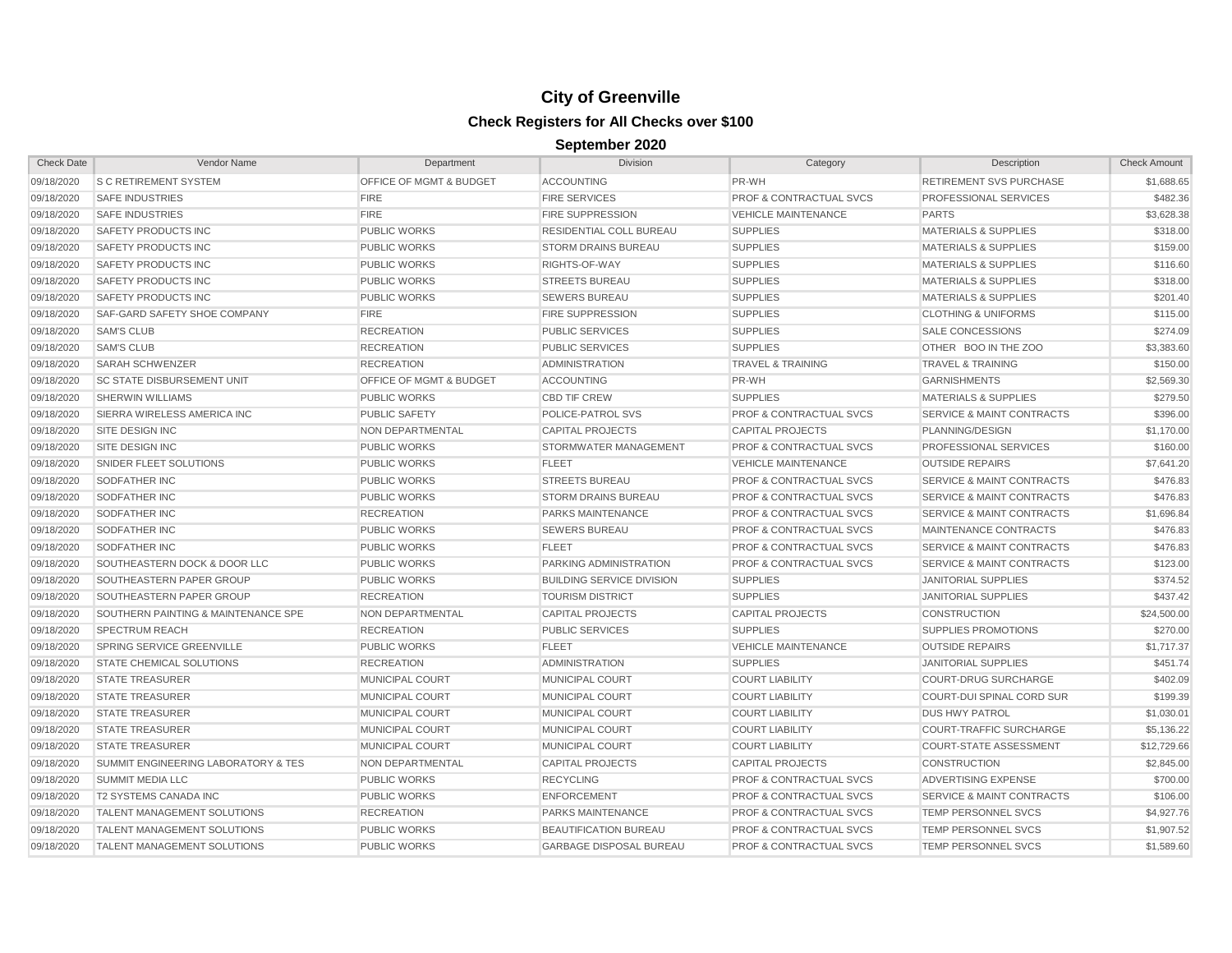| <b>Check Date</b> | Vendor Name                        | Department                           | Division                      | Category                           | Description                          | <b>Check Amount</b> |
|-------------------|------------------------------------|--------------------------------------|-------------------------------|------------------------------------|--------------------------------------|---------------------|
| 09/18/2020        | TALENT MANAGEMENT SOLUTIONS        | <b>PUBLIC WORKS</b>                  | STORMWATER MANAGEMENT         | <b>PROF &amp; CONTRACTUAL SVCS</b> | TEMP PERSONNEL SVCS                  | \$794.80            |
| 09/18/2020        | <b>TALENT MANAGEMENT SOLUTIONS</b> | <b>RECREATION</b>                    | <b>ADMINISTRATION</b>         | <b>PROF &amp; CONTRACTUAL SVCS</b> | <b>TEMP PERSONNEL SVCS</b>           | \$1,982.40          |
| 09/18/2020        | TALENT MANAGEMENT SOLUTIONS        | <b>TRANSIT</b>                       | <b>FIXED ROUTE</b>            | <b>PROF &amp; CONTRACTUAL SVCS</b> | TEMP PERSONNEL SVCS                  | \$3,934.21          |
| 09/18/2020        | <b>TALENT MANAGEMENT SOLUTIONS</b> | <b>PUBLIC WORKS</b>                  | <b>STREETS BUREAU</b>         | <b>PROF &amp; CONTRACTUAL SVCS</b> | TEMP PERSONNEL SVCS                  | \$3,974.00          |
| 09/18/2020        | <b>TD CARD SERVICES</b>            | <b>OFFICE OF MGMT &amp; BUDGET</b>   | <b>INFORMATION TECHNOLOGY</b> | <b>PROF &amp; CONTRACTUAL SVCS</b> | <b>SERVICE &amp; MAINT CONTRACTS</b> | \$1,717.20          |
| 09/18/2020        | <b>TD CARD SERVICES</b>            | <b>PUBLIC SAFETY</b>                 | POLICE-PATROL SVS             | <b>SUNDRY</b>                      | <b>MISCELLANEOUS</b>                 | \$165.93            |
| 09/18/2020        | <b>TD CARD SERVICES</b>            | <b>NON DEPARTMENTAL</b>              | <b>CAPITAL PROJECTS</b>       | <b>CAPITAL PROJECTS</b>            | <b>CONSTRUCTION</b>                  | \$1,005.50          |
| 09/18/2020        | TD CARD SERVICES                   | <b>RECREATION</b>                    | <b>EDUCATION</b>              | <b>SUNDRY</b>                      | <b>RESTRD DONATION EXPENSE</b>       | \$760.00            |
| 09/18/2020        | <b>TD CARD SERVICES</b>            | <b>PUBLIC WORKS</b>                  | <b>CBD TIF CREW</b>           | <b>SUPPLIES</b>                    | <b>MATERIALS &amp; SUPPLIES</b>      | \$2,398.89          |
| 09/18/2020        | <b>TD CARD SERVICES</b>            | <b>PUBLIC SAFETY</b>                 | POLICE-PATROL SVS             | <b>SUNDRY</b>                      | <b>RECRUITMENT ADS</b>               | \$100.00            |
| 09/18/2020        | <b>TD CARD SERVICES</b>            | <b>OFFICE OF MGMT &amp; BUDGET</b>   | <b>INFORMATION TECHNOLOGY</b> | <b>SUPPLIES</b>                    | <b>MATERIALS &amp; SUPPLIES</b>      | \$2,074.25          |
| 09/18/2020        | <b>TD CARD SERVICES</b>            | <b>PUBLIC WORKS</b>                  | PARKING ADMINISTRATION        | <b>SUNDRY</b>                      | <b>MISCELLANEOUS</b>                 | \$218.02            |
| 09/18/2020        | <b>TD CARD SERVICES</b>            | <b>OFFICE OF MGMT &amp; BUDGET</b>   | <b>INFORMATION TECHNOLOGY</b> | <b>COMMUNICATIONS</b>              | TELECOMMUNICATIONS/WIRELE            | \$1,771.64          |
| 09/18/2020        | <b>TD CARD SERVICES</b>            | <b>RECREATION</b>                    | <b>ADMINISTRATION</b>         | <b>SUPPLIES</b>                    | M&S-VETERINARY                       | \$423.68            |
| 09/18/2020        | <b>TD CARD SERVICES</b>            | <b>EVENTS &amp; CULTURAL AFFAIRS</b> | <b>EVENTS MANAGEMENT</b>      | <b>SUPPLIES</b>                    | <b>MATERIALS &amp; SUPPLIES</b>      | \$120.50            |
| 09/18/2020        | <b>TD CARD SERVICES</b>            | <b>PUBLIC WORKS</b>                  | <b>FLEET</b>                  | <b>SUPPLIES</b>                    | <b>MATERIALS &amp; SUPPLIES</b>      | \$596.56            |
| 09/18/2020        | TD CARD SERVICES                   | <b>PUBLIC WORKS</b>                  | <b>PUBLIC WORKS</b>           | <b>SUNDRY</b>                      | <b>MISCELLANEOUS</b>                 | \$427.56            |
| 09/18/2020        | TD CARD SERVICES                   | <b>RECREATION</b>                    | <b>PUBLIC SERVICES</b>        | <b>SUPPLIES</b>                    | <b>SALE CONCESSIONS</b>              | \$150.34            |
| 09/18/2020        | <b>TD CARD SERVICES</b>            | <b>RECREATION</b>                    | <b>PUBLIC SERVICES</b>        | <b>SUPPLIES</b>                    | OTHER BOO IN THE ZOO                 | \$1,486.24          |
| 09/18/2020        | <b>TD CARD SERVICES</b>            | <b>PUBLIC WORKS</b>                  | <b>PUBLIC WORKS</b>           | <b>TRAVEL &amp; TRAINING</b>       | <b>TRAVEL &amp; TRAINING</b>         | \$120.00            |
| 09/18/2020        | TD CARD SERVICES                   | <b>HUMAN RESOURCES</b>               | <b>HUMAN RESOURCES</b>        | <b>SUNDRY</b>                      | DUES.SUBSCRIPTN.PUBLICATN            | \$265.00            |
| 09/18/2020        | <b>TD CARD SERVICES</b>            | <b>RECREATION</b>                    | <b>ADMINISTRATION</b>         | <b>SUPPLIES</b>                    | M&S-CURATORIAL                       | \$673.18            |
| 09/18/2020        | <b>TD CARD SERVICES</b>            | <b>HUMAN RESOURCES</b>               | <b>HUMAN RESOURCES</b>        | <b>SUNDRY</b>                      | <b>RECRUITMENT ADS</b>               | \$975.00            |
| 09/18/2020        | <b>TD CARD SERVICES</b>            | NON DEPARTMENTAL                     | <b>CAPITAL PROJECTS</b>       | <b>CAPITAL PROJECTS</b>            | <b>EQUIPMENT</b>                     | \$1,413.41          |
| 09/18/2020        | TD CARD SERVICES                   | <b>PUBLIC WORKS</b>                  | PARKING ADMINISTRATION        | <b>SUPPLIES</b>                    | <b>MATERIALS &amp; SUPPLIES</b>      | \$525.27            |
| 09/18/2020        | TD CARD SERVICES                   | <b>EVENTS &amp; CULTURAL AFFAIRS</b> | <b>SPECIAL EVENTS</b>         | <b>SUPPLIES</b>                    | <b>MATERIALS &amp; SUPPLIES</b>      | \$490.58            |
| 09/18/2020        | TD CARD SERVICES                   | <b>PUBLIC WORKS</b>                  | <b>PUBLIC WORKS</b>           | <b>SUPPLIES</b>                    | <b>MATERIALS &amp; SUPPLIES</b>      | \$240.50            |
| 09/18/2020        | <b>TD CARD SERVICES</b>            | <b>RECREATION</b>                    | <b>ADMINISTRATION</b>         | <b>SUPPLIES</b>                    | M&S-FOOD                             | \$336.56            |
| 09/18/2020        | TD CARD SERVICES                   | <b>PUBLIC SAFETY</b>                 | POLICE-PATROL SVS             | <b>SUPPLIES</b>                    | <b>MATERIALS &amp; SUPPLIES</b>      | \$141.14            |
| 09/18/2020        | <b>TD CARD SERVICES</b>            | <b>PUBLIC WORKS</b>                  | <b>ENGINEERING</b>            | <b>SUNDRY</b>                      | DUES, SUBSCRIPTN, PUBLICATN          | \$255.00            |
| 09/18/2020        | <b>TD CARD SERVICES</b>            | <b>PUBLIC WORKS</b>                  | <b>PARKING LOTS</b>           | <b>SUPPLIES</b>                    | <b>MATERIALS &amp; SUPPLIES</b>      | \$811.82            |
| 09/18/2020        | <b>TD CARD SERVICES</b>            | <b>RECREATION</b>                    | <b>ADMINISTRATION</b>         | <b>SUPPLIES</b>                    | M&S-MEDICINE                         | \$261.68            |
| 09/18/2020        | <b>TD CARD SERVICES</b>            | <b>EVENTS &amp; CULTURAL AFFAIRS</b> | <b>SPECIAL EVENTS</b>         | <b>SUNDRY</b>                      | DUES, SUBSCRIPTN, PUBLICATN          | \$242.28            |
| 09/18/2020        | TD CARD SERVICES                   | <b>HUMAN RESOURCES</b>               | <b>HUMAN RESOURCES</b>        | <b>TRAVEL &amp; TRAINING</b>       | <b>TRAVEL &amp; TRAINING</b>         | \$199.00            |
| 09/18/2020        | TD CARD SERVICES                   | <b>RECREATION</b>                    | <b>PUBLIC SERVICES</b>        | <b>SUPPLIES</b>                    | OFFICE SUPPLIES&MATERIALS            | \$832.52            |
| 09/18/2020        | TD CARD SERVICES                   | <b>PUBLIC WORKS</b>                  | <b>RECYCLING</b>              | <b>SUPPLIES</b>                    | <b>MATERIALS &amp; SUPPLIES</b>      | \$206.95            |
| 09/18/2020        | TD CARD SERVICES                   | <b>PUBLIC WORKS</b>                  | STORMWATER MANAGEMENT         | <b>SUNDRY</b>                      | <b>MISCELLANEOUS</b>                 | \$600.00            |
| 09/18/2020        | <b>TD CARD SERVICES</b>            | <b>PUBLIC WORKS</b>                  | PARKING ADMINISTRATION        | <b>TRAVEL &amp; TRAINING</b>       | <b>TRAVEL &amp; TRAINING</b>         | \$1,022.20          |
| 09/18/2020        | TD CARD SERVICES                   | <b>RECREATION</b>                    | <b>ADMINISTRATION</b>         | <b>SUPPLIES</b>                    | M&S-MAINTENANCE                      | \$374.07            |
| 09/18/2020        | <b>TIMBERTECH INC</b>              | <b>RECREATION</b>                    | <b>PARKS AND RECREATION</b>   | <b>PROF &amp; CONTRACTUAL SVCS</b> | <b>SERVICE &amp; MAINT CONTRACTS</b> | \$2,120.00          |
| 09/18/2020        | <b>TRAFFIC LOGIX CORPORATION</b>   | NON DEPARTMENTAL                     | <b>CAPITAL PROJECTS</b>       | <b>CAPITAL PROJECTS</b>            | <b>CONSTRUCTION</b>                  | \$25,340.00         |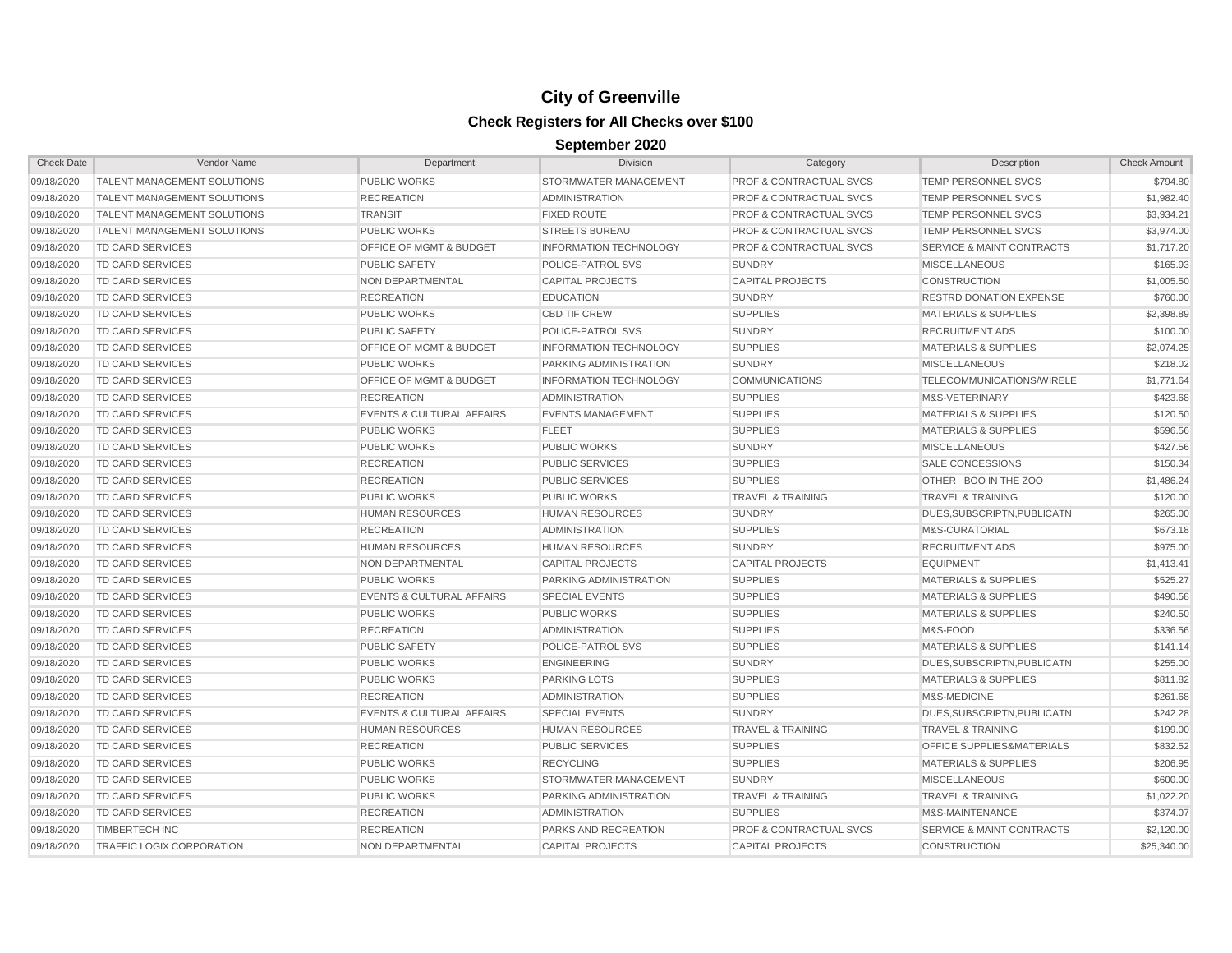| <b>Check Date</b> | Vendor Name                             | Department                         | <b>Division</b>                  | Category                           | Description                          | <b>Check Amount</b> |
|-------------------|-----------------------------------------|------------------------------------|----------------------------------|------------------------------------|--------------------------------------|---------------------|
| 09/18/2020        | TRAVELERS REST FEED & SEED INC          | <b>RECREATION</b>                  | <b>ADMINISTRATION</b>            | <b>SUPPLIES</b>                    | M&S-FOOD                             | \$3,191.45          |
| 09/18/2020        | <b>TRUCKPRO LLC</b>                     | <b>FIRE</b>                        | <b>FIRE SUPPRESSION</b>          | <b>VEHICLE MAINTENANCE</b>         | <b>PARTS</b>                         | \$1,582.89          |
| 09/18/2020        | <b>ULINE INC</b>                        | <b>RECREATION</b>                  | <b>ADMINISTRATION</b>            | <b>SUPPLIES</b>                    | M&S-MAINTENANCE                      | \$132.29            |
| 09/18/2020        | UNITED ELECTRICAL DISTRIBUTORS INC      | NON DEPARTMENTAL                   | <b>CAPITAL PROJECTS</b>          | <b>CAPITAL PROJECTS</b>            | <b>EQUIPMENT</b>                     | \$4,551.48          |
| 09/18/2020        | UNITED ELECTRICAL DISTRIBUTORS INC      | <b>PUBLIC WORKS</b>                | <b>BUILDING SERVICE DIVISION</b> | <b>SUPPLIES</b>                    | <b>MATERIALS &amp; SUPPLIES</b>      | \$4,323.09          |
| 09/18/2020        | UNITED HOUSING CONNECTIONS              | C.D. DIVISION                      | <b>CDBG PROJECTS</b>             | <b>CD PROJECTS</b>                 | PUBLIC INFORMATION                   | \$8,138.00          |
| 09/18/2020        | UNITED REFRIGERATION INC                | <b>PUBLIC WORKS</b>                | <b>BUILDING SERVICE DIVISION</b> | <b>SUPPLIES</b>                    | <b>MATERIALS &amp; SUPPLIES</b>      | \$424.99            |
| 09/18/2020        | UNITED RENTALS (NORTH AMERICA) INC      | <b>PUBLIC WORKS</b>                | <b>SEWERS BUREAU</b>             | <b>PROF &amp; CONTRACTUAL SVCS</b> | <b>EQUIPMENT RENTAL</b>              | \$313.32            |
| 09/18/2020        | UNITED RENTALS (NORTH AMERICA) INC      | <b>PUBLIC WORKS</b>                | <b>STORM DRAINS BUREAU</b>       | <b>PROF &amp; CONTRACTUAL SVCS</b> | <b>EQUIPMENT RENTAL</b>              | \$2,498.78          |
| 09/18/2020        | UNITED WAY OF GREENVILLE COUNTY         | <b>OFFICE OF MGMT &amp; BUDGET</b> | <b>ACCOUNTING</b>                | PR-WH                              | UNITED WAY                           | \$2,123.72          |
| 09/18/2020        | USI INSURANCE SERVICES                  | <b>HUMAN RESOURCES</b>             | <b>HEALTH CARE</b>               | <b>PROF &amp; CONTRACTUAL SVCS</b> | PROFESSIONAL SERVICES                | \$6,000.00          |
| 09/18/2020        | <b>VERIZON WIRELESS</b>                 | <b>FIRE</b>                        | <b>FIRE</b>                      | <b>COMMUNICATIONS</b>              | <b>OTHER</b>                         | \$3,489.77          |
| 09/18/2020        | <b>VERIZON WIRELESS</b>                 | <b>INFORMATION TECHNOLOGY</b>      | IT.                              | <b>COMMUNICATIONS</b>              | TELECOMMUNICATIONS/WIRELE            | \$163.88            |
| 09/18/2020        | <b>VERIZON WIRELESS</b>                 | <b>PUBLIC SAFETY</b>               | POLICE-PATROL SVS                | <b>COMMUNICATIONS</b>              | <b>OTHER</b>                         | \$8,988.19          |
| 09/18/2020        | VITAC CORPORATION                       | <b>INFORMATION TECHNOLOGY</b>      | IT.                              | <b>PROF &amp; CONTRACTUAL SVCS</b> | PROFESSIONAL SERVICES                | \$2,135.00          |
| 09/18/2020        | <b>WAGE GARNISHMENT PROCESSING UNIT</b> | OFFICE OF MGMT & BUDGET            | <b>ACCOUNTING</b>                | PR-WH                              | <b>GARNISHMENTS</b>                  | \$160.43            |
| 09/18/2020        | <b>WELLS FARGO &amp; CO</b>             | <b>RECREATION</b>                  | <b>TOURISM DISTRICT</b>          | <b>PROF &amp; CONTRACTUAL SVCS</b> | <b>SERVICE &amp; MAINT CONTRACTS</b> | \$100.00            |
| 09/25/2020        | AAA SUPPLY INC                          | <b>PUBLIC WORKS</b>                | <b>BUILDING SERVICE DIVISION</b> | <b>REPAIR &amp; MAINT SVCS</b>     | <b>FOUNTAIN REPAIR</b>               | \$172.10            |
| 09/25/2020        | <b>ACTION TARGET INC</b>                | <b>PUBLIC SAFETY</b>               | POLICE-PATROL SVS                | MACHINERY AND EQUIPMENT            | MACHINERY AND EQUIPMENT              | \$40,875.00         |
| 09/25/2020        | <b>AMTECK LLC</b>                       | NON DEPARTMENTAL                   | <b>CAPITAL PROJECTS</b>          | <b>CAPITAL PROJECTS</b>            | <b>EQUIPMENT</b>                     | \$1,991.28          |
| 09/25/2020        | <b>AMTECK LLC</b>                       | <b>PUBLIC WORKS</b>                | RIVER STREET GARAGE              | <b>REPAIR &amp; MAINT SVCS</b>     | <b>REPAIRS &amp; MAINTENANCE</b>     | \$2,028.09          |
| 09/25/2020        | <b>APCO PLASTICS</b>                    | <b>PUBLIC WORKS</b>                | <b>BUILDING SERVICE DIVISION</b> | <b>SUPPLIES</b>                    | <b>MATERIALS &amp; SUPPLIES</b>      | \$233.20            |
| 09/25/2020        | <b>ASSETWORKS LLC</b>                   | <b>PUBLIC WORKS</b>                | <b>FLEET</b>                     | MACHINERY AND EQUIPMENT            | DATA PROCESSING EQUIPMENT            | \$20,602.50         |
| 09/25/2020        | <b>BIRD DOG CONSTRUCTION LLC</b>        | <b>OFFICE OF MGMT &amp; BUDGET</b> | <b>REVENUE</b>                   | <b>BUSINESS LIC &amp; PERMITS</b>  | <b>REFUND BUSINESS LICENSE</b>       | \$690.00            |
| 09/25/2020        | <b>BLUESTONE CONSTRUCTION</b>           | <b>ECONOMIC DEVELOPMENT</b>        | PLANNING AND ZONING              | MISCELLANEOUS REVENUE              | <b>BLDG PLAN REVIEW FEES</b>         | \$353.50            |
| 09/25/2020        | <b>BLUESTONE CONSTRUCTION</b>           | <b>PLANNING &amp; DEV SERVICES</b> | <b>BUILDING CODES</b>            | <b>PERMITS</b>                     | <b>REFUND BUILDING PERMITS</b>       | \$2,323.00          |
| 09/25/2020        | <b>BRAVO1 PROTECTION</b>                | <b>PUBLIC WORKS</b>                | PARKING ADMINISTRATION           | <b>PROF &amp; CONTRACTUAL SVCS</b> | <b>SERVICE &amp; MAINT CONTRACTS</b> | \$2,779.50          |
| 09/25/2020        | CAROLINA TIME & PARKING GROUP           | <b>PUBLIC WORKS</b>                | RIVERPLACE GARAGE                | <b>REPAIR &amp; MAINT SVCS</b>     | <b>REPAIRS &amp; MAINTENANCE</b>     | \$135.00            |
| 09/25/2020        | CAROLINA TIME & PARKING GROUP           | <b>PUBLIC WORKS</b>                | POINSETT GARAGE                  | <b>REPAIR &amp; MAINT SVCS</b>     | <b>REPAIRS &amp; MAINTENANCE</b>     | \$180.00            |
| 09/25/2020        | CAROLINA TIME & PARKING GROUP           | <b>PUBLIC WORKS</b>                | <b>ONE GARAGE</b>                | <b>REPAIR &amp; MAINT SVCS</b>     | <b>REPAIRS &amp; MAINTENANCE</b>     | \$180.00            |
| 09/25/2020        | CAROLINA TIME & PARKING GROUP           | <b>PUBLIC WORKS</b>                | <b>LIBERTY SQUARE GARAGE</b>     | <b>PROF &amp; CONTRACTUAL SVCS</b> | <b>SERVICE &amp; MAINT CONTRACTS</b> | \$180.00            |
| 09/25/2020        | CDW/G                                   | <b>COMMUNICATION</b>               | PUBLIC INFORMATION               | <b>COMMUNICATIONS</b>              | CABLE TELEVISION/INTERNET            | \$392.20            |
| 09/25/2020        | CDW/G                                   | <b>CITY MANAGER</b>                | <b>CITY MANAGER</b>              | <b>SUPPLIES</b>                    | OFFICE SUPPLIES&MATERIALS            | \$2,906.84          |
| 09/25/2020        | CDW/G                                   | <b>INFORMATION TECHNOLOGY</b>      | IT.                              | <b>MIS PROJECTS</b>                | <b>PCS/UPGRADES</b>                  | \$2,496.52          |
| 09/25/2020        | CDW/G                                   | <b>INFORMATION TECHNOLOGY</b>      | IT.                              | <b>PROF &amp; CONTRACTUAL SVCS</b> | <b>SERVICE &amp; MAINT CONTRACTS</b> | \$3,923.06          |
| 09/25/2020        | CDW/G                                   | OFFICE OF MGMT & BUDGET            | <b>REVENUE</b>                   | <b>SUPPLIES</b>                    | OFFICE SUPPLIES&MATERIALS            | \$127.20            |
| 09/25/2020        | CEC CONSTRUCTION LLC                    | NON DEPARTMENTAL                   | <b>CAPITAL PROJECTS</b>          | <b>CAPITAL PROJECTS</b>            | <b>CONSTRUCTION</b>                  | \$41,976.60         |
| 09/25/2020        | <b>CHEMSTATION OF SC</b>                | <b>TRANSIT</b>                     | <b>VEHICLE MAINTENANCE</b>       | <b>SUPPLIES</b>                    | <b>BUS WASHING SUPPLIES</b>          | \$1,945.80          |
| 09/25/2020        | <b>CINTAS</b>                           | <b>PUBLIC SAFETY</b>               | POLICE-PATROL SVS                | <b>SUNDRY</b>                      | <b>MISCELLANEOUS</b>                 | \$272.95            |
| 09/25/2020        | <b>CINTAS</b>                           | <b>PUBLIC WORKS</b>                | <b>TRAFFIC ENGINEERING</b>       | <b>SUPPLIES</b>                    | <b>CLOTHING &amp; UNIFORMS</b>       | \$2,281.52          |
| 09/25/2020        | <b>CLEMSON UNIVERSITY</b>               | <b>CITY MANAGER</b>                | <b>CITY MANAGER</b>              | <b>PROF &amp; CONTRACTUAL SVCS</b> | <b>TEMP PERSONNEL SVCS</b>           | \$1,462.50          |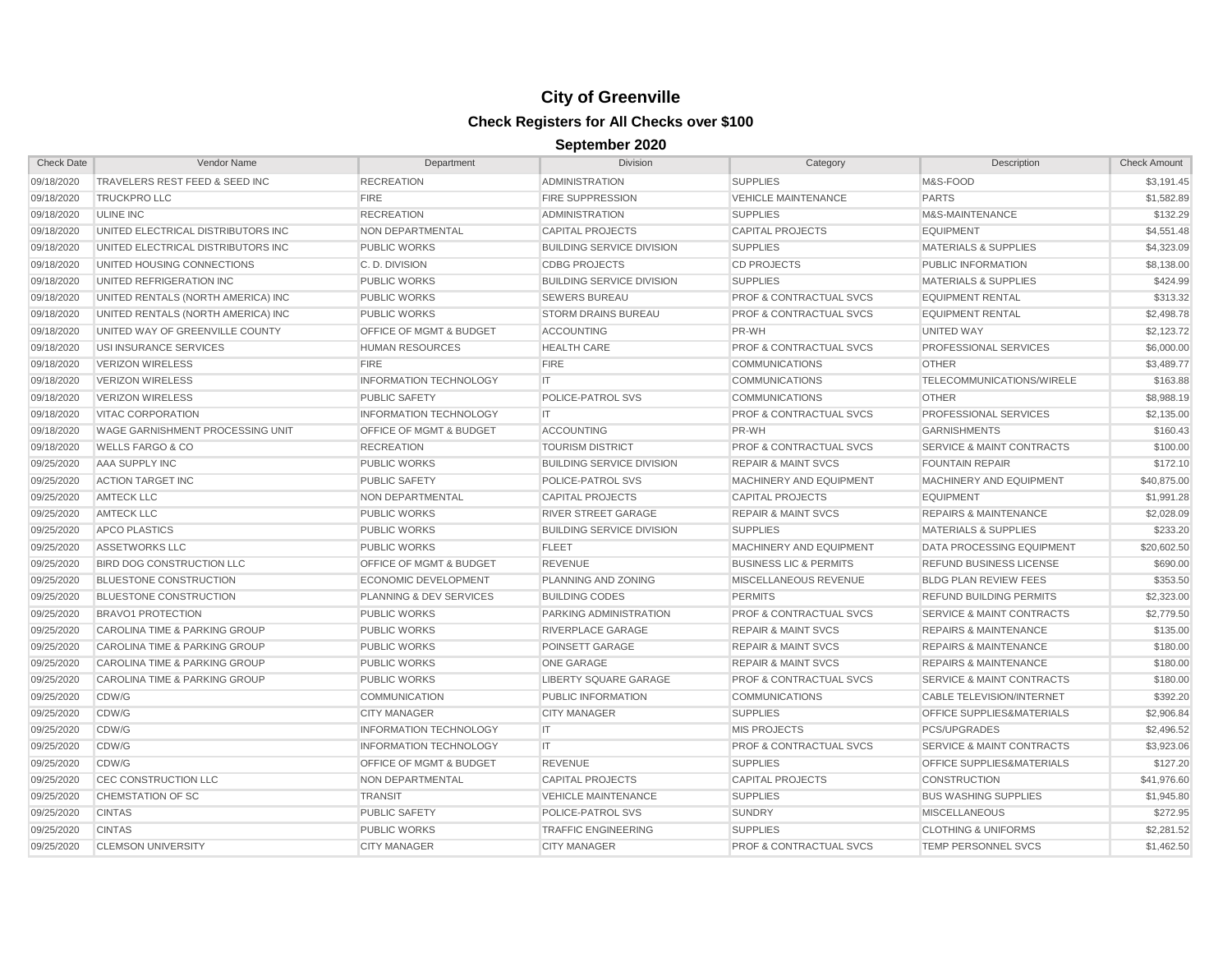| <b>Check Date</b> | Vendor Name                           | Department                         | <b>Division</b>                  | Category                           | Description                          | <b>Check Amount</b> |
|-------------------|---------------------------------------|------------------------------------|----------------------------------|------------------------------------|--------------------------------------|---------------------|
| 09/25/2020        | CONCRETE SUPPLY COMPANY LLC           | <b>PUBLIC WORKS</b>                | <b>STREETS BUREAU</b>            | <b>SUPPLIES</b>                    | MATERIALS & SUPPLIES                 | \$598.90            |
| 09/25/2020        | CONSOLIDATED SOUTHERN INDUSTRIES      | PLANNING & DEV SERVICES            | ECONOMIC DEVELOPMENT             | <b>PROF &amp; CONTRACTUAL SVCS</b> | <b>SERVICE &amp; MAINT CONTRACTS</b> | \$7,475.00          |
| 09/25/2020        | <b>CONTINENTAL ENGINES</b>            | <b>PUBLIC WORKS</b>                | <b>BUILDING SERVICE DIVISION</b> | <b>PROF &amp; CONTRACTUAL SVCS</b> | <b>SERVICE &amp; MAINT CONTRACTS</b> | \$538.50            |
| 09/25/2020        | <b>CONTINENTAL ENGINES</b>            | <b>PUBLIC WORKS</b>                | <b>BUILDING SERVICE DIVISION</b> | <b>REPAIR &amp; MAINT SVCS</b>     | <b>REPAIRS &amp; MAINTENANCE</b>     | \$658.37            |
| 09/25/2020        | CORBIN TURF & ORNAMENTAL SUPPLY INC   | <b>PUBLIC WORKS</b>                | <b>BEAUTIFICATION BUREAU</b>     | <b>SUPPLIES</b>                    | <b>MATERIALS &amp; SUPPLIES</b>      | \$1,619.15          |
| 09/25/2020        | <b>CRESCENT SUPPLY CO INC</b>         | <b>PUBLIC WORKS</b>                | POINSETT GARAGE                  | <b>SUPPLIES</b>                    | <b>MATERIALS &amp; SUPPLIES</b>      | \$452.17            |
| 09/25/2020        | <b>CRESCENT SUPPLY CO INC</b>         | <b>PUBLIC WORKS</b>                | N LAURENS ST GARAGE              | <b>SUPPLIES</b>                    | <b>MATERIALS &amp; SUPPLIES</b>      | \$455.78            |
| 09/25/2020        | <b>CRESCENT SUPPLY CO INC</b>         | <b>PUBLIC WORKS</b>                | RICHARDSON STREET GARAGE         | <b>SUPPLIES</b>                    | <b>MATERIALS &amp; SUPPLIES</b>      | \$424.00            |
| 09/25/2020        | <b>CRESCENT SUPPLY CO INC</b>         | <b>PUBLIC WORKS</b>                | <b>ONE GARAGE</b>                | <b>SUPPLIES</b>                    | <b>MATERIALS &amp; SUPPLIES</b>      | \$205.17            |
| 09/25/2020        | <b>DANA SAFETY SUPPLY INC</b>         | <b>PUBLIC SAFETY</b>               | POLICE-PATROL SVS                | <b>SUPPLIES</b>                    | <b>MATERIALS &amp; SUPPLIES</b>      | \$9,010.00          |
| 09/25/2020        | <b>DELL MARKETING LP</b>              | <b>INFORMATION TECHNOLOGY</b>      | IT                               | <b>MIS PROJECTS</b>                | <b>PCS/UPGRADES</b>                  | \$298.05            |
| 09/25/2020        | <b>DELL MARKETING LP</b>              | OFFICE OF MGMT & BUDGET            | <b>REVENUE</b>                   | <b>SUPPLIES</b>                    | <b>OFFICE SUPPLIES&amp;MATERIALS</b> | \$451.39            |
| 09/25/2020        | DELTA DENTAL OF MISSOURI              | <b>OFFICE OF MGMT &amp; BUDGET</b> | <b>REVENUE</b>                   | <b>BUSINESS LIC &amp; PERMITS</b>  | <b>REFUND BUSINESS LICENSE</b>       | \$20,646.50         |
| 09/25/2020        | <b>DESIGNLAB INC</b>                  | <b>PUBLIC SAFETY</b>               | POLICE-PATROL SVS                | <b>SUPPLIES</b>                    | <b>CLOTHING &amp; UNIFORMS</b>       | \$272.55            |
| 09/25/2020        | <b>DESIGNLAB INC</b>                  | <b>FIRE</b>                        | <b>FIRE SUPPRESSION</b>          | <b>SUPPLIES</b>                    | <b>CLOTHING &amp; UNIFORMS</b>       | \$175.91            |
| 09/25/2020        | <b>DESIGNLAB INC</b>                  | <b>PUBLIC SAFETY</b>               | NARCOTICS FUNDS                  | <b>SUPPLIES</b>                    | <b>MATERIALS &amp; SUPPLIES</b>      | \$6,491.00          |
| 09/25/2020        | <b>DIRECTV</b>                        | <b>FIRE</b>                        | <b>FIRE SUPPRESSION</b>          | <b>COMMUNICATIONS</b>              | <b>CABLE TELEVISION/INTERNET</b>     | \$143.08            |
| 09/25/2020        | <b>DIVERSIFIED ELECTRONICS INC</b>    | <b>PUBLIC SAFETY</b>               | POLICE-PATROL SVS                | <b>REPAIR &amp; MAINT SVCS</b>     | <b>REPAIRS &amp; MAINTENANCE</b>     | \$615.00            |
| 09/25/2020        | <b>DP3 ARCHITECTS LTD</b>             | <b>NON DEPARTMENTAL</b>            | <b>CAPITAL PROJECTS</b>          | <b>CAPITAL PROJECTS</b>            | PLANNING/DESIGN                      | \$790.00            |
| 09/25/2020        | <b>DUKE ENERGY</b>                    | <b>PUBLIC WORKS</b>                | <b>FLEET</b>                     | UTILITIES                          | <b>ELECTRICITY</b>                   | \$3,148.02          |
| 09/25/2020        | <b>DUKE ENERGY</b>                    | <b>RECREATION</b>                  | PARKS MAINTENANCE                | <b>UTILITIES</b>                   | <b>ELECTRICITY</b>                   | \$4,230.13          |
| 09/25/2020        | <b>DUKE ENERGY</b>                    | <b>PUBLIC WORKS</b>                | <b>TRAFFIC ENGINEERING</b>       | <b>UTILITIES</b>                   | <b>ELECTRICITY</b>                   | \$102,663.58        |
| 09/25/2020        | <b>DUKE ENERGY</b>                    | <b>PUBLIC WORKS</b>                | <b>BUILDING SERVICE DIVISION</b> | <b>UTILITIES</b>                   | <b>ELECTRICITY</b>                   | \$5,250.27          |
| 09/25/2020        | <b>DUKE ENERGY</b>                    | C.D. DIVISION                      | <b>CDBG PROJECTS</b>             | <b>CD PROJECTS</b>                 | PUBLIC SERVICES (GENERAL)            | \$358.31            |
| 09/25/2020        | <b>DUKE ENERGY</b>                    | <b>RECREATION</b>                  | <b>COMMUNITY CENTERS</b>         | UTILITIES                          | <b>ELECTRICITY</b>                   | \$1,268.53          |
| 09/25/2020        | ECHOLS OIL COMPANY INC                | <b>TRANSIT</b>                     | <b>FIXED ROUTE</b>               | <b>VEHICLE MAINTENANCE</b>         | <b>LUBRICANTS</b>                    | \$192.30            |
| 09/25/2020        | ECHOLS OIL COMPANY INC                | <b>PUBLIC WORKS</b>                | <b>FLEET</b>                     | <b>VEHICLE MAINTENANCE</b>         | <b>FUEL</b>                          | \$1,603.17          |
| 09/25/2020        | <b>EMERGENCYMD LLC</b>                | <b>HUMAN RESOURCES</b>             | <b>OCCUPATIONAL HEALTH</b>       | <b>PROF &amp; CONTRACTUAL SVCS</b> | PROFESSIONAL SERVICES                | \$5,525.00          |
| 09/25/2020        | <b>EMPLOYMENT SCREENING RESOURCES</b> | <b>HUMAN RESOURCES</b>             | <b>HUMAN RESOURCES</b>           | <b>PROF &amp; CONTRACTUAL SVCS</b> | PROFESSIONAL SERVICES                | \$811.15            |
| 09/25/2020        | EVER DIXIE EMS SUPPLY CO              | <b>FIRE</b>                        | <b>FIRE SERVICES</b>             | <b>SUPPLIES</b>                    | <b>MATERIALS &amp; SUPPLIES</b>      | \$1,240.00          |
| 09/25/2020        | <b>FAIRFOREST OF GREENVILLE LLC</b>   | <b>PUBLIC SAFETY</b>               | POLICE-PATROL SVS                | <b>PROF &amp; CONTRACTUAL SVCS</b> | <b>RENTAL OF REAL PROPERTY</b>       | \$3,600.00          |
| 09/25/2020        | <b>FAIRWAY FORD INC</b>               | <b>PUBLIC WORKS</b>                | <b>FLEET</b>                     | <b>VEHICLE MAINTENANCE</b>         | <b>OUTSIDE REPAIRS</b>               | \$2,496.06          |
| 09/25/2020        | FEDERAL EXPRESS CORP                  | <b>PUBLIC SAFETY</b>               | POLICE-PATROL SVS                | <b>SUNDRY</b>                      | <b>MISCELLANEOUS</b>                 | \$295.12            |
| 09/25/2020        | <b>FGP INTERNATIONAL</b>              | <b>OFFICE OF MGMT &amp; BUDGET</b> | <b>ACCOUNTING</b>                | <b>PROF &amp; CONTRACTUAL SVCS</b> | <b>TEMP PERSONNEL SVCS</b>           | \$1,343.12          |
| 09/25/2020        | FIRST SUN EAP                         | <b>HUMAN RESOURCES</b>             | <b>OCCUPATIONAL HEALTH</b>       | <b>PROF &amp; CONTRACTUAL SVCS</b> | PROFESSIONAL SERVICES                | \$1,554.00          |
| 09/25/2020        | <b>GFOASC</b>                         | <b>OFFICE OF MGMT &amp; BUDGET</b> | <b>ACCOUNTING</b>                | <b>TRAVEL &amp; TRAINING</b>       | <b>TRAVEL &amp; TRAINING</b>         | \$100.00            |
| 09/25/2020        | <b>GFOASC</b>                         | <b>TRANSIT</b>                     | <b>ADMINISTRATION</b>            | <b>TRAVEL &amp; TRAINING</b>       | <b>TRAVEL &amp; TRAINING</b>         | \$100.00            |
| 09/25/2020        | <b>GILLIG LLC</b>                     | <b>TRANSIT</b>                     | <b>MAULDIN SIMPSONVILLE</b>      | <b>VEHICLE MAINTENANCE</b>         | <b>PARTS</b>                         | \$763.82            |
| 09/25/2020        | <b>GILLIG LLC</b>                     | <b>TRANSIT</b>                     | <b>VEHICLE MAINTENANCE</b>       | <b>VEHICLE MAINTENANCE</b>         | <b>PARTS</b>                         | \$117.20            |
| 09/25/2020        | GIMME-A-SIGN CO INC                   | <b>ECONOMIC DEVELOPMENT</b>        | <b>ECONOMIC DEVELOPMENT</b>      | <b>PROF &amp; CONTRACTUAL SVCS</b> | <b>SERVICE &amp; MAINT CONTRACTS</b> | \$1,003.61          |
| 09/25/2020        | GOSSETT CONCRETE PIPE CO INC          | <b>PUBLIC WORKS</b>                | <b>STORM DRAINS BUREAU</b>       | <b>SUPPLIES</b>                    | <b>CONSTRUCTION &amp; REPAIR</b>     | \$415.68            |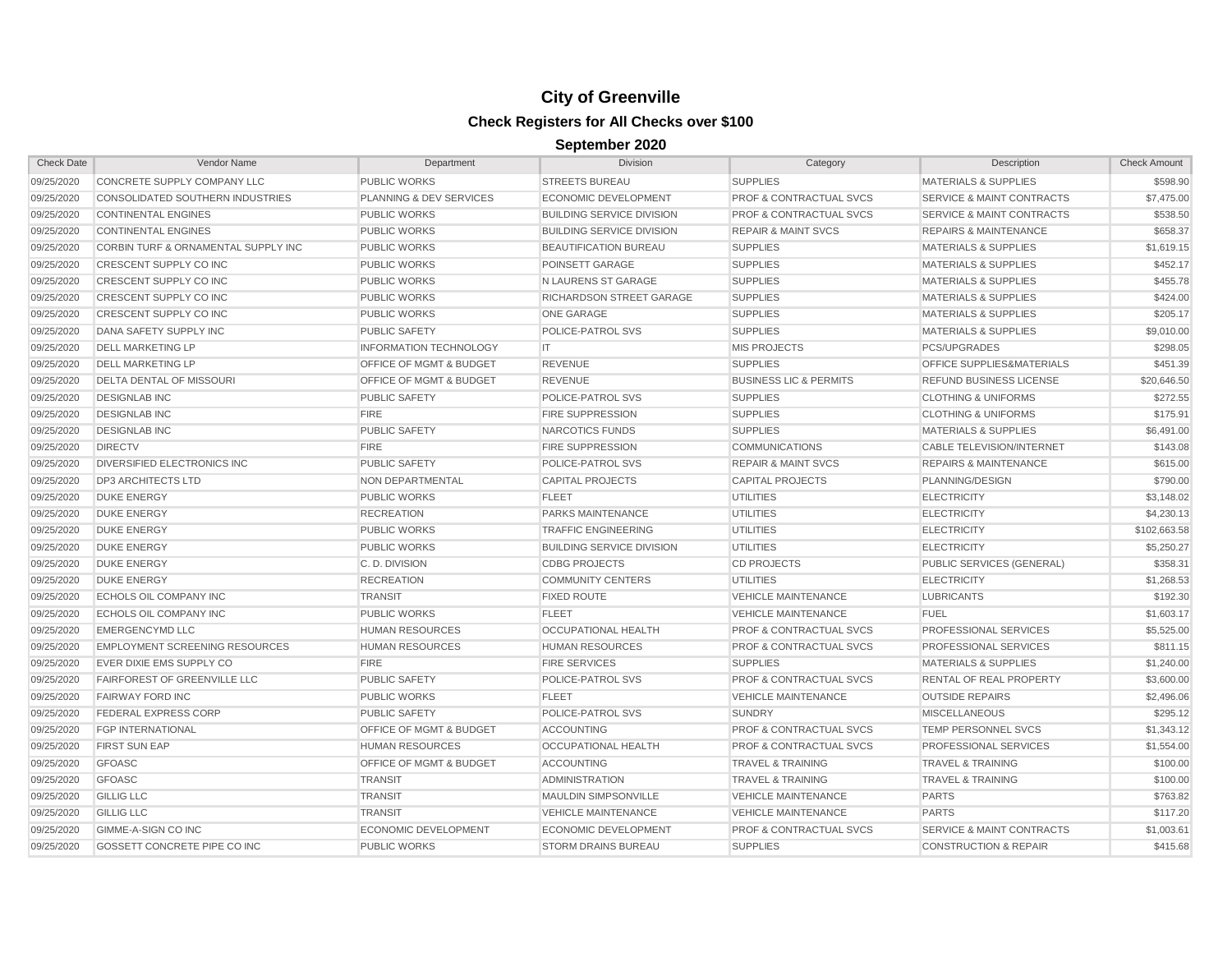| <b>Check Date</b> | Vendor Name                                | Department                           | <b>Division</b>                      | Category                           | Description                          | <b>Check Amount</b> |
|-------------------|--------------------------------------------|--------------------------------------|--------------------------------------|------------------------------------|--------------------------------------|---------------------|
| 09/25/2020        | <b>GOVERNMENT TRAINING INSTITUTE INC</b>   | <b>PUBLIC SAFETY</b>                 | POLICE-PATROL SVS                    | <b>TRAVEL &amp; TRAINING</b>       | <b>TRAVEL &amp; TRAINING</b>         | \$1,150.00          |
| 09/25/2020        | GRAINGER 803858935                         | <b>PUBLIC WORKS</b>                  | S. SPRING STREET GARAGE              | <b>SUPPLIES</b>                    | <b>MATERIALS &amp; SUPPLIES</b>      | \$1,164.14          |
| 09/25/2020        | <b>GREENVILLE COUNTY</b>                   | <b>PUBLIC SAFETY</b>                 | POLICE-PATROL SVS                    | <b>PROF &amp; CONTRACTUAL SVCS</b> | <b>PROFESSIONAL SERVICES</b>         | \$8,591.80          |
| 09/25/2020        | <b>GREENVILLE COUNTY SOLID WASTE</b>       | <b>PUBLIC WORKS</b>                  | <b>GARBAGE DISPOSAL BUREAU</b>       | <b>PROF &amp; CONTRACTUAL SVCS</b> | <b>DISPOSAL CHARGES</b>              | \$32,314.72         |
| 09/25/2020        | <b>GREENVILLE INDUSTRIAL RUBBER &amp;</b>  | <b>PUBLIC WORKS</b>                  | <b>STORM DRAINS BUREAU</b>           | <b>SUPPLIES</b>                    | <b>MATERIALS &amp; SUPPLIES</b>      | \$287.22            |
| 09/25/2020        | <b>GREENVILLE NEWS</b>                     | OFFICE OF MGMT & BUDGET              | <b>PURCHASING</b>                    | <b>PROF &amp; CONTRACTUAL SVCS</b> | <b>ADVERTISING EXPENSE</b>           | \$229.35            |
| 09/25/2020        | <b>GREENVILLE OFFICE SUPPLY CO INC</b>     | <b>FIRE</b>                          | <b>FIRE SUPPRESSION</b>              | <b>SUPPLIES</b>                    | <b>MATERIALS &amp; SUPPLIES</b>      | \$155.06            |
| 09/25/2020        | GREENVILLE OFFICE SUPPLY CO INC            | <b>COMMUNICATION</b>                 | PUBLIC INFORMATION                   | <b>SUPPLIES</b>                    | OFFICE SUPPLIES&MATERIALS            | \$348.40            |
| 09/25/2020        | <b>GREENVILLE OFFICE SUPPLY CO INC</b>     | OFFICE OF MGMT & BUDGET              | <b>REVENUE</b>                       | <b>SUPPLIES</b>                    | OFFICE SUPPLIES&MATERIALS            | \$737.44            |
| 09/25/2020        | <b>GREENVILLE OFFICE SUPPLY CO INC</b>     | PLANNING & DEV SERVICES              | <b>BUILDING &amp; PROPERTY MAINT</b> | <b>SUPPLIES</b>                    | OFFICE SUPPLIES&MATERIALS            | \$135.79            |
| 09/25/2020        | <b>GREENVILLE OFFICE SUPPLY CO INC</b>     | <b>FIRE</b>                          | <b>FIRE SUPPRESSION</b>              | <b>SUPPLIES</b>                    | <b>OFFICE SUPPLIES&amp;MATERIALS</b> | \$309.99            |
| 09/25/2020        | <b>GREENVILLE WATER</b>                    | <b>PUBLIC WORKS</b>                  | <b>BUILDING SERVICE DIVISION</b>     | <b>UTILITIES</b>                   | <b>OTHER</b>                         | \$202.26            |
| 09/25/2020        | <b>GREENWORKS RECYLING INC</b>             | <b>PUBLIC WORKS</b>                  | <b>STORM DRAINS BUREAU</b>           | <b>SUPPLIES</b>                    | <b>MATERIALS &amp; SUPPLIES</b>      | \$368.88            |
| 09/25/2020        | <b>HAJOCA CORPORATION</b>                  | <b>PUBLIC WORKS</b>                  | <b>BUILDING SERVICE DIVISION</b>     | <b>REPAIR &amp; MAINT SVCS</b>     | <b>FOUNTAIN REPAIR</b>               | \$596.37            |
| 09/25/2020        | HENRY SCHEIN INC MEDICAL DIVISION          | <b>HUMAN RESOURCES</b>               | <b>OCCUPATIONAL HEALTH</b>           | <b>SUPPLIES</b>                    | <b>MATERIALS &amp; SUPPLIES</b>      | \$642.00            |
| 09/25/2020        | HOME DEPOT CREDIT SERVICE 5906             | <b>PUBLIC WORKS</b>                  | <b>BUILDING SERVICE DIVISION</b>     | <b>SUPPLIES</b>                    | <b>MATERIALS &amp; SUPPLIES</b>      | \$144.69            |
| 09/25/2020        | <b>HOME DEPOT PRO</b>                      | <b>PUBLIC SAFETY</b>                 | POLICE-PATROL SVS                    | <b>SUPPLIES</b>                    | <b>MATERIALS &amp; SUPPLIES</b>      | \$655.08            |
| 09/25/2020        | <b>ICLEI-LOCAL GOVERNMENTS FOR SUSTAIN</b> | <b>CITY MANAGER</b>                  | <b>CITY MANAGER</b>                  | <b>SUNDRY</b>                      | DUES, SUBSCRIPTN, PUBLICATN          | \$1,200.00          |
| 09/25/2020        | <b>INNOVATIVE CONTROLS INC</b>             | <b>FIRE</b>                          | <b>FIRE SUPPRESSION</b>              | <b>VEHICLE MAINTENANCE</b>         | <b>PARTS</b>                         | \$640.80            |
| 09/25/2020        | INTERNATIONAL CODE COUNCIL                 | <b>PLANNING &amp; DEV SERVICES</b>   | <b>BUILDING &amp; PROPERTY MAINT</b> | <b>SUNDRY</b>                      | DUES.SUBSCRIPTN.PUBLICATN            | \$265.00            |
| 09/25/2020        | <b>IVEY COMMUNICATIONS INC</b>             | <b>COMMUNICATION</b>                 | PUBLIC INFORMATION                   | <b>COMMUNICATIONS</b>              | <b>CABLE TELEVISION/INTERNET</b>     | \$151.00            |
| 09/25/2020        | <b>IVEY COMMUNICATIONS INC</b>             | NON DEPARTMENTAL                     | <b>CAPITAL PROJECTS</b>              | <b>CAPITAL PROJECTS</b>            | <b>EQUIPMENT</b>                     | \$9,808.31          |
| 09/25/2020        | JAMAR TECHNOLOGIES INC                     | <b>PUBLIC WORKS</b>                  | <b>TRAFFIC ENGINEERING</b>           | <b>SUPPLIES</b>                    | M&S-TRAFFIC CALMING                  | \$915.00            |
| 09/25/2020        | JOHNSTONE SUPPLY OF GREENVILLE             | <b>PUBLIC WORKS</b>                  | <b>BUILDING SERVICE DIVISION</b>     | <b>SUPPLIES</b>                    | <b>MATERIALS &amp; SUPPLIES</b>      | \$380.54            |
| 09/25/2020        | JOSEPH SUDDETH                             | <b>PUBLIC SAFETY</b>                 | POLICE-PATROL SVS                    | <b>SUPPLIES</b>                    | <b>CLOTHING &amp; UNIFORMS</b>       | \$212.00            |
| 09/25/2020        | KING ASPHALT INC                           | <b>PUBLIC WORKS</b>                  | <b>STREETS BUREAU</b>                | <b>SUPPLIES</b>                    | <b>MATERIALS &amp; SUPPLIES</b>      | \$201.77            |
| 09/25/2020        | KING ASPHALT INC                           | <b>PUBLIC WORKS</b>                  | <b>SEWERS BUREAU</b>                 | <b>SUPPLIES</b>                    | <b>MATERIALS &amp; SUPPLIES</b>      | \$100.88            |
| 09/25/2020        | KING ASPHALT INC                           | <b>PUBLIC WORKS</b>                  | <b>STORM DRAINS BUREAU</b>           | <b>SUPPLIES</b>                    | <b>MATERIALS &amp; SUPPLIES</b>      | \$100.88            |
| 09/25/2020        | LABORATORY CORPORATION OF AMERICA          | <b>HUMAN RESOURCES</b>               | <b>OCCUPATIONAL HEALTH</b>           | PROF & CONTRACTUAL SVCS            | PROFESSIONAL SERVICES                | \$4,085.25          |
| 09/25/2020        | LANDS END BUSINESS OUTFITTERS              | <b>INFORMATION TECHNOLOGY</b>        | IT                                   | <b>SUPPLIES</b>                    | <b>CLOTHING &amp; UNIFORMS</b>       | \$1,055.40          |
| 09/25/2020        | <b>LAWMEN'S SAFETY SUPPLY</b>              | <b>PUBLIC SAFETY</b>                 | POLICE-PATROL SVS                    | <b>SUPPLIES</b>                    | <b>CLOTHING &amp; UNIFORMS</b>       | \$913.80            |
| 09/25/2020        | LEVEL 3 COMMUNICATIONS LLC                 | <b>INFORMATION TECHNOLOGY</b>        | IT                                   | <b>COMMUNICATIONS</b>              | TELECOMMUNICATIONS/WIRELE            | \$1,181.11          |
| 09/25/2020        | LOWES                                      | <b>PUBLIC WORKS</b>                  | <b>STORM DRAINS BUREAU</b>           | <b>SUPPLIES</b>                    | <b>MATERIALS &amp; SUPPLIES</b>      | \$189.49            |
| 09/25/2020        | LOWES                                      | <b>FIRE</b>                          | <b>FIRE SUPPRESSION</b>              | <b>SUPPLIES</b>                    | <b>MATERIALS &amp; SUPPLIES</b>      | \$170.99            |
| 09/25/2020        | <b>MALONE PLUMBING INC</b>                 | PLANNING & DEV SERVICES              | <b>BUILDING CODES</b>                | <b>PERMITS</b>                     | <b>REFUND BUILDING PERMITS</b>       | \$726.00            |
| 09/25/2020        | MANSFIELD OIL COMPANY OF GAINESVILL        | <b>TRANSIT</b>                       | <b>ADMINISTRATION</b>                | <b>VEHICLE MAINTENANCE</b>         | <b>FUEL</b>                          | \$10,495.82         |
| 09/25/2020        | MANSFIELD OIL COMPANY OF GAINESVILL        | <b>PUBLIC WORKS</b>                  | <b>FLEET</b>                         | <b>VEHICLE MAINTENANCE</b>         | <b>FUEL CARD</b>                     | \$9,340.91          |
| 09/25/2020        | <b>MARATHON STAFFING INC</b>               | <b>PUBLIC WORKS</b>                  | <b>SEWERS BUREAU</b>                 | <b>PROF &amp; CONTRACTUAL SVCS</b> | <b>TEMP PERSONNEL SVCS</b>           | \$517.94            |
| 09/25/2020        | <b>MARATHON STAFFING INC</b>               | <b>EVENTS &amp; CULTURAL AFFAIRS</b> | <b>EVENTS MANAGEMENT</b>             | <b>PROF &amp; CONTRACTUAL SVCS</b> | <b>TEMP PERSONNEL SVCS</b>           | \$526.32            |
| 09/25/2020        | <b>MARATHON STAFFING INC</b>               | <b>PUBLIC SAFETY</b>                 | POLICE-DISPATCH BUREAU               | <b>PROF &amp; CONTRACTUAL SVCS</b> | <b>TEMP PERSONNEL SVCS</b>           | \$1,937.95          |
| 09/25/2020        | <b>MARATHON STAFFING INC</b>               | <b>PUBLIC WORKS</b>                  | <b>RESIDENTIAL COLL BUREAU</b>       | <b>PROF &amp; CONTRACTUAL SVCS</b> | <b>TEMP PERSONNEL SVCS</b>           | \$824.37            |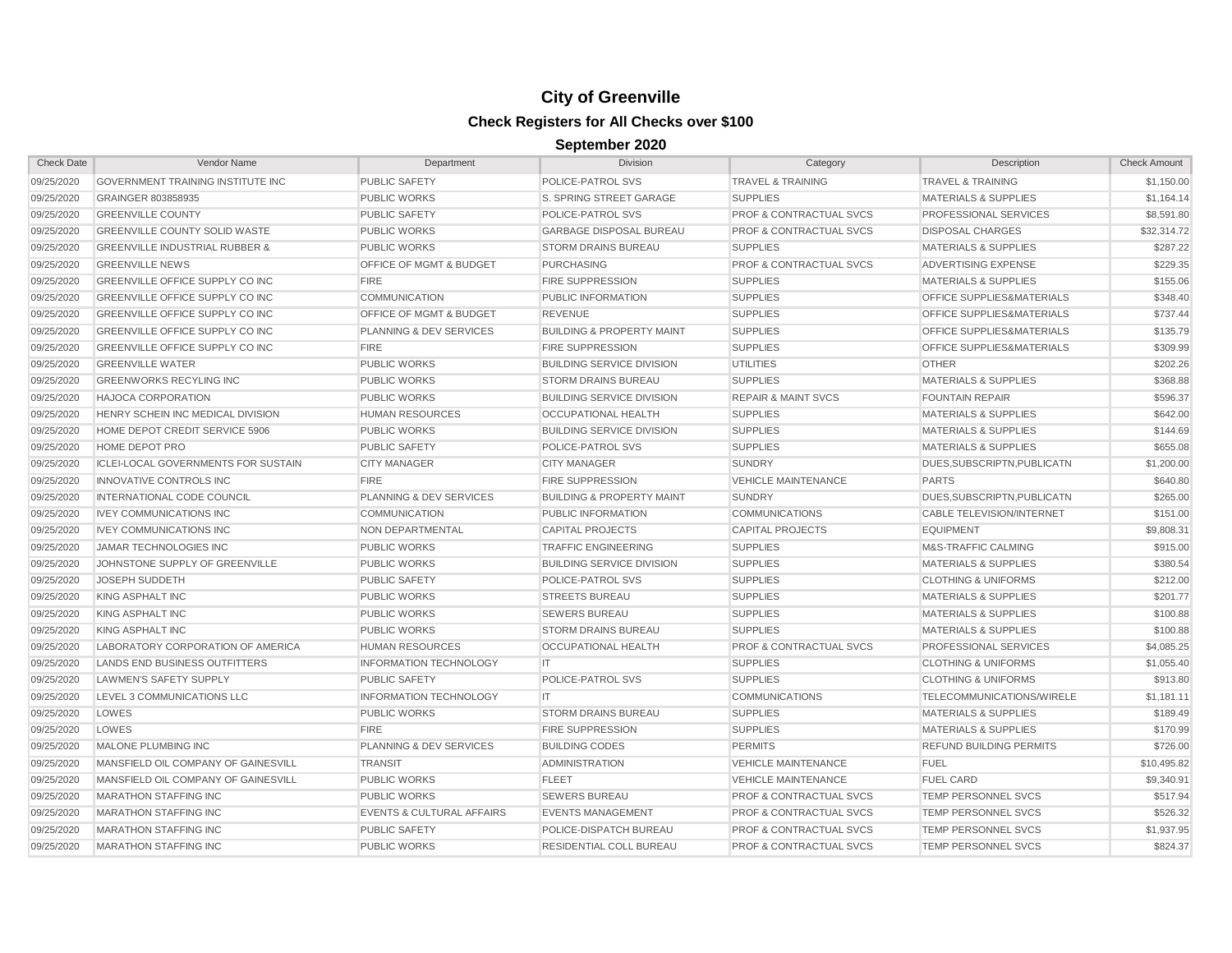| <b>Check Date</b> | Vendor Name                                    | Department                    | Division                         | Category                           | Description                          | <b>Check Amount</b> |
|-------------------|------------------------------------------------|-------------------------------|----------------------------------|------------------------------------|--------------------------------------|---------------------|
| 09/25/2020        | MIKE WILLIMON TOWING & RECOVERY INC            | <b>PUBLIC WORKS</b>           | <b>FLEET</b>                     | <b>VEHICLE MAINTENANCE</b>         | <b>OUTSIDE REPAIRS</b>               | \$150.00            |
| 09/25/2020        | MIKE'S BODY SHOP & TOWING INC                  | <b>PUBLIC WORKS</b>           | <b>FLEET</b>                     | <b>VEHICLE MAINTENANCE</b>         | <b>OUTSIDE REPAIRS</b>               | \$225.00            |
| 09/25/2020        | MIKE'S BODY SHOP & TOWING INC                  | <b>TRANSIT</b>                | <b>MAULDIN SIMPSONVILLE</b>      | <b>VEHICLE MAINTENANCE</b>         | <b>OUTSIDE REPAIRS</b>               | \$185.00            |
| 09/25/2020        | MOTOROLA SOLUTIONS INC                         | <b>PUBLIC SAFETY</b>          | POLICE-DISPATCH BUREAU           | <b>REPAIR &amp; MAINT SVCS</b>     | RADIO MAINTENANCE                    | \$3,917.27          |
| 09/25/2020        | <b>MST CONCRETE PRODUCTS</b>                   | <b>PUBLIC WORKS</b>           | <b>STORM DRAINS BUREAU</b>       | <b>SUPPLIES</b>                    | <b>MATERIALS &amp; SUPPLIES</b>      | \$651.63            |
| 09/25/2020        | MULCH IN MOTION                                | <b>PUBLIC WORKS</b>           | RIGHTS-OF-WAY                    | <b>PROF &amp; CONTRACTUAL SVCS</b> | <b>SERVICE &amp; MAINT CONTRACTS</b> | \$14,911.07         |
| 09/25/2020        | MULCH IN MOTION                                | <b>RECREATION</b>             | <b>TOURISM DISTRICT</b>          | <b>PROF &amp; CONTRACTUAL SVCS</b> | <b>SERVICE &amp; MAINT CONTRACTS</b> | \$10,000.00         |
| 09/25/2020        | <b>NAPA AUTO PARTS</b>                         | <b>FIRE</b>                   | <b>FIRE SUPPRESSION</b>          | <b>VEHICLE MAINTENANCE</b>         | <b>PARTS</b>                         | \$278.92            |
| 09/25/2020        | <b>NGLIC</b>                                   | <b>HUMAN RESOURCES</b>        | <b>HEALTH CARE</b>               | <b>OTHER INSURANCE</b>             | VISION - SUPERIOR                    | \$9,812.58          |
| 09/25/2020        | NORRIS SUPPLY CO                               | <b>PUBLIC WORKS</b>           | <b>STORM DRAINS BUREAU</b>       | <b>SUPPLIES</b>                    | <b>MATERIALS &amp; SUPPLIES</b>      | \$1,875.73          |
| 09/25/2020        | <b>NORTHERN TOOL &amp; EQUIPMENT</b>           | <b>FIRE</b>                   | <b>FIRE SERVICES</b>             | <b>SUPPLIES</b>                    | <b>MATERIALS &amp; SUPPLIES</b>      | \$202.93            |
| 09/25/2020        | <b>OFFICE DEPOT BSD</b>                        | <b>PUBLIC SAFETY</b>          | POLICE-PATROL SVS                | <b>PROF &amp; CONTRACTUAL SVCS</b> | PROFESSIONAL SERVICES                | \$143.76            |
| 09/25/2020        | <b>OGLETREE DEAKINS NASH SMOAK &amp; STEWA</b> | <b>HUMAN RESOURCES</b>        | <b>HUMAN RESOURCES</b>           | <b>PROF &amp; CONTRACTUAL SVCS</b> | PROFESSIONAL SERVICES                | \$400.00            |
| 09/25/2020        | OZONE COLLISION CENTER LLC                     | <b>PUBLIC WORKS</b>           | <b>FLEET</b>                     | <b>VEHICLE MAINTENANCE</b>         | <b>OUTSIDE REPAIRS</b>               | \$3,622.69          |
| 09/25/2020        | PANAGAKOS ASPHALT INC                          | <b>PUBLIC WORKS</b>           | <b>SEWERS BUREAU</b>             | <b>SUPPLIES</b>                    | <b>MATERIALS &amp; SUPPLIES</b>      | \$288.32            |
| 09/25/2020        | PANAGAKOS ASPHALT INC                          | <b>PUBLIC WORKS</b>           | <b>STORM DRAINS BUREAU</b>       | <b>SUPPLIES</b>                    | <b>MATERIALS &amp; SUPPLIES</b>      | \$288.32            |
| 09/25/2020        | PANAGAKOS ASPHALT INC                          | <b>PUBLIC WORKS</b>           | <b>STREETS BUREAU</b>            | <b>SUPPLIES</b>                    | <b>MATERIALS &amp; SUPPLIES</b>      | \$576.64            |
| 09/25/2020        | PETERBILT STORE OF GREENVILLE, THE             | <b>TRANSIT</b>                | <b>VEHICLE MAINTENANCE</b>       | <b>VEHICLE MAINTENANCE</b>         | <b>PARTS</b>                         | \$472.15            |
| 09/25/2020        | PIEDMONT NATURAL GAS CO INC                    | <b>FIRE</b>                   | <b>FIRE SERVICES</b>             | <b>UTILITIES</b>                   | GAS                                  | \$261.70            |
| 09/25/2020        | <b>PRESORT PLUS INC</b>                        | OFFICE OF MGMT & BUDGET       | <b>PURCHASING</b>                | <b>COMMUNICATIONS</b>              | <b>POSTAGE</b>                       | \$3,131.59          |
| 09/25/2020        | PRESORT PLUS INC                               | NON DEPARTMENTAL              | <b>CAPITAL PROJECTS</b>          | <b>CAPITAL PROJECTS</b>            | PLANNING/DESIGN                      | \$612.66            |
| 09/25/2020        | PUBLIC SAFETY CENTER INC                       | <b>PUBLIC SAFETY</b>          | POLICE-PATROL SVS                | <b>SUPPLIES</b>                    | <b>MATERIALS &amp; SUPPLIES</b>      | \$386.93            |
| 09/25/2020        | <b>REPUBLIC SERVICES</b>                       | <b>PUBLIC WORKS</b>           | <b>GARBAGE DISPOSAL BUREAU</b>   | <b>PROF &amp; CONTRACTUAL SVCS</b> | <b>HAULING COSTS</b>                 | \$44,582.18         |
| 09/25/2020        | <b>RIVER STREET DEVELOPMENT INC</b>            | <b>PUBLIC WORKS</b>           | <b>PUBLIC WORKS</b>              | <b>PROF &amp; CONTRACTUAL SVCS</b> | <b>SERVICE &amp; MAINT CONTRACTS</b> | \$140.00            |
| 09/25/2020        | <b>RIVERPLACE DEVELOPMENT II LLC</b>           | <b>PUBLIC WORKS</b>           | RIVERPLACE GARAGE                | <b>UTILITIES</b>                   | <b>ELECTRICITY</b>                   | \$250.30            |
| 09/25/2020        | <b>RUSTY NUTS LLC</b>                          | <b>NON DEPARTMENTAL</b>       | <b>CAPITAL PROJECTS</b>          | <b>CAPITAL PROJECTS</b>            | <b>EQUIPMENT</b>                     | \$3,905.30          |
| 09/25/2020        | <b>S C FIRE ACADEMY</b>                        | <b>FIRE</b>                   | <b>FIRE SUPPRESSION</b>          | <b>TRAVEL &amp; TRAINING</b>       | <b>TRAVEL &amp; TRAINING</b>         | \$330.00            |
| 09/25/2020        | <b>SAFE INDUSTRIES</b>                         | <b>FIRE</b>                   | <b>FIRE SUPPRESSION</b>          | <b>SUPPLIES</b>                    | <b>CLOTHING &amp; UNIFORMS</b>       | \$10,887.26         |
| 09/25/2020        | SAFETY PRODUCTS INC                            | <b>PUBLIC WORKS</b>           | <b>STREETS BUREAU</b>            | <b>SUPPLIES</b>                    | <b>MATERIALS &amp; SUPPLIES</b>      | \$205.11            |
| 09/25/2020        | SAFETY PRODUCTS INC                            | <b>PUBLIC WORKS</b>           | <b>STORM DRAINS BUREAU</b>       | <b>SUPPLIES</b>                    | <b>MATERIALS &amp; SUPPLIES</b>      | \$205.11            |
| 09/25/2020        | SAFETY PRODUCTS INC                            | <b>PUBLIC WORKS</b>           | <b>BEAUTIFICATION BUREAU</b>     | <b>SUPPLIES</b>                    | <b>MATERIALS &amp; SUPPLIES</b>      | \$205.11            |
| 09/25/2020        | SAFETY PRODUCTS INC                            | <b>PUBLIC WORKS</b>           | <b>SEWERS BUREAU</b>             | <b>SUPPLIES</b>                    | <b>MATERIALS &amp; SUPPLIES</b>      | \$205.11            |
| 09/25/2020        | SHI INTERNATIONAL CORP                         | <b>HUMAN RESOURCES</b>        | <b>HUMAN RESOURCES</b>           | <b>PROF &amp; CONTRACTUAL SVCS</b> | PROFESSIONAL SERVICES                | \$1,290.46          |
| 09/25/2020        | SHRED-IT                                       | <b>PUBLIC WORKS</b>           | <b>RECYCLING</b>                 | <b>SUPPLIES</b>                    | <b>MATERIALS &amp; SUPPLIES</b>      | \$2,553.75          |
| 09/25/2020        | SIMPLIFILE LLC                                 | <b>CITY ATTORNEY</b>          | <b>CITY ATTORNEY</b>             | <b>SUNDRY</b>                      | <b>COURT COSTS</b>                   | \$100.00            |
| 09/25/2020        | SNIDER FLEET SOLUTIONS                         | <b>PUBLIC WORKS</b>           | <b>FLEET</b>                     | <b>VEHICLE MAINTENANCE</b>         | <b>OUTSIDE REPAIRS</b>               | \$9,403.25          |
| 09/25/2020        | <b>SOCIETY FOR HUMAN RESOURCE MGT</b>          | <b>HUMAN RESOURCES</b>        | <b>HUMAN RESOURCES</b>           | <b>SUNDRY</b>                      | DUES, SUBSCRIPTN, PUBLICATN          | \$219.00            |
| 09/25/2020        | SOUTHEASTERN PAPER GROUP                       | <b>PUBLIC WORKS</b>           | <b>BUILDING SERVICE DIVISION</b> | <b>SUPPLIES</b>                    | <b>JANITORIAL SUPPLIES</b>           | \$491.59            |
| 09/25/2020        | <b>STAPLES ADVANTAGE</b>                       | <b>INFORMATION TECHNOLOGY</b> | IT.                              | <b>SUPPLIES</b>                    | <b>MATERIALS &amp; SUPPLIES</b>      | \$160.26            |
| 09/25/2020        | <b>TALENT MANAGEMENT SOLUTIONS</b>             | <b>MUNICIPAL COURT</b>        | MUNICIPAL COURT                  | <b>PROF &amp; CONTRACTUAL SVCS</b> | <b>TEMP PERSONNEL SVCS</b>           | \$258.60            |
| 09/25/2020        | <b>TALENT MANAGEMENT SOLUTIONS</b>             | <b>RECREATION</b>             | <b>PARKS MAINTENANCE</b>         | <b>PROF &amp; CONTRACTUAL SVCS</b> | TEMP PERSONNEL SVCS                  | \$4,570.10          |